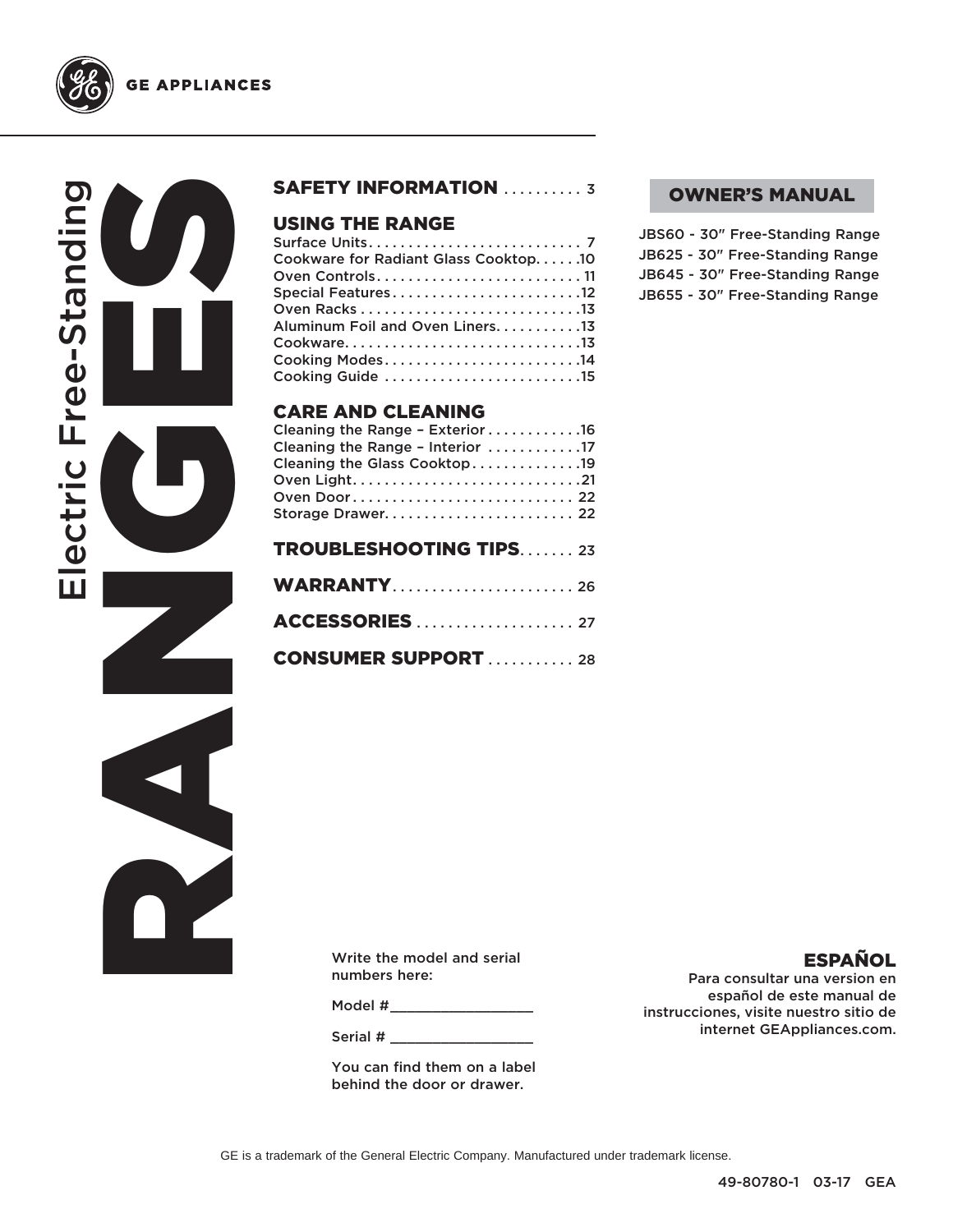## **THANK YOU FOR MAKING GE APPLIANCES A PART OF YOUR HOME.**

Whether you grew up with GE Appliances, or this is your first, we're happy to have you in the family.

We take pride in the craftsmanship, innovation and design that goes into every GE Appliances product, and we think you will too. Among other things, registration of your appliance ensures that we can deliver important product information and warranty details when you need them.

Register your GE appliance now online. Helpful websites and phone numbers are available in the Consumer Support section of this Owner's Manual. You may also mail in the pre-printed registration card included in the packing material.

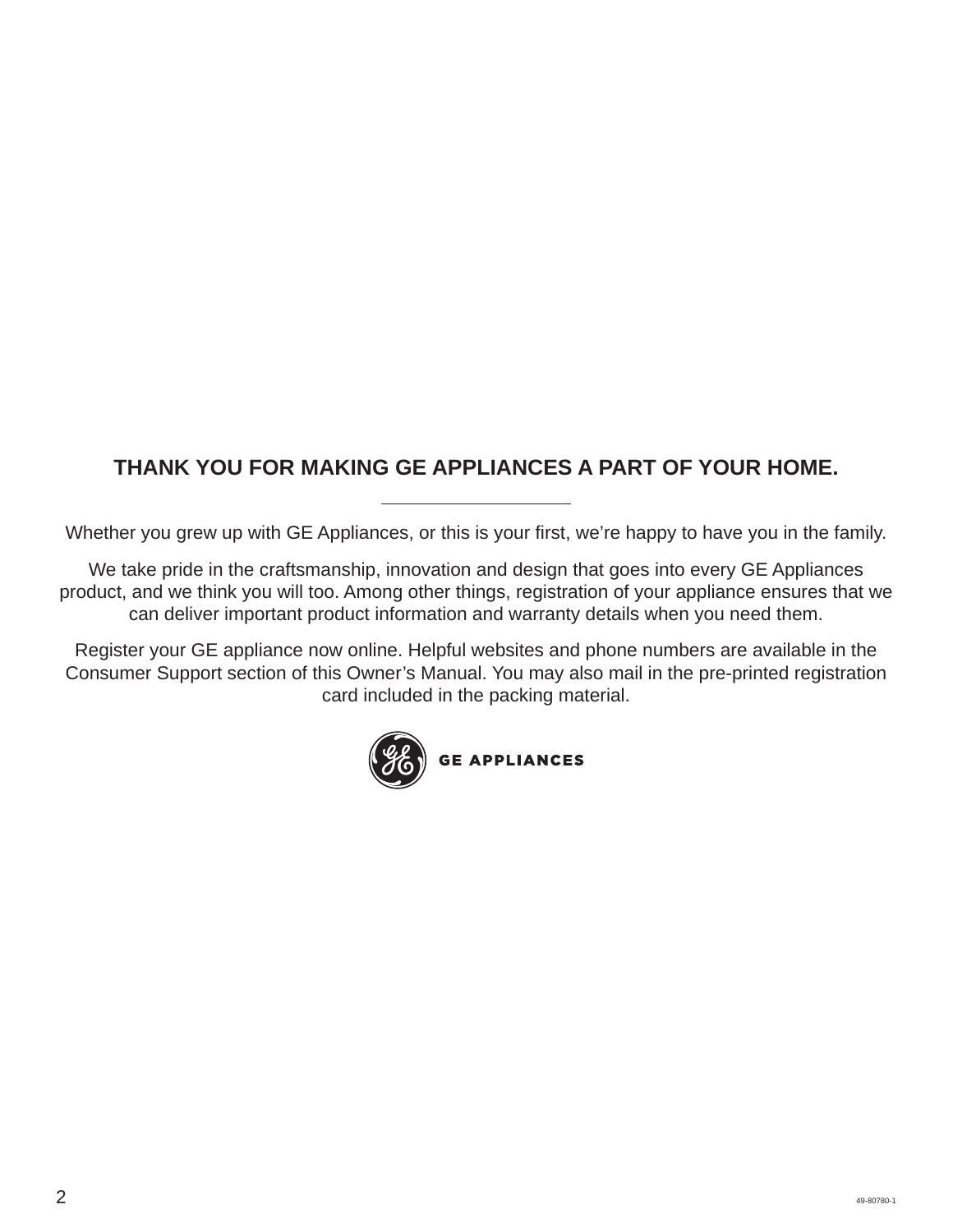**AWARNING** Read all safety instructions before using the product. Failure to follow these instructions may result in fire, electrical shock, serious injury or death.

#### **ANTI-TIP DEVICE**

## **WARNING**

**Tip-Over Hazard**

- **A child or adult can tip the range and be killed.**
- **Install the anti-tip bracket to the wall or floor.**
- **Engage the range to the anti-tip bracket by sliding the range back such that the foot is engaged.**
- **Re-engage the anti-tip bracket if the range is moved.**
- **Failure to do so can result in death or serious burns**
- **to children or adults.**

engaged in the bracket. On some models, the storage drawer or kick panel can be removed for easy inspection. If visual inspection is not possible, slide the range forward, confirm the anti-tip bracket is securely attached to the floor or wall, and slide the range back so the rear leveling leg is under the anti-tip bracket.

If the range is pulled from the wall for any reason, always repeat this procedure to verify the range is properly secured by the anti-tip bracket.

Never completely remove the leveling legs or the range will not be secured to the anti-tip device properly.

To reduce the risk of tipping the range, the range must be secured by a properly installed anti-tip bracket. See installation instructions shipped with the bracket for complete details before attempting to install.

#### **For Free-Standing and Slide-In Ranges**

To check if the bracket is installed and engaged properly, look underneath the range to see that the rear leveling leg is



Free-Standing and Slide-In Ranges

## **WARNING GENERAL SAFETY INSTRUCTIONS**

- Use this appliance only for its intended purpose as described in this Owner's Manual.
- $\blacksquare$  Be sure your appliance is properly installed and grounded by a qualified installer in accordance with the provided installation instructions.
- $\blacksquare$  Do not attempt to repair or replace any part of your range unless it is specifically recommended in this manual. All other servicing should be transferred to a qualified technician.
- $\blacksquare$  Before performing any service, unplug the range or disconnect the power supply at the household distribution panel by removing the fuse or switching off the circuit breaker.
- Do not leave children alone—children should not be left alone or unattended in an area where an appliance is in use. They should never be allowed to climb, sit or stand on any part of the appliance.
- Ŷ **ACAUTION** Do not store items of interest to children above a range or on the backguard of a range—children climbing on the range to reach items could be seriously injured.
- Use only dry pot holders-moist or damp pot holders on hot surfaces may result in burns from steam. Do not let pot holders touch hot surface units or heating elements. Do not use a towel or other bulky cloth in place of pot holders.
- $\blacksquare$  Never use your appliance for warming or heating the room.
- Do not touch the surface units, the heating elements or the interior surface of the oven. These surfaces may be hot enough to burn even though they are dark in color. During and after use, do not touch, or let clothing or other flammable materials contact the surface units, areas nearby the surface units or any interior area of the oven; allow sufficient time for cooling first. Other surfaces of the appliance may become hot enough to cause burns. Potentially hot surfaces include the cooktop, areas facing the cooktop, oven vent opening, surfaces near the opening and crevices around the oven door.
- Do not heat unopened food containers. Pressure could build up and the container could burst, causing an injury.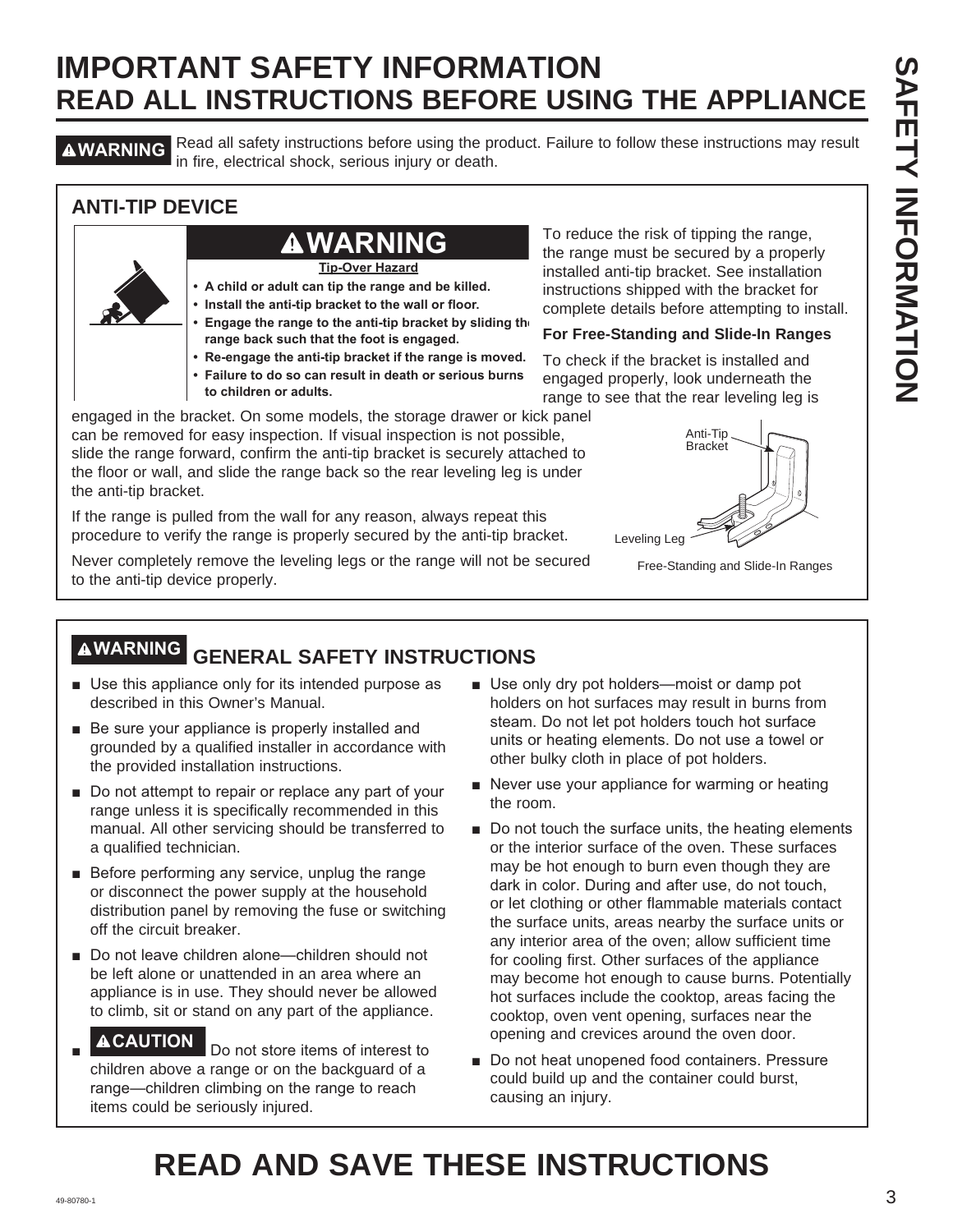# **WARNING GENERAL SAFETY INSTRUCTIONS (Cont.)**

- Do not use any type of foil or liner to cover the oven bottom or anywhere in the oven, except as described in this manual. Oven liners can trap heat or melt, resulting in damage to the product and risk of shock, smoke or fire.
- Avoid scratching or impacting glass doors, cook tops or control panels. Doing so may lead to glass breakage. Do not cook on a product with broken glass. Shock, fire or cuts may occur.
- Cook food thoroughly to help protect against foodborne illness. Minimum safe food temperature recommendations can be found at www.lsltDoneYet.gov and www.fsis.usda.gov. Use a food thermometer to take food temperatures and check several locations.

#### **WARNING KEEP FLAMMABLE MATERIALS AWAY FROM THE RANGE Failure to do so may result in fire or personal injury.**

- Do not store or use flammable materials in an oven or near the cooktop, including paper, plastic, pot holders, linens, wall coverings, curtains, drapes and gasoline or other flammable vapors and liquids.
- Never wear loose-fitting or hanging garments while using the appliance. These garments may ignite if they contact hot surfaces causing severe burns.
- Do not let cooking grease or other flammable materials accumulate in or near the range. Grease in the oven or on the cooktop may ignite.
- $\blacksquare$  Clean ventilating hoods frequently. Grease should not be allowed to accumulate on the hood or filter.

### **WARNING IN THE EVENT OF A FIRE, TAKE THE FOLLOWING STEPS TO PREVENT INJURY AND FIRE SPREADING**

- Do not use water on grease fires. Never pick up a flaming pan. Turn the controls off. Smother a flaming pan on a surface unit by covering the pan completely with a well-fitting lid, cookie sheet or flat tray. Use a multi-purpose dry chemical or foam-type fire extinguisher.
- $\blacksquare$  If there is a fire in the oven during baking, smother the fire by closing the oven door and turning the

oven off or by using a multi-purpose dry chemical or foam-type fire extinguisher.

 $\blacksquare$  If there is a fire in the oven during self-clean, turn the oven off and wait for the fire to go out. Do not force the door open. Introduction of fresh air at selfclean temperatures may lead to a burst of flame from the oven. Failure to follow this instruction may result in severe burns.

## **WARNING COOKTOP SAFETY INSTRUCTIONS**

- $\blacksquare$  Never leave the surface units unattended at medium or high heat settings. Boilovers cause smoking and greasy spillovers that may catch on fire.
- Never leave oil unattended while frying. If allowed to heat beyond its smoking point, oil may ignite resulting in fire that may spread to surrounding cabinets. Use a deep fat thermometer whenever possible to monitor oil temperature.
- To avoid oil spillover and fire, use a minimum amount of oil when shallow pan-frying and avoid cooking frozen foods with excessive amounts of ice.
- Use proper pan size-select cookware having flat bottoms large enough to cover the surface heating element. The use of undersized cookware will expose a portion of the surface unit to direct contact and may result in ignition of clothing. Proper relationship of cookware to surface unit will also improve efficiency.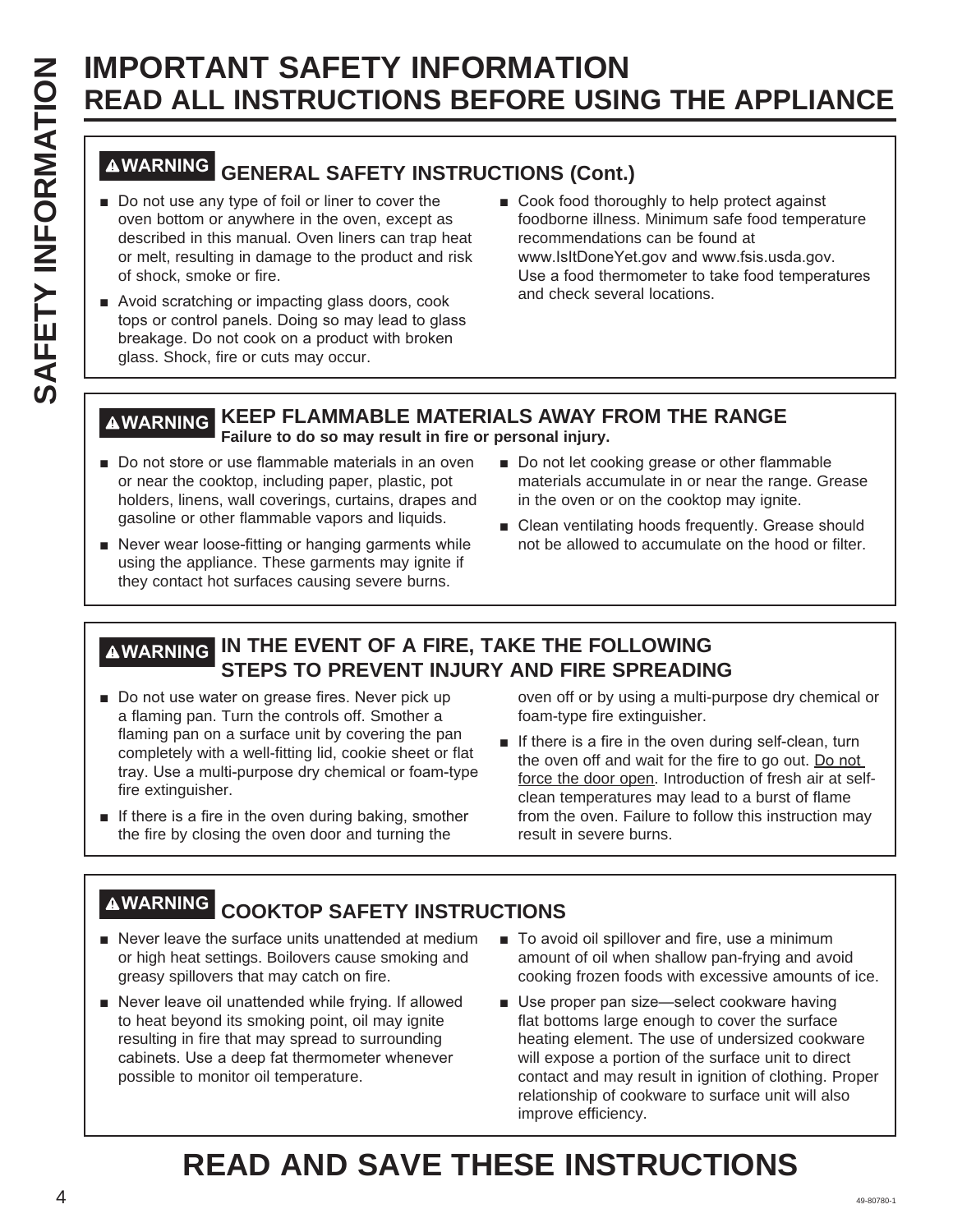## **WARNING COOKTOP SAFETY INSTRUCTIONS (Cont.)**

- Only certain types of glass, glass/ceramic, earthenware or other glazed containers are suitable for cooktop service; others may break because of the sudden change in temperature.
- $\blacksquare$  To minimize the possibility of burns, ignition of flammable materials and spillage, the handle of a container should be turned toward the center of the range without extending over nearby surface units.
- When preparing flaming foods under a hood, turn the fan on.
- $\blacksquare$  If power is lost to an electric cooktop while a surface unit is ON, the surface unit will turn back on as soon as power is restored. In the event of power loss, failure to turn all surface unit knobs to the OFF position may result in ignition of items on or near the cooktop, leading to serious injury or death.

## **WARNING RADIANT COOKTOP SAFETY INSTRUCTIONS**

- Use care when touching the cooktop. The glass surface of the cooktop will retain heat after the controls have been turned off.
- Do not cook on a broken cooktop. If glass cooktop should break, cleaning solutions and spillovers may penetrate the broken cooktop and create a risk of electric shock. Contact a qualified technician immediately.
- $\blacksquare$  Avoid scratching the glass cooktop. The cooktop can be scratched with items such as knives, sharp instruments, rings or other jewelry, and rivets on clothing.
- $\blacksquare$  Do not place or store items that can melt or catch fire on the glass cooktop, even when it is not being

used. If the cooktop is inadvertently turned on, they may ignite. Heat from the cooktop or oven vent after it is turned off may cause them to ignite also.

- Use CERAMA BRYTE<sup>®</sup> ceramic Cooktop Cleaner and CERAMA BRYTE® Cleaning Pad to clean the cooktop. Wait until the cooktop cools and the indicator light goes out before cleaning. A wet sponge or cloth on a hot surface can cause steam burns. Some cleaners can produce noxious fumes if applied to a hot surface. **NOTE:** Sugar spills are an exception. They should be scraped off while still hot using an oven mitt and a scraper. See the Cleaning the glass cooktop section for detailed instructions.
- Read and follow all instructions and warnings on the cleaning cream label.

## **WARNING OVEN SAFETY INSTRUCTIONS**

- Stand away from the range when opening the oven door. Hot air or steam which escapes can cause burns to hands, face and/or eyes.
- $\blacksquare$  Do not use the oven if a heating element develops a glowing spot during use or shows other signs of damage. A glowing spot indicates the heating element may fail and present a potential burn, fire, or shock hazard. Turn the oven off immediately and have the heating element replaced by a qualified service technician.
- Keep the oven vent unobstructed.
- Keep the oven free from grease buildup. Grease in the oven may ignite.
- Place oven racks in desired location while oven is cool. If rack must be moved while oven is hot, do not let pot holder contact hot heating element in oven.
- When using cooking or roasting bags in the oven, follow the manufacturer's directions.
- $\blacksquare$  Pull the oven rack to the stop-lock position when loading and unloading food from the oven. This helps prevent burns from touching hot surfaces of the door and oven walls.
- Do not leave items such as paper, cooking utensils or food in the oven when not in use. Items stored in an oven can ignite.
- Never place cooking utensils, pizza or baking stones, or any type of foil or liner on the oven floor. These items can trap heat or melt, resulting in damage to the product and risk of shock, smoke or fire.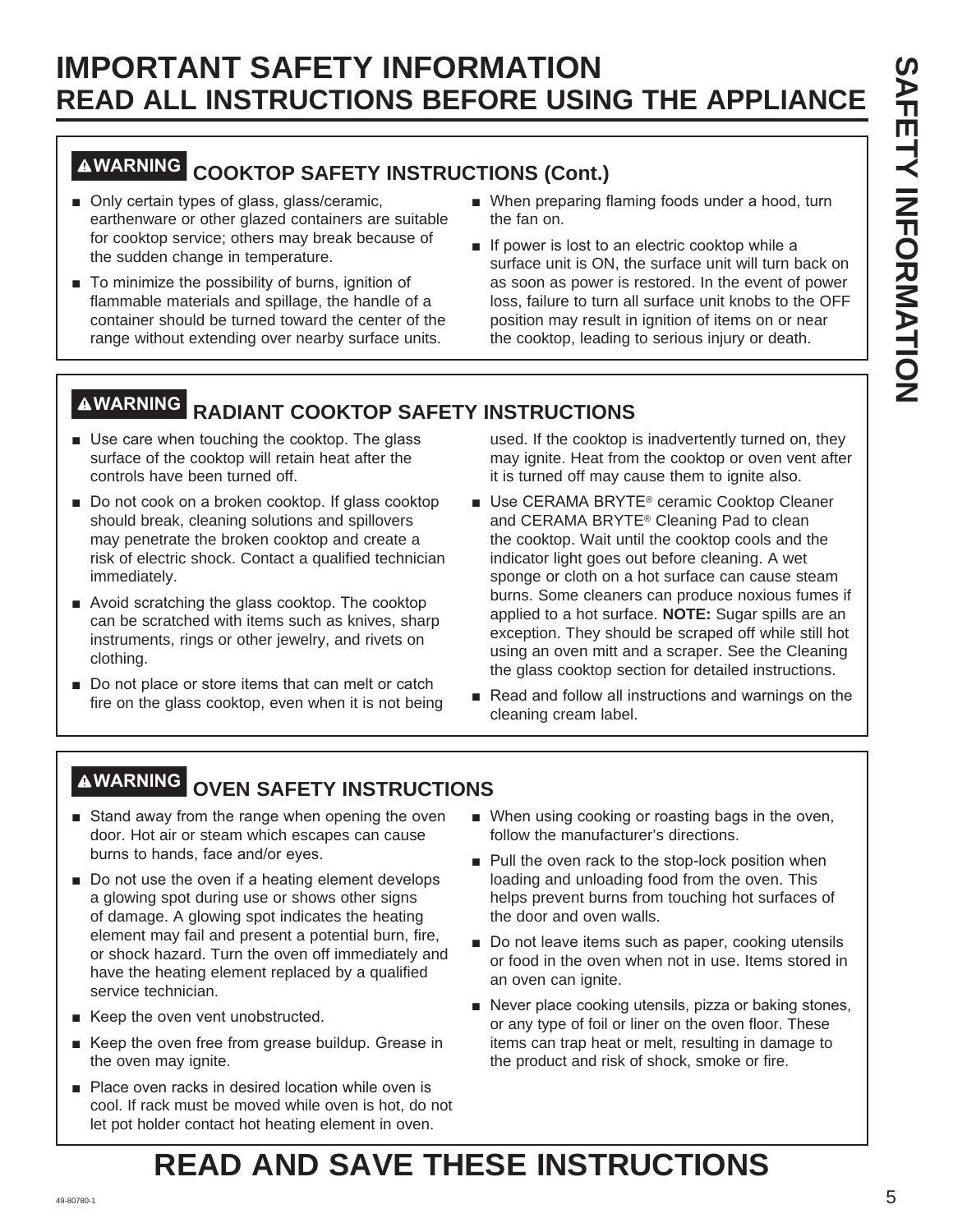## **WARNING SELF-CLEANING OVEN SAFETY INSTRUCTIONS**

The self-cleaning feature operates the oven at temperatures high enough to burn away food soils in the oven. Follow these instructions for safe operation.

- Do not touch oven surfaces during self-clean operation. Keep children away from the oven during self-cleaning. Failure to follow these instructions may cause burns.
- Before operating the self-clean cycle, remove pans, shiny metal oven racks and other utensils from the oven. Only gray porcelain-coated oven racks may be left in the oven. Do not use self-clean to clean other parts, such as drip pans or bowls.
- Before operating the self-clean cycle, wipe grease and food soils from the oven. Excessive amount of grease may ignite leading to smoke damage to your home.
- $\blacksquare$  If the self-cleaning mode malfunctions, turn the oven off and disconnect the power supply. Have it serviced by a qualified technician.
- Do not clean the door gasket. The door gasket is essential for a good seal. Care should be taken not to rub, damage or move the gasket.
- Do not use oven cleaners. No commercial oven cleaner or oven liner protective coating of any kind should be used in or around any part of the oven.

## **STATE OF CALIFORNIA PROPOSITION 65 WARNINGS**

**AWARNING** This product contains one or more chemicals known to the State of California to cause cancer, and birth defects or other reproductive harm.

Self clean ovens can cause low level exposure to some of the Proposition 65 substances, including carbon monoxide, during the cleaning cycle. Exposure to these substances can be minimized by opening a window or using a ventilation fan or hood.

### **How to Remove Protective Shipping Film and Packaging Tape**

Carefully grasp a corner of the protective shipping film with your fingers and slowly peel it from the appliance surface. Do not use any sharp items to remove the film. Remove all of the film before using the appliance for the first time.

To assure no damage is done to the finish of the product, the safest way to remove the adhesive from packaging tape on new appliances is an application of a household liquid dishwashing detergent. Apply with a soft cloth and allow to soak.

**NOTE:** The adhesive must be removed from all parts. It cannot be removed if it is baked on.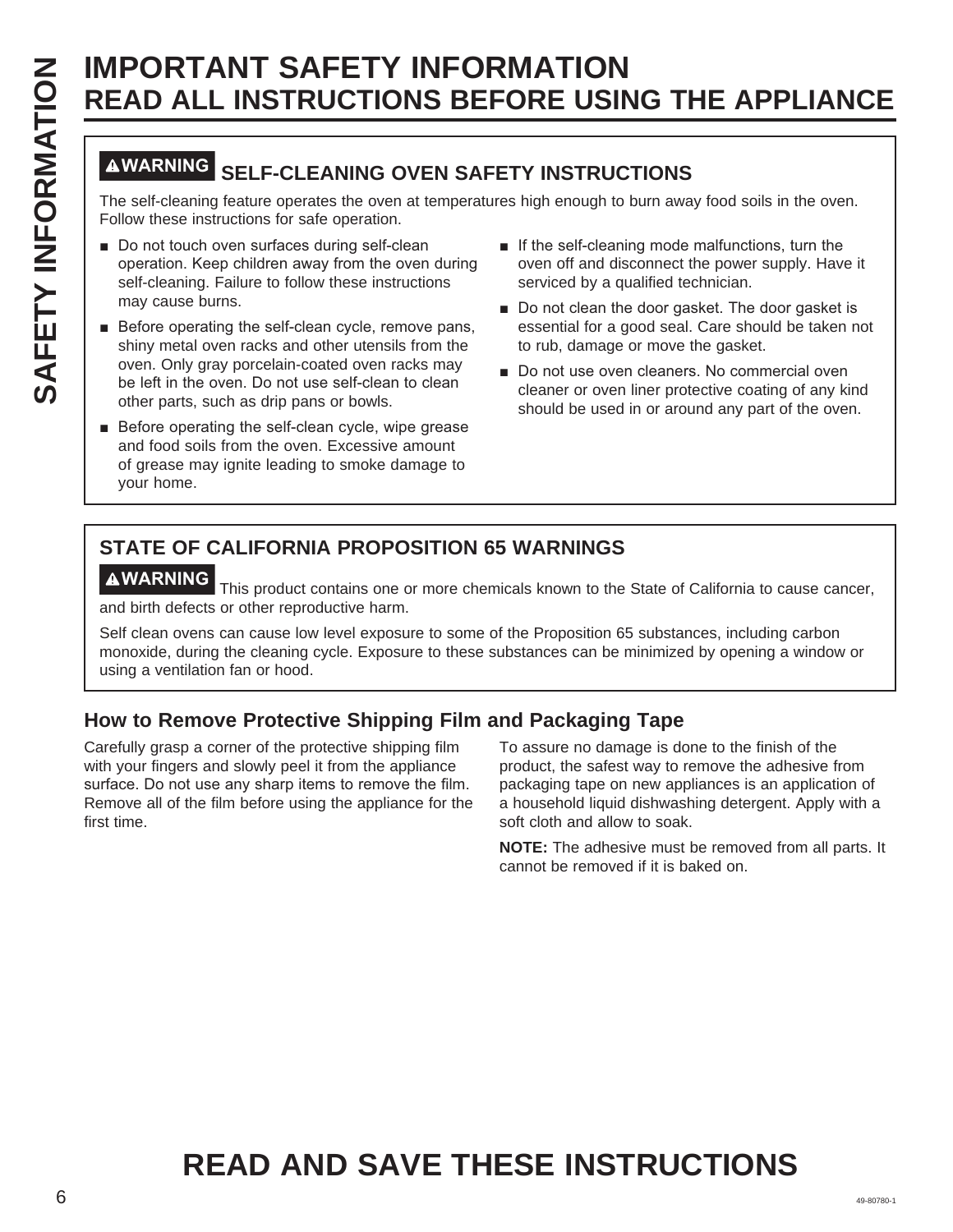# **USING THE RANGE:DING HIE RANGE:** Surface Chits Surface Units

## **Surface Units**

**WARNING FIRE HAZARD:** Never leave the range unattended with the cooktop on medium or high settings. Keep flammable items away from the cooktop. Turn off all controls when done cooking. Failure to follow these instructions can result in fire, serious injury or death.

Throughout this manual, features and appearance may vary from your model.

#### **How to Set**

Push the knob in and turn in either direction to the setting you want.

A surface ON indicator light will glow when any surface unit is on

#### **For glass cooktop surfaces:**

A **HOT COOKTOP** indicator light will:

- $\blacksquare$  come on when the unit is hot to the touch.
- $\blacksquare$  stay on even after the unit is turned off.
- $\blacksquare$  stay on until the unit is cooled to approximately 150°F.



At both **OFF** and **HI** the control clicks into position. You may hear slight clicking sounds during cooking, indicating the control is maintaining your desired setting.

Be sure you turn the control knob to **OFF** when you finish cooking.



**Melt** setting (on some models) will melt chocolate or butter.

#### **Dual Surface Units and Control Knobs (on some models)**

The surface unit has 2 cooking sizes to select from so you can match the size of the unit to the size of the cookware you are using.



Models with a Dual-Ring surface element only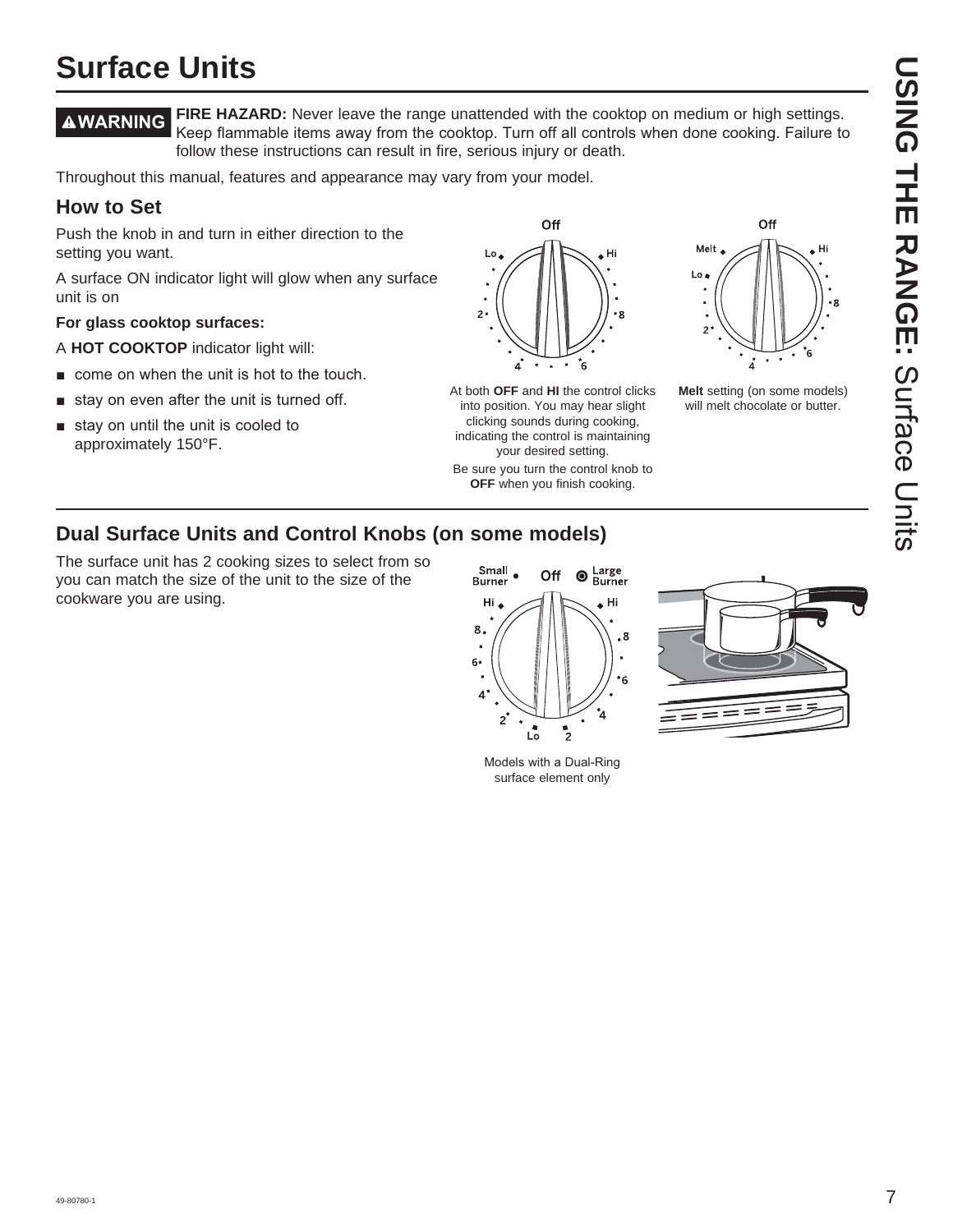## **Surface Units (Cont.)**

# **WARNING**

**FOOD POISON HAZARD:** Bacteria may grow in food at temperatures below 140°F.

- **E** Always start with hot food. Do not use warm setting to heat cold food.
- Do not use warm setting for more than 2 hours.

**USING THE RANGE STATES CONCRETED THE RANGE STATES THE RANGE STATES THE PRODUCED TO DO THE RANGE STATES STARBUTE ON THE WARMING ZONE, located in 1<br>the glass surface, will keep hot, contract cold food.<br>The WARMING ZONE, loc** The **WARMING ZONE**, located in the back center of the glass surface, will keep hot, cooked food at serving temperature. Always start with hot food. Do not use to heat cold food. Placing uncooked or cold food on the **WARMING ZONE** could result in foodborne illness.

Turn the control knob to the ON position.

For best results, all foods on the **WARMING ZONE** should be covered with a lid or aluminum foil. When warming pastries or breads, the cover should be vented to allow moisture to escape.

The initial temperature, type and amount of food, type of pan, and the time held will affect the quality of the food.

Always use pot holders or oven mitts when removing food from the **WARMING ZONE**, since cookware and plates will be hot.

**NOTE:** The surface warmer will not glow red like the cooking elements.



**Warming Zone**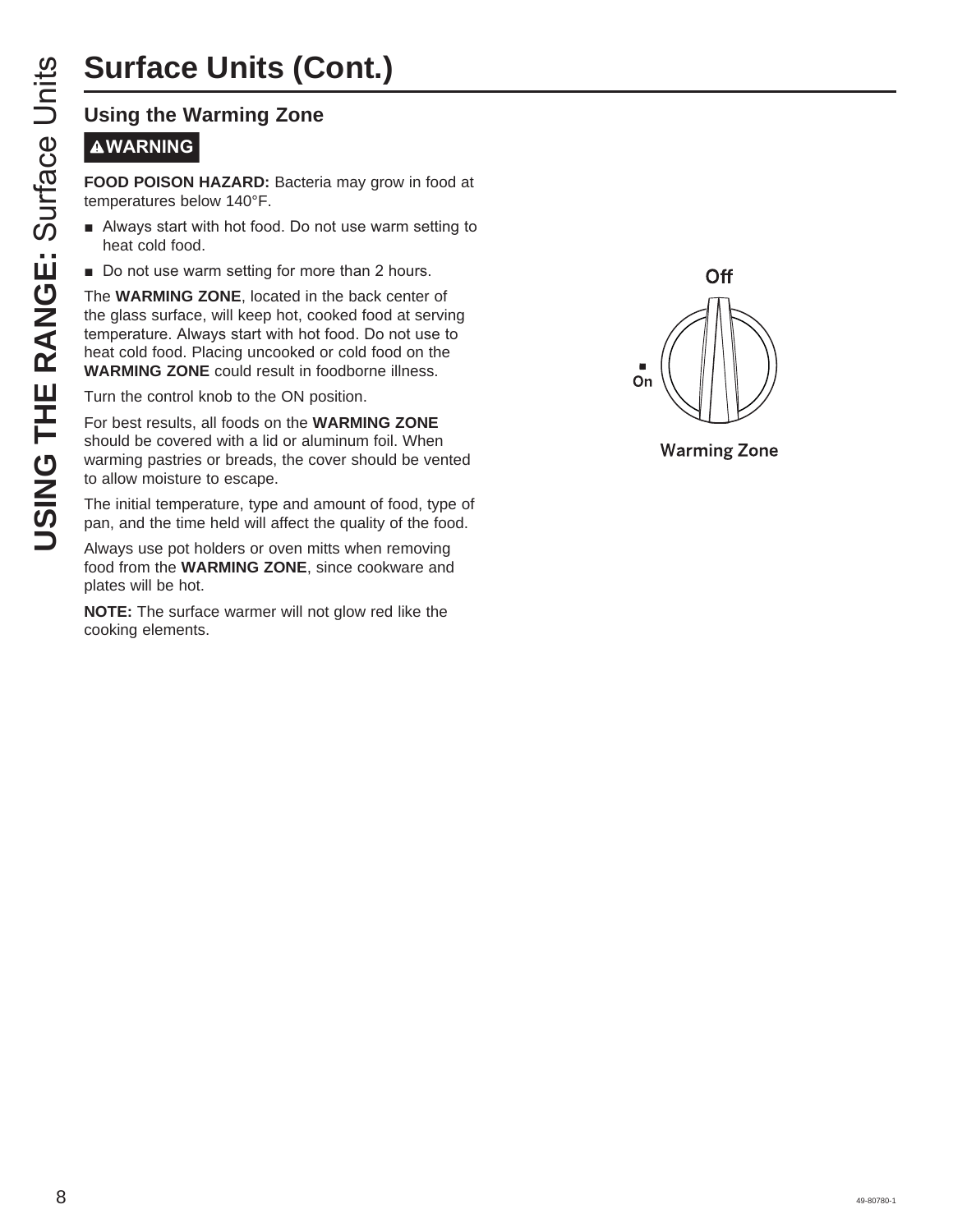## **Surface Units (Cont.)**

#### **Home Canning Tips**

Be sure the canner is centered over the surface unit.

Make sure the canner is flat on the bottom.

To prevent burns from steam or heat, use caution when canning.

Use recipes and procedures from reputable sources. These are available from manufacturers such as Ball® and Kerr<sup>®</sup> and the Department of Agriculture Extension Service.

Flat-bottomed canners are recommended. Use of water bath canners with rippled bottoms may extend the time required to bring the water to a boil.

#### **Radiant Glass Cooktop**

The radiant cooktop features heating units beneath a smooth glass surface.

**NOTE:** A slight odor is normal when a new cooktop is used for the first time. It is caused by the heating of new parts and insulating materials and will disappear in a short time.

**NOTE:** On models with light-colored glass cooktops, it is normal for the cooking zones to change color when hot or cooling down. This is temporary and will disappear as the glass cools to room temperature.

The surface unit will cycle on and off to maintain your selected control setting.

It is safe to place hot cookware on the glass surface even when the cooktop is cool.

Even after the surface units are turned off, the glass cooktop retains enough heat to continue cooking. To avoid overcooking, remove pans from the surface units when the food is cooked. Avoid placing anything on the surface unit until it has cooled completely.

- Water stains (mineral deposits) are removable using the cleaning cream or full-strength white vinegar.
- $\blacksquare$  Use of window cleaner may leave an iridescent film on the cooktop. The cleaning cream will remove this film.
- $\blacksquare$  Don't store heavy items above the cooktop. If they drop onto the cooktop, they can cause damage.
- Do not use the surface as a cutting board.

**SURFACE** COOKING

Never cook directly on the glass. Always use cookware.



Always place the pan in the center of the surface unit you are cooking on.



Do not slide cookware across the cooktop because it can scratch the glass-the glass is scratchresistant, not scratch proof.

#### **Temperature Limiter on Radiant Glass Cooktops**

Every radiant surface unit has a temperature limiter.

The temperature limiter protects the glass cooktop from getting too hot.

The temperature limiter may cycle the surface units off for a time if:

- $\blacksquare$  the pan boils dry.
- $\blacksquare$  the pan bottom is not flat.
- $\blacksquare$  the pan is off-center.
- $\blacksquare$  there is no pan on the unit.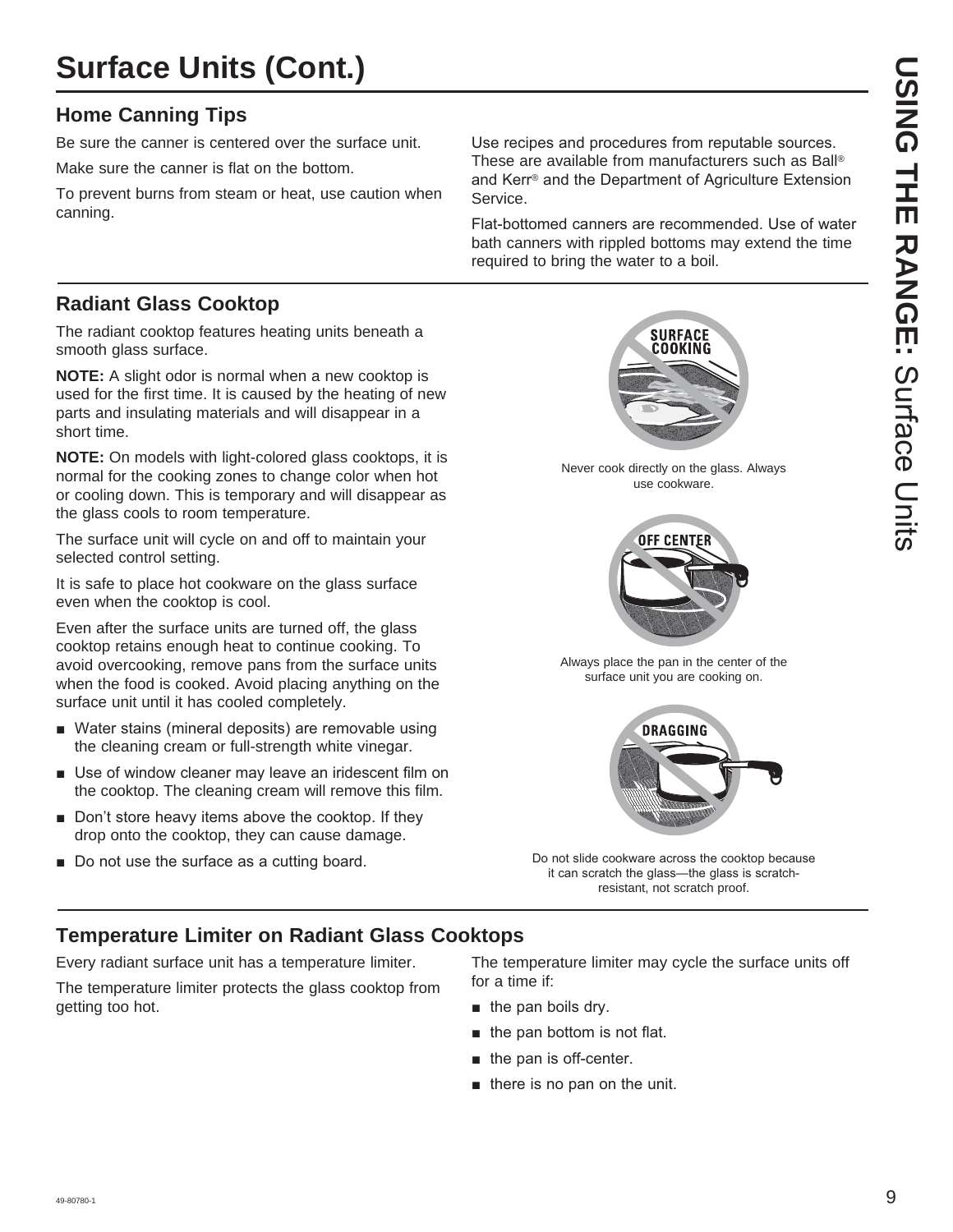# **Cookware for Radiant Glass Cooktop**

**NOTE:** Follow all cookware manufacturer's recommendations when using any type of cookware on the ceramic cooktop.

### **Recommended**

#### **Stainless Steel**

#### **Aluminum:**

heavy weight recommended

Good conductivity. Aluminum residues sometimes appear as scratches on the cooktop but can be removed if cleaned immediately. Because of its low melting point, thin weight aluminum should not be used.

#### **Copper Bottom:**

COOKWATE for Radiant Glass Cooktop<br>
The following information will help you choose cookware which will give good performance on glass cookdop.<br>
CO Recommended Example (painted cook will give good performance on glass Cook Copper may leave residues which can appear as scratches. The residues can be removed, as long as the cooktop is cleaned immediately. However, do not let these pots boil dry. Overheated metal can bond to glass cooktops. An overheated copper bottom pot will leave a residue that will permanently stain the cooktop if not removed immediately.

#### **Enamel (painted) on Cast Iron:**

recommended if bottom of pan is coated

## **Avoid/Not Recommended**

#### **Enamel (painted) on Steel:**

Heating empty pans can cause permanent damage to cooktop glass. The enamel can melt and bond to the ceramic cooktop.

#### **Glass-ceramic:**

Poor performance. Will scratch the surface.

#### **Stoneware:**

Poor performance. May scratch the surface.

#### **Cast Iron:**

not recommended—unless designed specifically for glass cooktops

Poor conductivity and slow to absorb heat. Will scratch the cooktop surface.



Check pans for flat bottoms by using a straight edge.







Pans with rounded, curved, ridged or warped bottoms are not recommended.

#### **For Best Results**

- $\blacksquare$  Place only dry pans on the surface elements. Do not place lids on the surface elements, particularly wet lids. Wet pans and lids may stick to the surface when cool.
- $\blacksquare$  Do not use woks that have support rings. This type of wok will not heat on glass surface elements.
- $\blacksquare$  We recommend that you use only a flat-bottomed wok. They are available at your local retail store. The bottom of the wok should have the same diameter as the surface element to ensure proper contact.
- Some special cooking procedures require specific cookware such as pressure cookers or deep-fat fryers. All cookware must have flat bottoms and be the correct size.



Do not place wet pans on the glass cooktop.



Do not use woks with support rings on the glass cooktop.



Use flat-bottomed woks on the glass cooktop.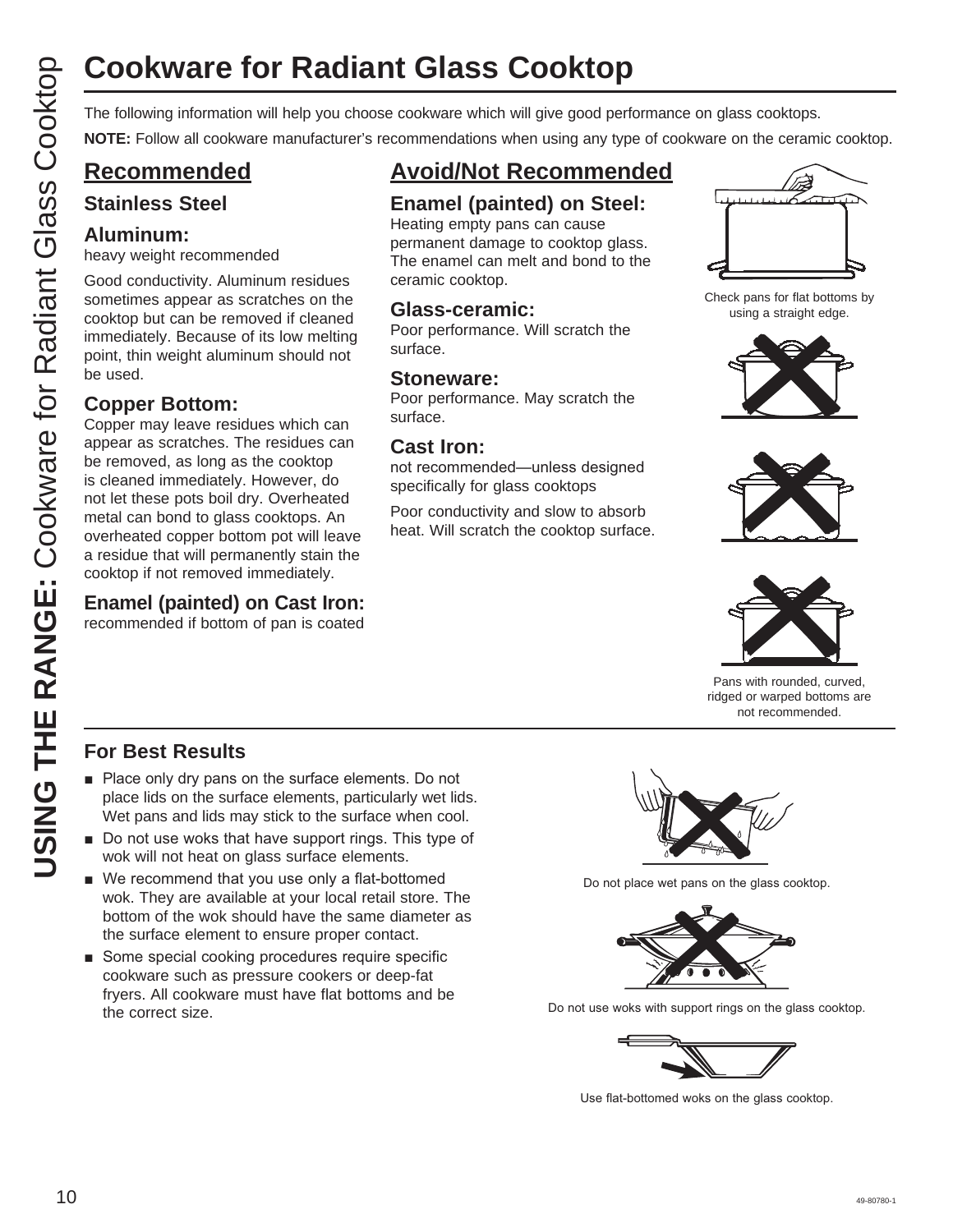## **Oven Controls**



- **1. Convection Cooking (on some models):** Convection cooking modes use increased air circulation to improve performance. See the Cooking Modes section for more information.
- **2. Traditional Cooking Modes:** Your oven has the following traditional cooking modes: Bake and Broil Hi/Lo. See the Cooking Modes section for more information.
- **3. Clean (on some models):** Your oven may have up to two cleaning modes: Self Clean and Steam Clean. See the Cleaning the Oven section for important information about using these modes.
- **4.** Start: Must be pressed to start any cooking, cleaning, or timed function.
- **5. Cancel/Off:** Cancels ALL oven operations except the clock and timer.
- **6. + Pad:** Short taps to this pad will increase the time or temperature by small amounts. Touch and hold the pad to increase the time or temperature by larger amounts.
- **7. Pad:** Short taps to this pad will decrease the time or temperature by small amounts. Touch and hold the pad to decrease the time or temperature by larger amounts.
- **8. Cook Time:** Counts down cooking time and turns off the oven when the cooking time is complete. Press the **Cook Time** pad, use the **+-** pads to program a cooking time in hours and minutes, then press **Start.** This can only be used with Bake and Convection Bake (where available).

**9. Clock:** Sets the oven clock time. Press the **Set Clock** pad twice or press and hold the **+-** pads for 3 seconds and the **+-** pads to program the clock.

Press **Start** to save the time.

- **10. Timer:** Works as a countdown timer. Press the **Timer** pad and the **+-** pads to program the time in hours and minutes. Press the **Start** pad. The timer countdown is complete. To turn the timer off press the **Timer** pad.
- **11. Delay Time:** Delays when the oven will turn on. Use this to set a time when you want the oven to start. Press the **Delay Time** pad and use the **+-** pads to program the time of day for the oven to turn on then press **Start**. Press the desired cooking mode and temperature then press **Start**. A Cook Time may also be programmed if desired. Follow the directions under Cook Time for setting this feature. This can only be used with Bake, Convection Bake and Self-Clean.

**NOTE:** When using the Delay Time feature, foods that spoil easily-such as milk, eggs, fish, stuffings, poultry and pork—should not be allowed to sit for more than 1 hour before or after cooking. Room temperature promotes the growth of harmful bacteria. Be sure that the oven light is off because heat from the bulb will speed harmful bacteria growth.

- **12. Oven Light:** Turns the oven light on or off.
- **13. Lock Controls (on some models):** Locks out the control so that pressing the pads does not activate the controls. Press and hold the **+-** pads or the **Lock Controls** pad, for three seconds to lock or unlock the control. **Cancel/Off** is always active, even when the control is locked.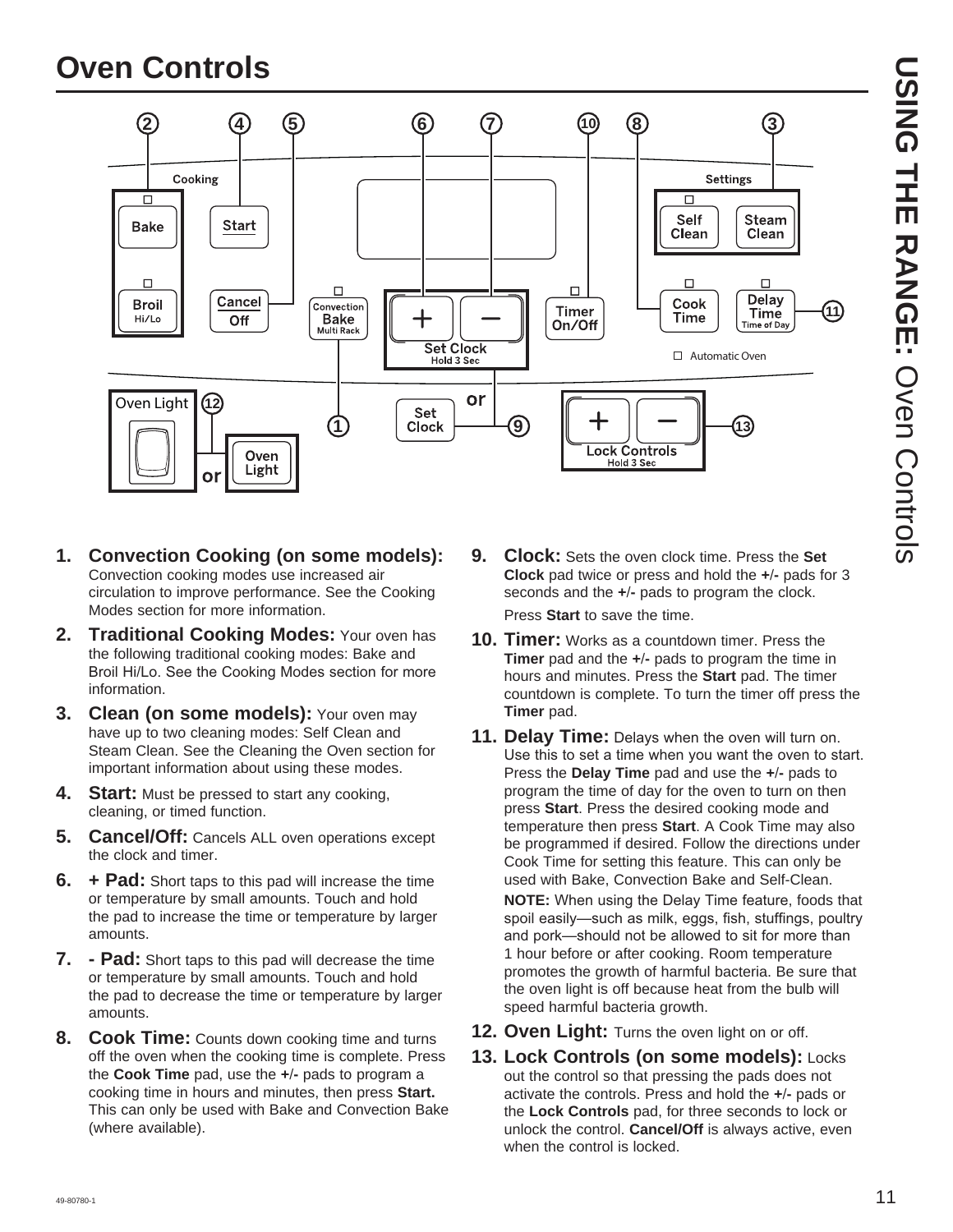## **Special Features**

- **Pease 3DKV 3DK** 3NHV **Bake** and **Broil** pads at the same time and hold for three seconds.
- $\blacksquare$  "SF" will appear in the display.
- $\blacksquare$  Select the feature you want to change.
- **N** When the change has been made, press the Start key to save the change and return to the time of day.

#### **Adjust the Oven Temperature**

**USING THE RANGE SET ART THE RANGE SET WAT THE RANGE THE RANGE THE RANGE THE RANGE THE RANGE THE RANGE THE RANGE THE RANGE THE RANGE THE RANGE THE RANGE THE RANGE THE RANGE THE RANGE THE RANGE THE RANGE THE RANGE THE RANGE** This feature allows the oven baking and convection baking temperature to be adjusted up to 35ºF hotter or down to 35°F cooler. Use this feature if you believe your oven temperature is too hot or too cold and wish to change it. This adjustment affects Bake and Convection Bake modes. No other cooking modes are affected.

Press the **Bake** pad to enter the temperature adjustment mode. A number between 35 and - 35 will display. Use the **+-** pads to set the desired temperature adjustment and use the **Bake** pad to change between negative and positive. Press the **Start** pad to save the temperature adjustment.

#### **Clock Display**

This feature can turn off the time of day display. Press the **Timer On/Off** pad to display the time of day (on) or turn off the time of day display (oFF).

**NOTE:** For models with a clock pad, the time of day display cannot be turned off in special features. Exit special features. To turn the time of day display off on these models, just press the clock pad once and then the start pad. To have the display turned back on, press the clock pad again and then the start pad.

#### **12-hour auto shut-off and Sabbath**

Options for this feature are "12 SHdn", "no SHdn" and "SAb".

12-hour auto shut-off turns off the oven after 12 hours of continuous operations.

Sabbath mode disables all sounds (the control will not beep when a button is pressed), Convection, Broil, Cook Time, Timer, Clock, and Delay Time functions. Sabbath mode can only be used with Bake. This feature conforms to the Star-K Jewish Sabbath requirements.

**NOTE:** The oven light comes on automatically (on some models) when the door is opened and goes off when the door is closed. The bulb may be removed. See the Oven Light Replacement section. On models with a light switch on the control panel, the oven light may be turned on and left on.

Press the **Set Clock** pad to view the current setting and then to change the setting.

For models that do not have a **Set Clock** pad, press the **Cook Time** pad to view the current setting and then to change the setting.

To use Sabbath mode, select "SAb" and press **Start**. A **]** will appear in the display and the clock will not display.

Once in Sabbath mode, at any time you can press **Bake** to start the oven. Note that when programming a bake in Sabbath mode, the preset starting temperature will automatically be set to 350°F. Press the + or - pads to increase or decrease the temperature in 25°F increments for temperatures between 170°F and 550°F and then press **Start**.

No sound will be given when the keys are pressed. At a random time between 30 seconds and 1 minute, **][**, will appear in the display indicating the oven is running.

If you need to adjust the temperature while baking, press **Bake** again. Press the **+** or **-** pads to increase or decrease the temperature in 25°F from the previous temperature you set to the new baking temperature and then press **Start**.

To exit Sabbath mode, make sure that the oven is turned off. To turn the oven off, press **Cancel/Off**. The oven will immediately turn off and **][** will change to **]** indicating that the oven has turned off. Press and hold the **Bake** and **Broil** pads for 3 seconds to enter special features then press **Delay Time** until either "12 Shdn" or "no Shdn" is in the display and press **Start**.

**NOTE:** If power outage occurs, the Sabbath mode will not resume when power is restored.

If you wish to use the Cook Time feature (if available) to bake in the oven and then have the oven automatically turn off, you will need to press the **Cook Time** pad, enter a cooking time duration, and press **Start**. Then enter special features to start Sabbath mode as detailed above.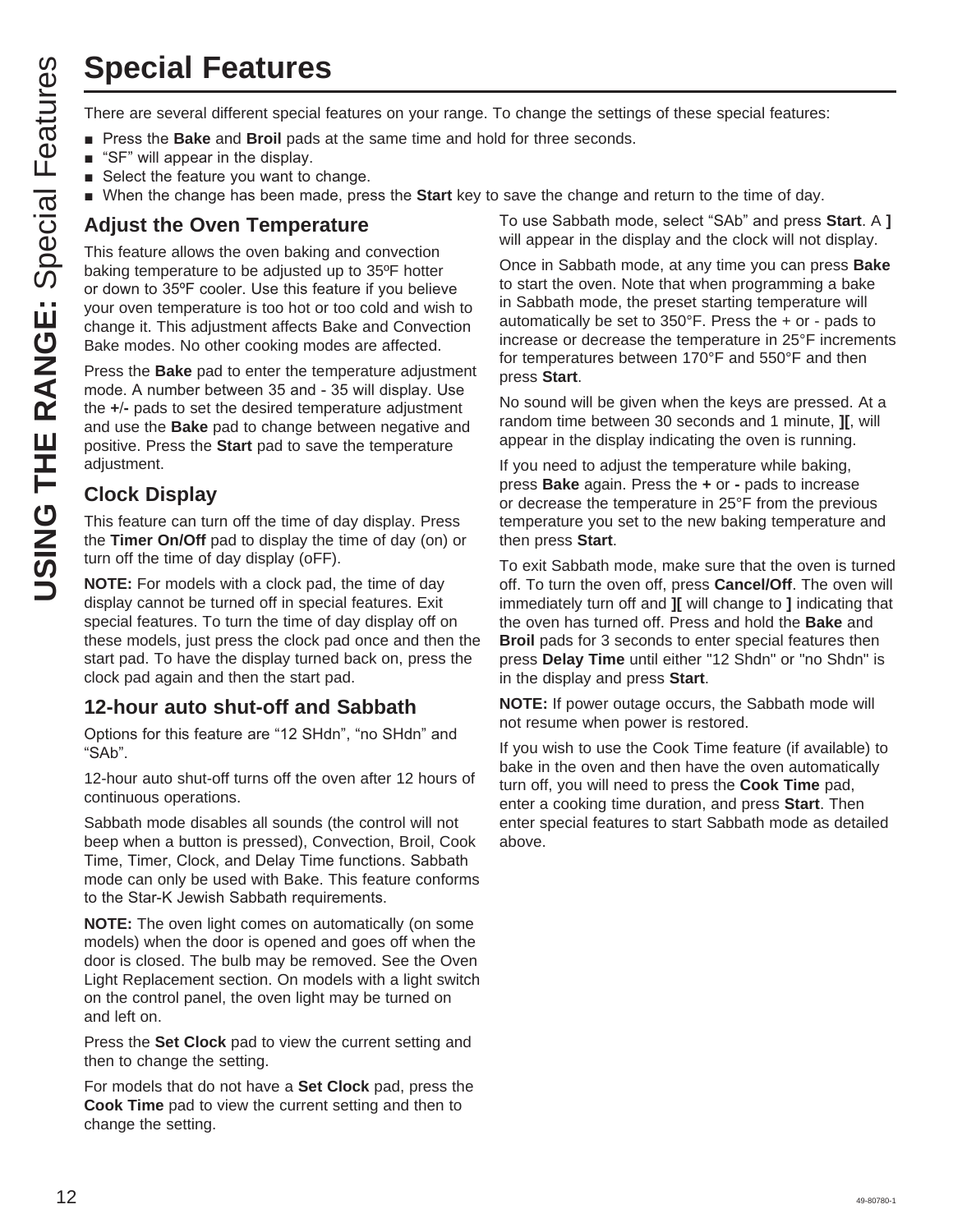## **Oven Racks**

Recommended rack positions for various types of foods are provided in the Cooking Guide. Adjusting rack position is one way to impact cooking results. For example, if you would prefer darker tops on cakes, muffins, or cookies, try moving food one rack position higher. If you find foods are too brown on top try moving them down next time.

When baking with multiple pans and on multiple racks, ensure there is at least 1½" between pans to allow sufficient space for air to flow.

To avoid possible burns, place the racks in the desired position before you turn the oven on.



The number of rack positions may vary by model.

# **Aluminum Foil and Oven Liners**

**CAUTION Do not use any type of foil or oven liner to cover the oven bottom. These items can trap heat or melt, resulting in damage to the product and risk of shock, smoke or fire. Damage from improper use of these items is not covered by the product warranty.** 

Foil may be used to catch spills by placing a sheet on a lower rack, several inches below the food. Do not use more foil than necessary and never entirely cover an oven rack with aluminum foil. Keep foil at least 1-1/2" from oven walls to prevent poor heat circulation.

## **Cookware**

#### **Cookware Guidelines**

The material, finish, and size of cookware affect baking performance.

Dark, coated and dull pans absorb heat more readily than light, shiny pans. Pans that absorb heat more readily can result in a browner, crisper, and thicker crust. If using dark and coated cookware check food earlier than minimum cook time. If undesirable results are obtained with this type of cookware consider reducing oven temperature by 25º F next time.

Shiny pans can produce more evenly cooked baked goods such as cakes and cookies.

Glass and ceramic pans heat slowly but retain heat well. These types of pans work well for dishes such as pies and custards.

Air insulated pans heat slowly and can reduce bottom browning.

Keep cookware clean to promote even heating.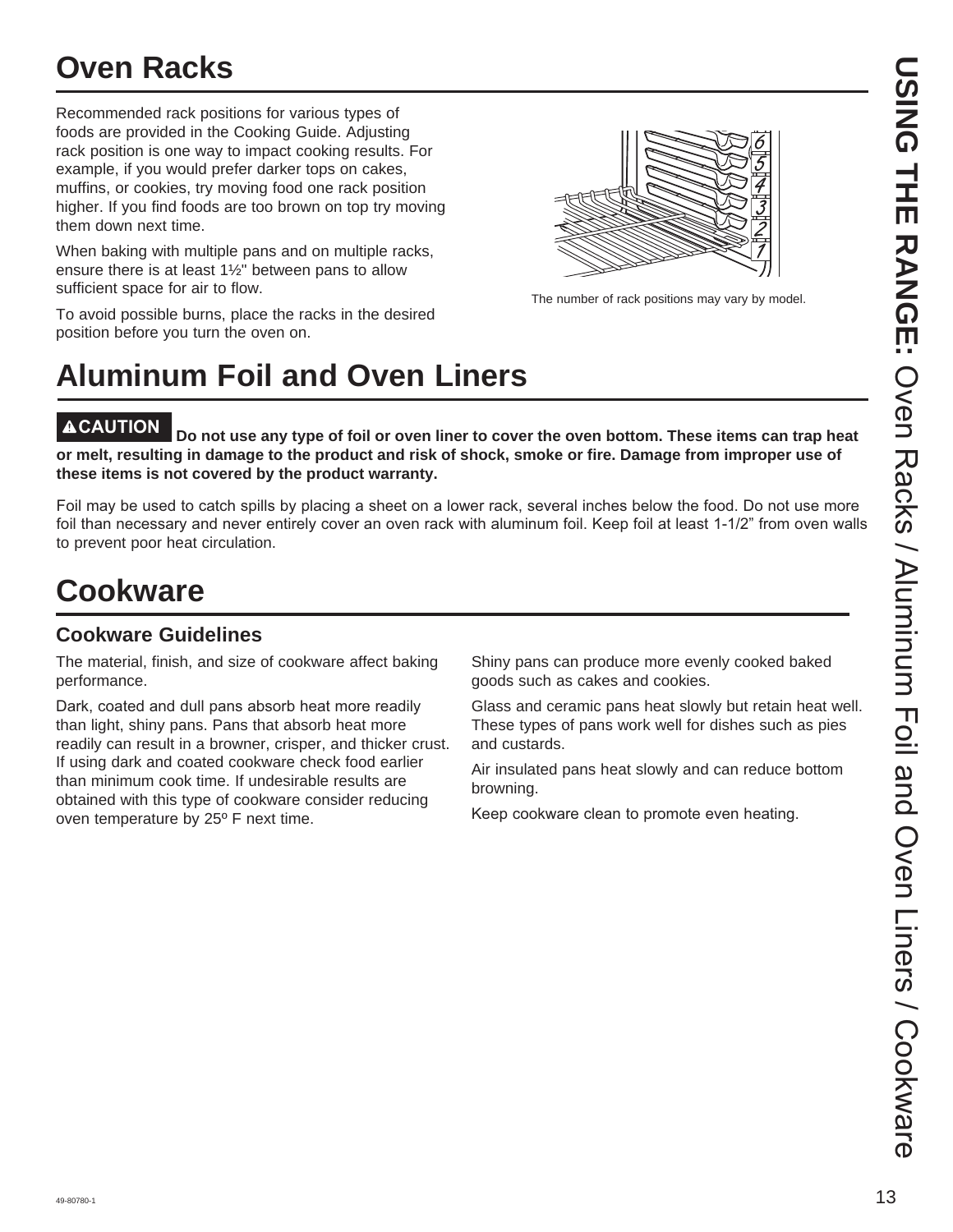# **Cooking Modes**

Your new oven has a variety of cooking modes to help you get the best results. These modes are described below. Refer to the Cooking Guide section for recommendations for specific foods. Remember, your new oven may perform differently than the oven it is replacing.

#### **Baking Modes**

Select a mode for baking based on the type and quantity of food you are preparing. When preparing baked goods such as cakes, cookies, and pastries always preheat the oven first. Follow recipe recommendations for food placement. If no guidelines are provided, center food in the oven.

#### **Bake**

The bake mode is intended for single rack cooking. This mode uses heat primarily from the lower element but also from the upper element to cook food. To use this mode press the **Bake** pad, use the **+-** pads to set the desired temperature, and then press **Start**. Preheating is generally recommended when using this mode.

#### **Convection Bake**

The Convection Bake mode is intended for baking on multiple racks at the same time. This mode uses heat from the upper and lower elements, along with air movement from the convection fan to enhance cooking evenness. Baking time might be slightly longer for multiple racks than what would be expected for a single rack. To use this mode press the **Convection Bake**  pad, enter a temperature, and then press **Start**. Always preheat when using this mode. When baking more delicate foods like cookies and cakes, it is recommended to reduce the input temperature by 25°F for improved cooking performance.

#### **Broiling Modes**

Monitor food closely while broiling. Use caution when broiling on upper rack positions as placing food closer to the broil element increases smoking, spattering, and the possibility of fats igniting. For best performance center food below the broil heating element.

Try broiling foods that you would normally grill. Adjust rack positions to adjust the intensity of the heat to the food. Place foods closer to the broil element when a seared surface and rare interior is desired. Thicker foods and foods that need to be cooked through should be broiled on a rack position farther from the broiler or by using **Broil Lo.**

## **Broil Hi**

The Broil Hi mode uses intense heat from the upper element to sear foods. It is recommended that Broil Hi be done with the door open for improved searing. Use Broil Hi for thinner cuts of meat and/ or foods you prefer less done on the interior. To use this mode press the **Broil** pad once and then press **Start**. It is not necessary to preheat when using this mode.

#### **Broil Lo**

The Broil Lo mode uses less intense heat from the upper element to cook food thoroughly while also producing surface browning. The door may be closed or open when using Broil Lo. Use Broil Lo for thicker cuts of meat and/ or foods that you would like cooked all the way through. To use this mode press the **Broil** pad **twice** and then press **Start**. It is not necessary to preheat when using this mode.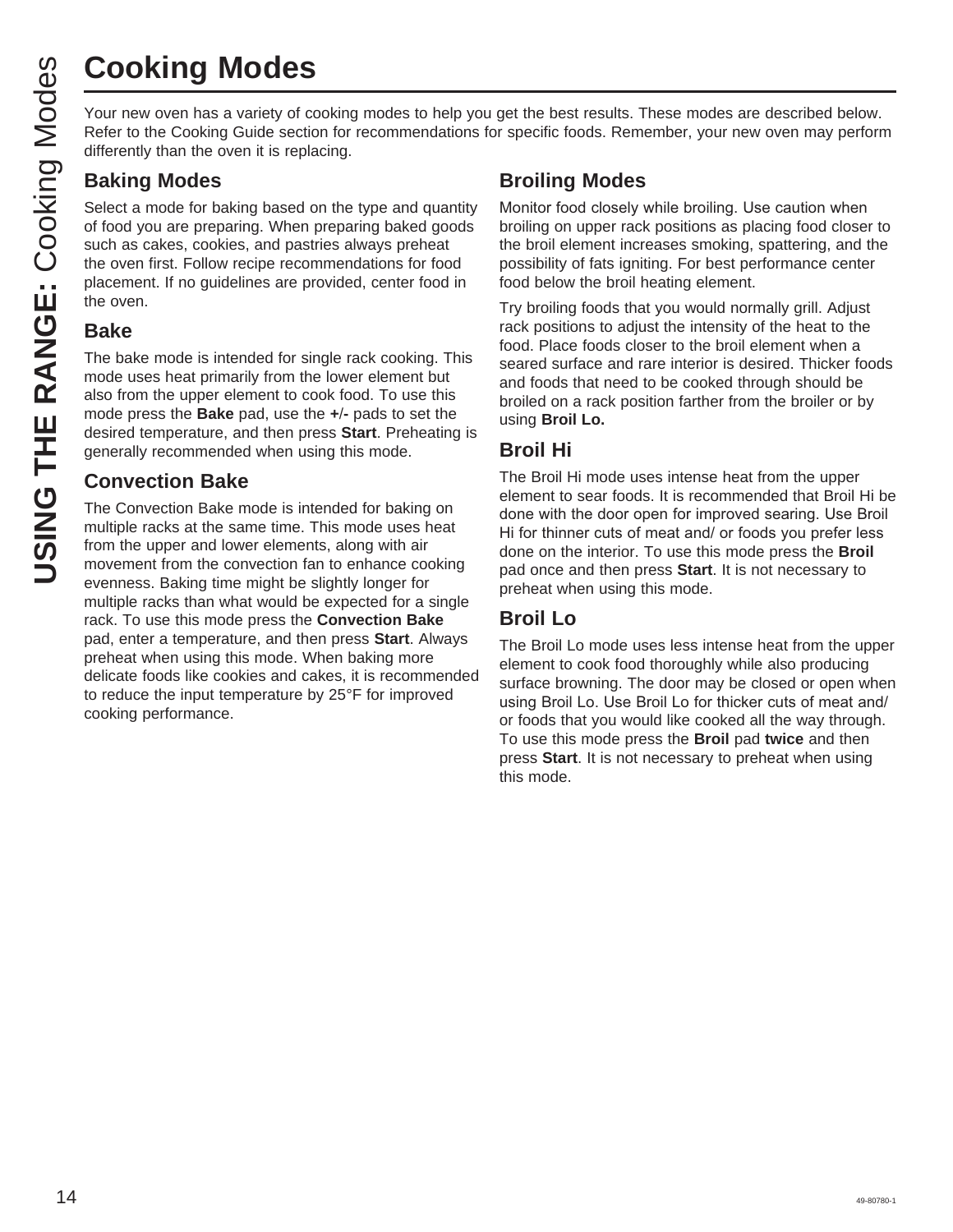## **Cooking Guide**

| <b>FOOD TYPE</b>                                                                            | <b>RECOMMENDED</b><br><b>MODE(S)</b>          | <b>RECOMMENDED</b><br><b>RACK POSITION(S)</b> | <b>ADDITIONAL SUGGESTIONS</b>                                                                                                                                                                              |
|---------------------------------------------------------------------------------------------|-----------------------------------------------|-----------------------------------------------|------------------------------------------------------------------------------------------------------------------------------------------------------------------------------------------------------------|
| <b>Baked Goods</b>                                                                          |                                               |                                               |                                                                                                                                                                                                            |
| Layer Cakes, sheet cakes, bundt<br>cakes, muffins, quick breads on<br>a Single Rack         | Bake                                          | $\overline{4}$                                | Use shiny cookware.                                                                                                                                                                                        |
| Layer cakes* on Multiple Racks                                                              | <b>Bake</b>                                   | 3 and 5                                       | Ensure adequate airflow<br>(see illustration below).                                                                                                                                                       |
| Chiffon cakes (angel food)                                                                  | <b>Bake</b>                                   | $\mathbf{1}$                                  | Use shiny cookware.                                                                                                                                                                                        |
| Cookies, biscuits, scones on a<br>Single Rack                                               | <b>Bake</b>                                   | $\overline{4}$                                | Use shiny cookware.                                                                                                                                                                                        |
| Cookies, biscuits, scones on<br><b>Multiple Racks</b>                                       | <b>Bake</b><br>Convection Bake (if available) | 3 and 5                                       | Ensure adequate airflow. Reduce input temperature<br>by 25°F when using Convection Bake only.                                                                                                              |
| Beef & Pork                                                                                 |                                               |                                               |                                                                                                                                                                                                            |
| Hamburgers                                                                                  | <b>Broil Hi</b>                               | 6                                             | Use a broil pan; move food down for more done-<br>ness/less searing. Watch food closely when broiling.<br>For best performance center food below the broil<br>heating element                              |
| Steaks & Chops                                                                              | <b>Broil Hi</b>                               | 6                                             | Use a broil pan; move food down for more done-<br>ness/less searing. Watch food closely when broiling.<br>For best performance center food below the broil<br>heating element                              |
| Roasts                                                                                      | Bake                                          | 3 or 4                                        | Use a low sided pan such as a broil pan. Preheating<br>is not necessary                                                                                                                                    |
| <b>Poultry</b>                                                                              |                                               |                                               |                                                                                                                                                                                                            |
| Whole chicken                                                                               | Bake                                          | 3 or 4                                        | Use a low sided pan such as a broil pan.                                                                                                                                                                   |
|                                                                                             | <b>Broil Hi</b>                               | 3                                             | If breaded or coated in sauce avoid Broil Hi modes.<br>Broil skin side down first. Watch food closely when                                                                                                 |
| Bone-in chicken breasts, legs,<br>thighs                                                    | <b>Broil Lo</b><br><b>Bake</b>                | 3 or 4                                        | broiling. For best performance when broiling, center<br>food below the broil heating element.                                                                                                              |
| Boneless chicken breasts                                                                    | <b>Broil Lo</b><br><b>Bake</b>                | 3 or 4                                        | If breaded or coated in sauce avoid Broil Hi modes.<br>Broil skin side down first. Watch food closely when<br>broiling. For best performance when broiling, center<br>food below the broil heating element |
| Whole turkey                                                                                | <b>Bake</b>                                   | 2 or 3                                        | Use a low sided pan such as a broil pan.                                                                                                                                                                   |
| <b>Turkey Breast</b>                                                                        | <b>Bake</b>                                   | 2 or 3                                        | Use a low sided pan such as a broil pan.                                                                                                                                                                   |
| Fish                                                                                        | <b>Broil Lo</b>                               | 6 (1/2 thick or less)<br>$5$ ( $>1/2$ inch)   | Watch food closely when broiling. For best perfor-<br>mance center food below the broil heating element.                                                                                                   |
| <b>Casseroles</b>                                                                           | Bake                                          | $\overline{4}$                                |                                                                                                                                                                                                            |
| <b>Frozen Convenience Foods</b>                                                             |                                               |                                               |                                                                                                                                                                                                            |
| Pizza, french fries, tator tots,<br>chicken nuggets, appetizers on a<br>Single Rack         | <b>Bake</b>                                   | $\overline{4}$                                | Use shiny cookware.                                                                                                                                                                                        |
| Pizza, french fries, tator tots,<br>chicken nuggets, appetizers on<br><b>Multiple Racks</b> | <b>Bake</b><br>Convection Bake (if available) | $3$ and $5$                                   | Use shiny cookware. Reducing input temperature is<br>not recommended when using Convection Bake.                                                                                                           |

\*When baking four cake layers at a time, use racks 3 and 5. Place the pans as shown so that one pan is not directly above another.

Cook food thoroughly to help protect against food borne illness. Minimum safe food temperature recommendations for food safety can be found at **www.IsItDoneYet.gov**. Make sure to use a food thermometer to take food temperatures.



Rack position for baking 4 layer cakes.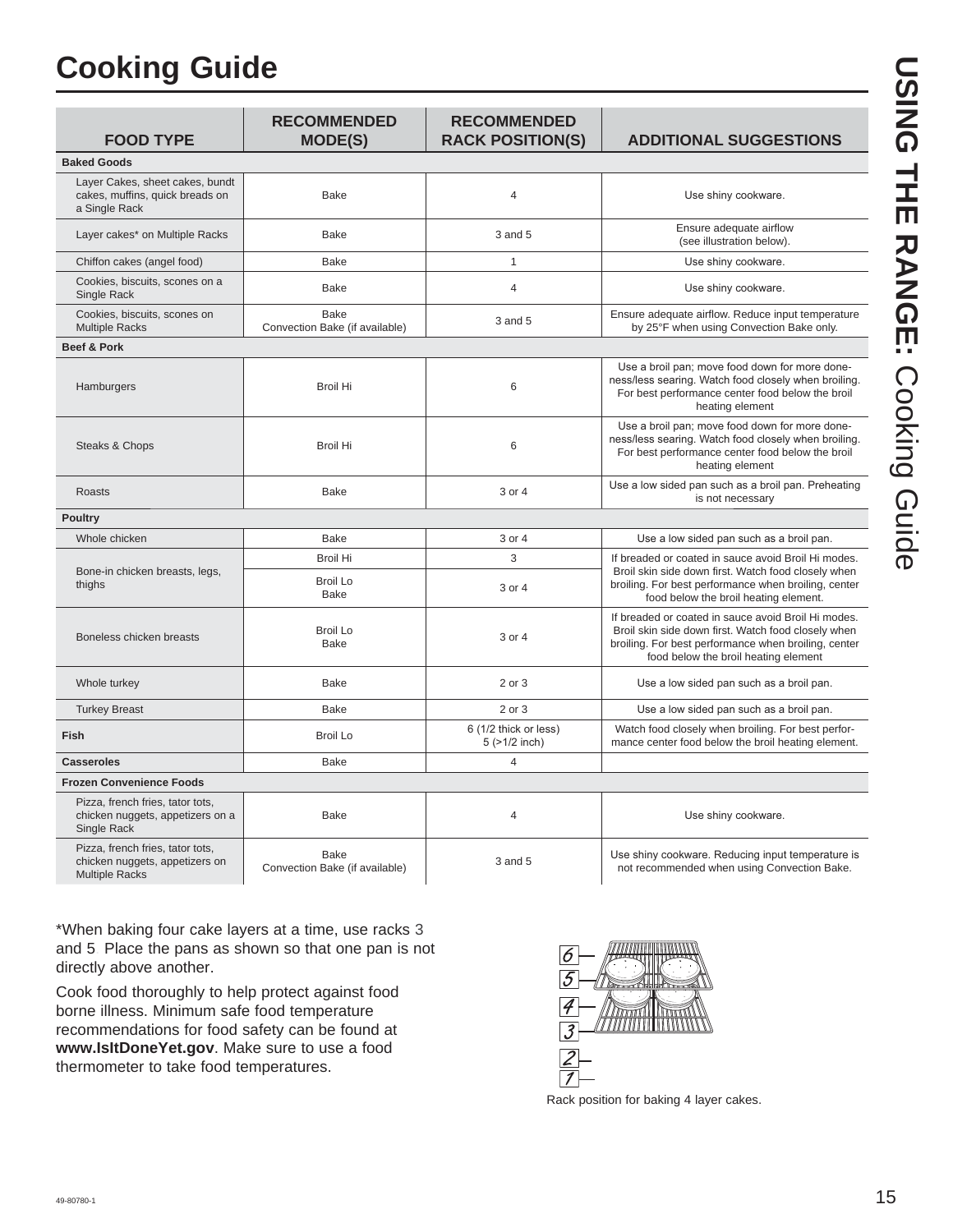# **Cleaning the Range – Exterior**

Be sure all controls are off and all surfaces are cool before cleaning any part of the range.



**AWARNING** If your range is removed for cleaning, servicing or any reason, be sure the anti-tip device is reengaged properly when the range is replaced. Failure to take this precaution could result in tipping of the range and can result in death or serious burns to children or adults.

#### **Control Knobs**

The control knobs may be removed for easier cleaning. Make sure the knobs are in the **OFF** positions and pull them straight off the stems for cleaning.

also be washed with soap and water. Make sure the inside of the knobs are dry before replacing.

Replace the knobs, in the **OFF** position to ensure proper placement.

#### The knobs can be cleaned in a dishwasher or they may

#### **Control Lockout (on some models)**

If desired, the touch pads may be deactivated before cleaning.

See Lock Controls in the Oven Controls section in this manual.

Clean up splatters with a damp cloth.

#### **Control Panel**

It's a good idea to wipe the control panel after each use. Clean with mild soap and water or vinegar and water, rinse with clean water and polish dry with a soft cloth.

#### **Oven Exterior**

Do not use oven cleaners, abrasive cleansers, strong liquid cleansers, steel wool, plastic scouring pads, or cleaning powders on the interior or exterior of the oven. Clean with a mild soap and water or vinegar and water solution. Rinse with clean water and dry with a soft cloth. When cleaning surfaces, make sure that they are at room temperature and not in direct sunlight.

You may also use a glass cleaner.

Remove heavier soil with warm, soapy water. Do not use abrasives of any kind.

Reactivate the touch pads after cleaning.

Do not use abrasive cleansers, strong liquid cleansers, plastic scouring pads or oven cleaners on the control panel—they will damage the finish.

If stain on the door vent trim is persistent, use a mild abrasive cleaner and a sponge-scrubber for best results.

Spillage of marinades, fruit juices, tomato sauces and basting liquids containing acids may cause discoloration and should be wiped up immediately. Let hot surfaces cool, then clean and rinse.

#### **Painted Surfaces**

Painted surfaces include the sides of the range and the door, top of control panel and the drawer front. Clean these with soap and water or a vinegar and water solution.

Do not use commercial oven cleaners, cleaning powders, steel wool or harsh abrasives on any painted surface.

#### **Stainless Steel Surfaces (on some models)**

Do not use a steel wool pad; it will scratch the surface.

To clean the stainless steel surface, use warm sudsy water or a stainless steel cleaner or polish. Always wipe the surface in the direction of the grain. Follow the cleaner instructions for cleaning the stainless steel surface.

#### **Porcelain Enamel Cooktop**

The porcelain enamel finish is sturdy but breakable if misused. This finish is acid-resistant. However, any acidic foods spilled (such as fruit juices, tomato or vinegar) should not be permitted to remain on the finish.

If acids spill on the cooktop while it is hot, use a dry paper

To inquire about purchasing cleaning products including stainless steel appliance cleaner or polish read the Assistance and Accessories sections at the beginning of this manual.

towel or cloth to wipe it up right away. When the surface has cooled, wash with soap and water. Rinse well.

For other spills such as fat spatterings, wash with soap and water or cleansing powders after the surface has cooled. Rinse well. Polish with a dry cloth.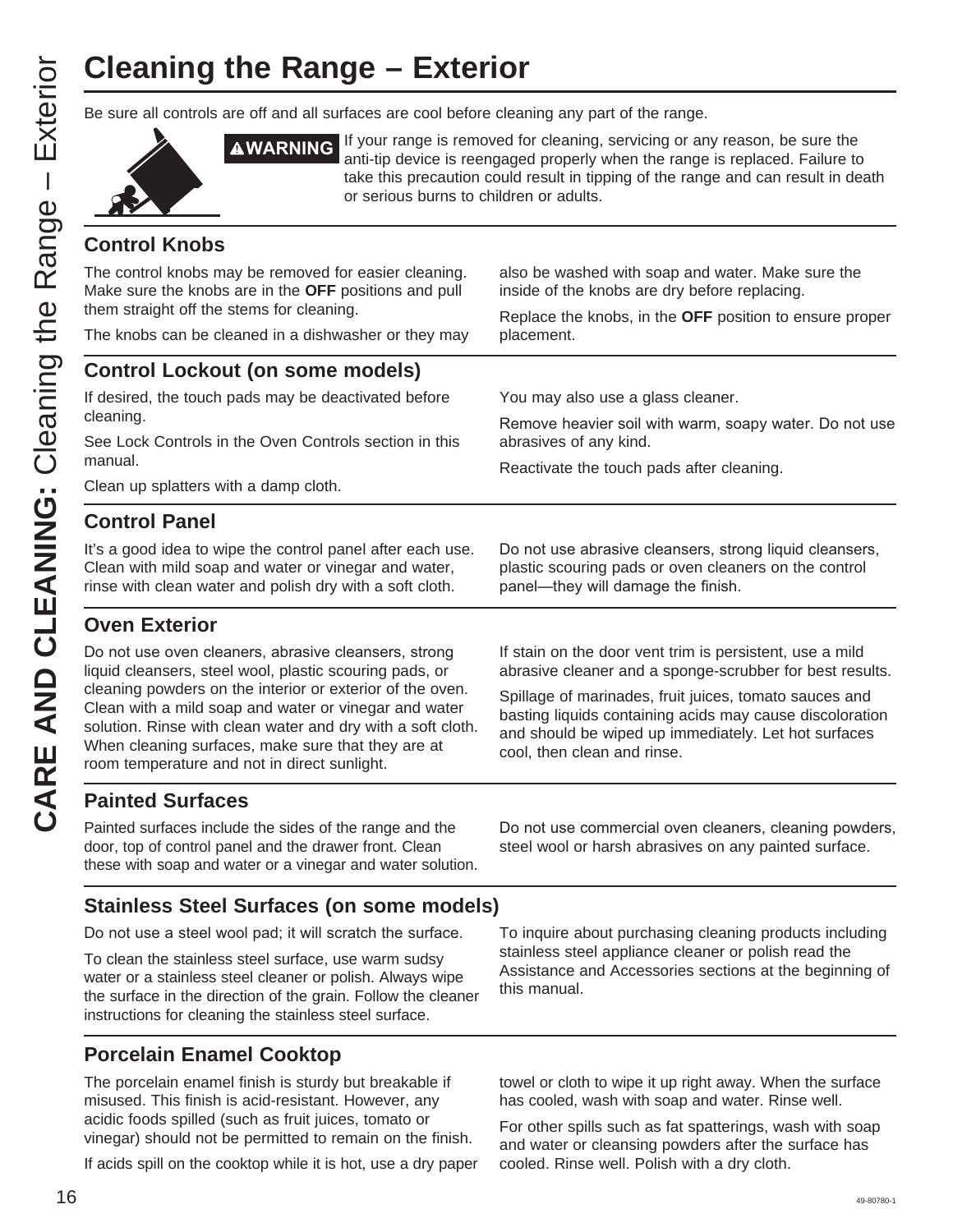## **Cleaning the Range – Interior**

The interior of your new oven can be cleaned manually or by using Steam Clean or Self Clean modes.

Spillage of marinades, fruit juices, tomato sauces and basting liquids containing acids may cause discoloration and should be wiped up immediately. Let hot surfaces cool, then clean and rinse.

## **Manual Cleaning**

Do not use oven cleaners, abrasive cleaners, strong liquid cleansers, steel wool, scouring pads, or cleaning powders on the interior of the oven. Clean with a mild

soap and water or vinegar and water solution. Rinse with clean water and dry with a soft cloth. When cleaning surfaces, make sure that they are at room temperature.

## **Porcelain Oven Interior (on models that do not have a self-clean feature)**

With proper care, the porcelain enamel finish on the inside of the oven-top, bottom, sides, back and inside of the door—will stay new-looking for years.

Let the oven cool before cleaning. We recommend that you wear rubber gloves when cleaning the oven.

Soap and water will normally do the job. Heavy spattering or spillovers may require cleaning with a mild abrasive cleaner. Soap-filled scouring pads may also be used.

Do not allow food spills with a high sugar or acid content (such as tomatoes, sauerkraut, fruit juices or pie filling) to remain on the surface. They may cause a dull spot even after cleaning.

Household ammonia may make the cleaning job easier. Place 1/2 cup in a shallow glass or pottery container in a cold oven overnight. The ammonia fumes will help loosen the burned-on grease and food.

If necessary, you may use an oven cleaner. Follow the package directions.



- Do not spray oven cleaner on the electrical controls and switches because it could cause a short circuit and result in sparking or fire.
- Do not allow a film from the cleaner to build up on the temperature sensor—it could cause the oven to heat improperly. (The sensor is located at the top of the oven.) Carefully wipe the sensor clean after each oven cleaning, being careful not to move the sensor as a change in its position could affect how the oven bakes.
- Do not spray any oven cleaner on the oven door, handles or any exterior surface of the oven, cabinets or painted surfaces. The cleaner can damage these surfaces.

#### **Steam Clean Mode (on some models)**

Steam clean is intended to clean small spills using water and a lower cleaning temperature than Self-Clean.

To use the Steam Clean feature, wipe grease and soils from the oven. Pour one cup of water into the bottom of the oven. Close the door. Press the **Steam Clean** pad and then press **Start**. Latch the door. You can not open the door during the 30 minute steam clean as this will decrease the steam clean performance. At the end of the steam clean cycle, wipe out any excess water and any remaining soil.

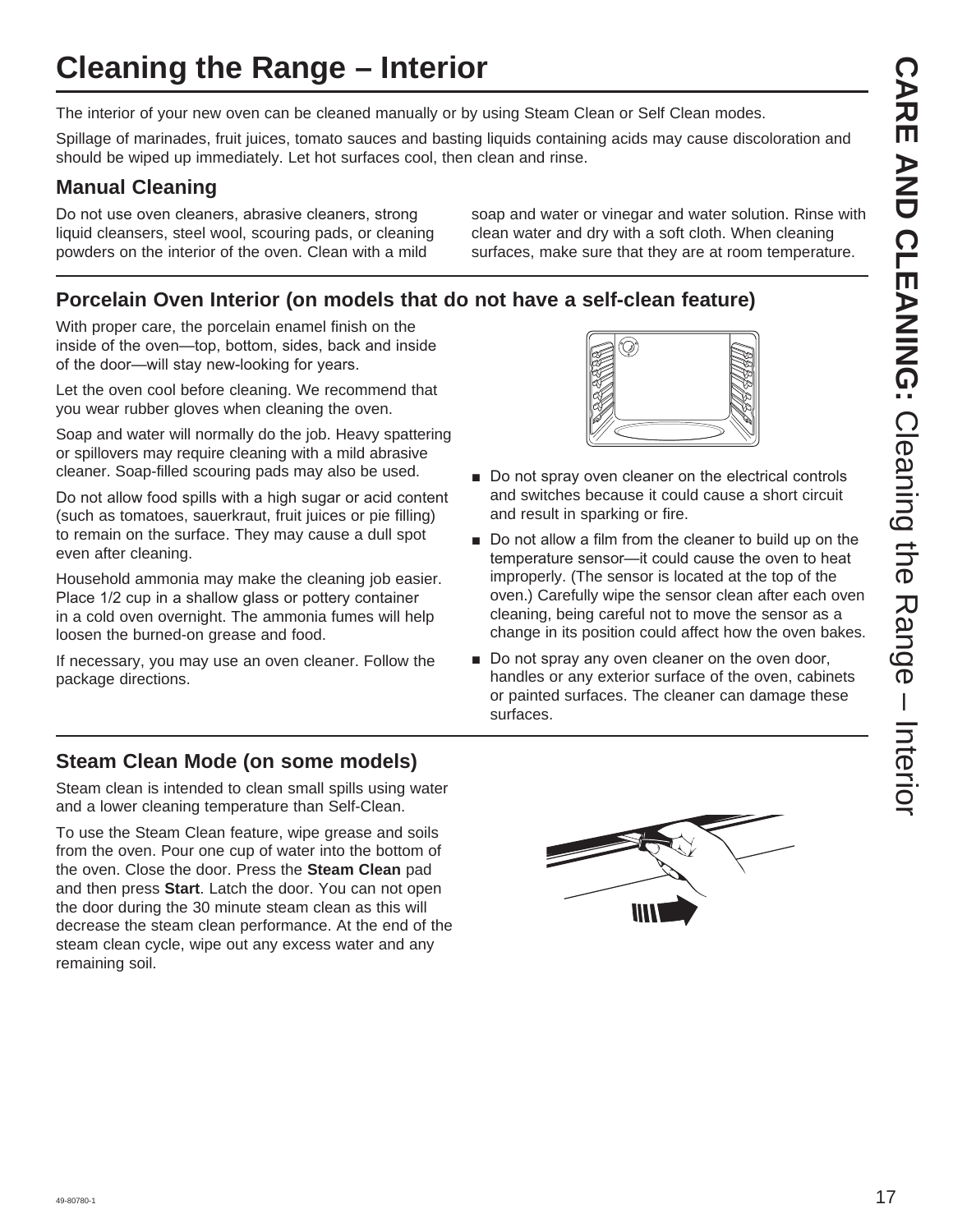## **Cleaning the Range – Interior (Cont.)**

Cleaning the Range – Interior Self Clean Mode (on some models)<br>
Read Self-Cleaning Oven Safety Instructions at Regiming of this manual before using Self Clean<br>
Celf clean Self Cleaning Oven Safety Instructions at Regiming Read Self-Cleaning Oven Safety Instructions at the beginning of this manual before using Self Clean Mode. Self clean uses very high temperatures to clean the oven interior. You will need to lock the oven door when using this feature. Before operating the self-clean cycle, wipe up grease and soils from the oven. Remove all items from the oven other than enameled (dark color) racks. Shiny or silver racks and any cookware or other items should all be removed from the oven before initiating a self-clean cycle. Close the door. Latch the door.

**NOTE:** Never force the latch. If the oven is too hot, you will not be able to slide the latch. Allow the oven to cool.

Press the **Self Clean** pad and a default self-clean time is displayed. The clean time can be changed to any time between 3:00 and 5:00 hours by using the **+** pads to enter a different time and pressing Start. For heavily soiled ovens, the maximum 5 hour clean time is recommended. If you wish to use the default time, press the **Start** pad immediately after pressing the **Self Clean** pad. The oven will turn off automatically when the selfclean cycle is complete. After the oven has cooled down wipe any ash out of the oven.

We recommend venting your kitchen with an open window or using a ventilation fan or hood during the first self-clean cycle.

Soil on the front frame of the range and outside the gasket on the door will need to be cleaned by hand.

#### **Racks**

All racks can be washed with warm, soapy water. Enameled (not shiny) racks can be left in the cavity during self clean.



Clean these areas with hot water, soap-filled steel-wool pads or cleansers such as Soft Scrub®. Rinse well with clean water and dry.

Do not clean the gasket. The fiberglass material of the oven door gasket cannot withstand abrasion. It is essential for the gasket to remain intact. If you notice it becoming worn or frayed, replace it.

Make sure the oven light bulb cover is in place and the oven light is off.

**IMPORTANT:** The health of some birds is extremely sensitive to the fumes given off during the self-cleaning cycle of any range. Move birds to another wellventilated room.

#### **To Stop a Self-Clean Cycle**

Press the **Cancel/Off** pad. Wait until the oven has cooled below the locking temperature to unlatch the door. You will not be able to open the door right away unless the oven has cooled below the locking temperature.

Racks may be more difficult to slide, especially after a self-clean. Put some vegetable oil on a soft cloth or paper towel and rub onto the left and right edges.

#### **Oven Heating Elements**

Do not clean the bake element or the broil element. Any soil will burn off when the elements are heated.

To clean the oven floor when the bake element is exposed, gently lift the bake element. On some models, the bake element is not exposed and is under the oven floor. Clean the oven floor with warm, soapy water.



Gently lift the bake element Wipe up heavy soil on the oven bottom.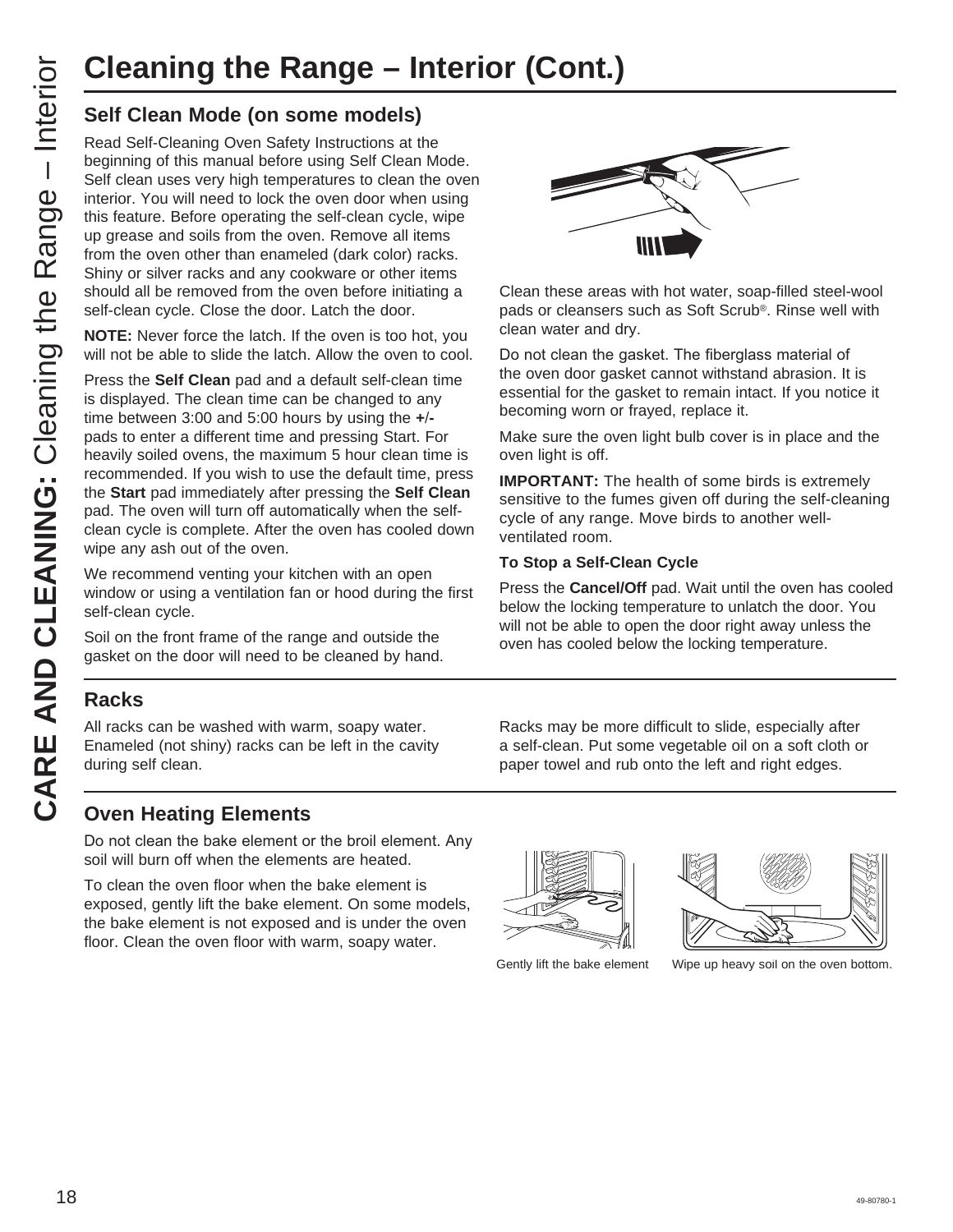## **Normal Daily Use Cleaning**

ONLY use CERAMA BRYTE® Ceramic Cooktop Cleaner on the glass cooktop. Other creams may not be as effective.

To maintain and protect the surface of your glass cooktop, follow these steps:

- 1. Before using the cooktop for the first time, clean it with CERAMA BRYTE® Ceramic Cooktop Cleaner. This helps protect the top and makes cleanup easier.
- 2. Daily use of CERAMA BRYTE<sup>®</sup> Ceramic Cooktop Cleaner will help keep the cooktop looking new.
- 3. Shake the cleaning cream well. Apply a few drops of CERAMA BRYTE® Ceramic Cooktop Cleaner directly to the cooktop.
- 4. Use a paper towel or CERAMA BRYTE® Cleaning Pad for Ceramic Cooktops to clean the entire cooktop surface.
- 5. Use a dry cloth or paper towel to remove all cleaning residue. No need to rinse.

**NOTE:** It is very important that you DO NOT heat the cooktop until it has been cleaned thoroughly.



Clean your cooktop after each spill. Use CERAMA BRYTE® Ceramic Cooktop Cleaner.

### **Burned-On Residue**

**NOTE:** DAMAGE to your glass surface may occur if you use scrub pads other than those recommended.

- 1. Allow the cooktop to cool.
- 2. Spread a few drops of CERAMA BRYTE® Ceramic Cooktop Cleaner on the entire burned residue area.
- 3. Using the included CERAMA BRYTE<sup>®</sup> Cleaning Pad for Ceramic Cooktops, rub the residue area, applying pressure as needed.
- 4. If any residue remains, repeat the steps listed above as needed.

### **Heavy, Burned-On Residue**

- 1. Allow the cooktop to cool.
- 2. Use a single-edge razor blade scraper at approximately a 45° angle against the glass surface and scrape the soil. It will be necessary to apply pressure to the razor scraper in order to remove the residue.
- 3. After scraping with the razor scraper, spread a few drops of CERAMA BRYTE® Ceramic Cooktop Cleaner on the entire burned residue area. Use the CERAMA BRYTE<sup>®</sup> Cleaning Pad to remove any remaining residue.
- 4. For additional protection, after all residue has been removed, polish the entire surface with CERAMA BRYTE® Ceramic Cooktop Cleaner and a paper towel.

5. For additional protection, after all residue has been removed, polish the entire surface with CERAMA BRYTE® Ceramic Cooktop Cleaner and a paper towel.



Use a CERAMA BRYTE® Cleaning Pad for Ceramic Cooktops.



The CERAMA BRYTE® Ceramic Cooktop Scraper and all recommended supplies are available through our Parts Center. See instructions under "Assistance / Accessories" section.

**NOTE:** Do not use a dull or nicked blade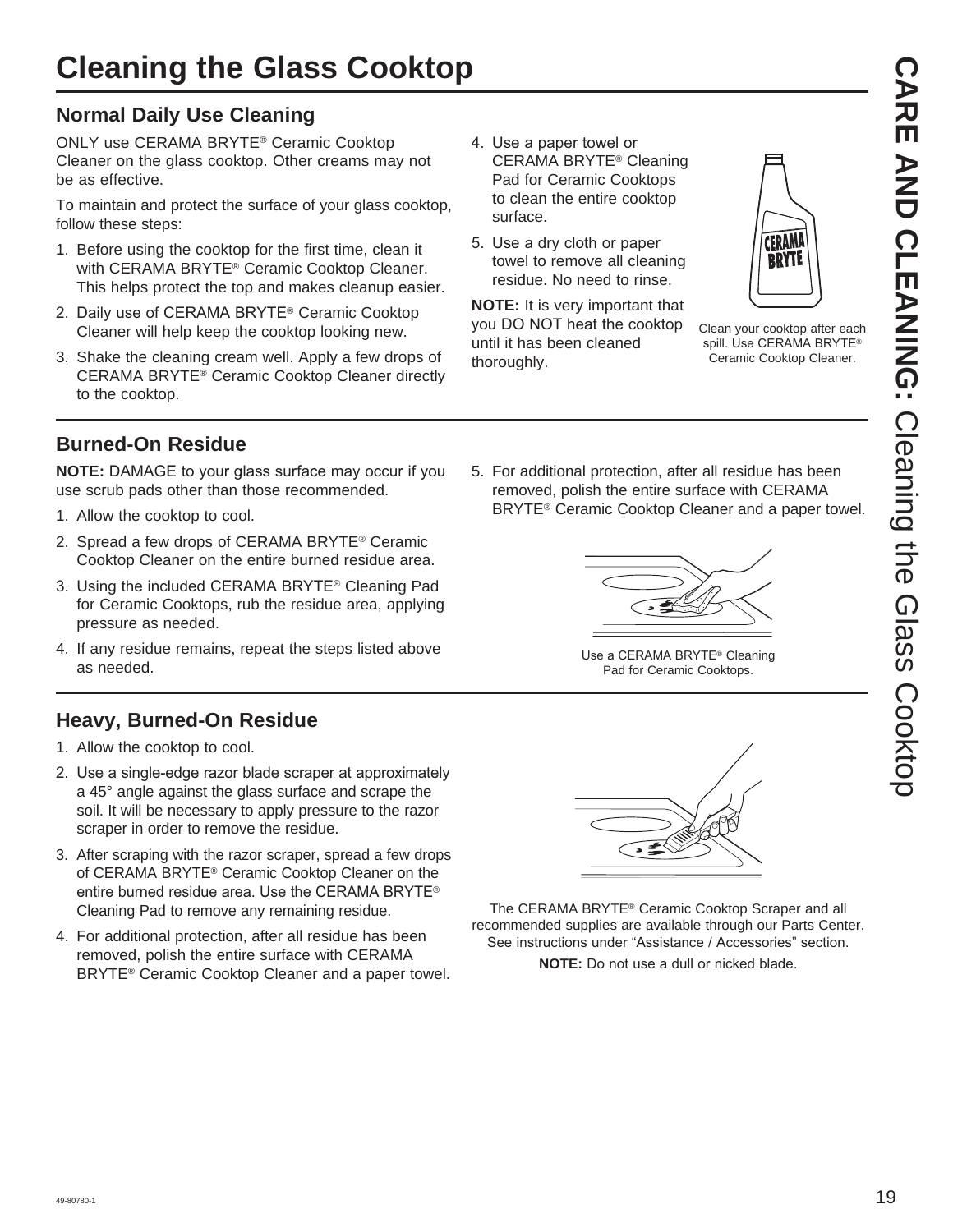#### **Metal Marks and Scratches**

1. Be careful not to slide pots and pans across your cooktop. It will leave metal markings on the cooktop surface.

 These marks are removable using the CERAMA BRYTE® Ceramic Cooktop Cleaner with the CERAMA BRYTE® Cleaning Pad for Ceramic Cooktops.

2. If pots with a thin overlay of aluminum or copper are allowed to boil dry, the overlay may leave black discoloration on the cooktop.

 This should be removed immediately before heating again or the discoloration may be permanent.

**NOTE:** Carefully check the bottom of pans for roughness that would scratch the cooktop.

#### **Cooktop Seal**

To clean the cooktop seal around the edges of the glass, lay a wet cloth on it for a few minutes, then wipe clean with nonabrasive cleaners.



#### **Damage from Sugary Spills and Melted Plastic**

Special care should be taken when removing hot substances **to avoid permanent damage of the glass surface**. Sugary spillovers (such as jellies, fudge, candy, syrups) or melted plastics can cause pitting of the surface of your cooktop (not covered by the warranty) unless the spill is removed while still hot. Special care should be taken when removing hot substances.

Be sure to use a new, sharp razor scraper.

Do not use a dull or nicked blade.

1. Turn off all surface units. Remove hot pans.

2. Wearing an oven mitt:

- a. Use a single-edge razor blade scraper to move the spill to a cool area on the cooktop.
- b. Remove the spill with paper towels.
- 3. Any remaining spillover should be left until the surface of the cooktop has cooled.
- 4. Don't use the surface units again until all of the residue has been completely removed.

**NOTE:** If pitting or indentation in the glass surface has already occurred, the cooktop glass will have to be replaced. In this case, service will be necessary.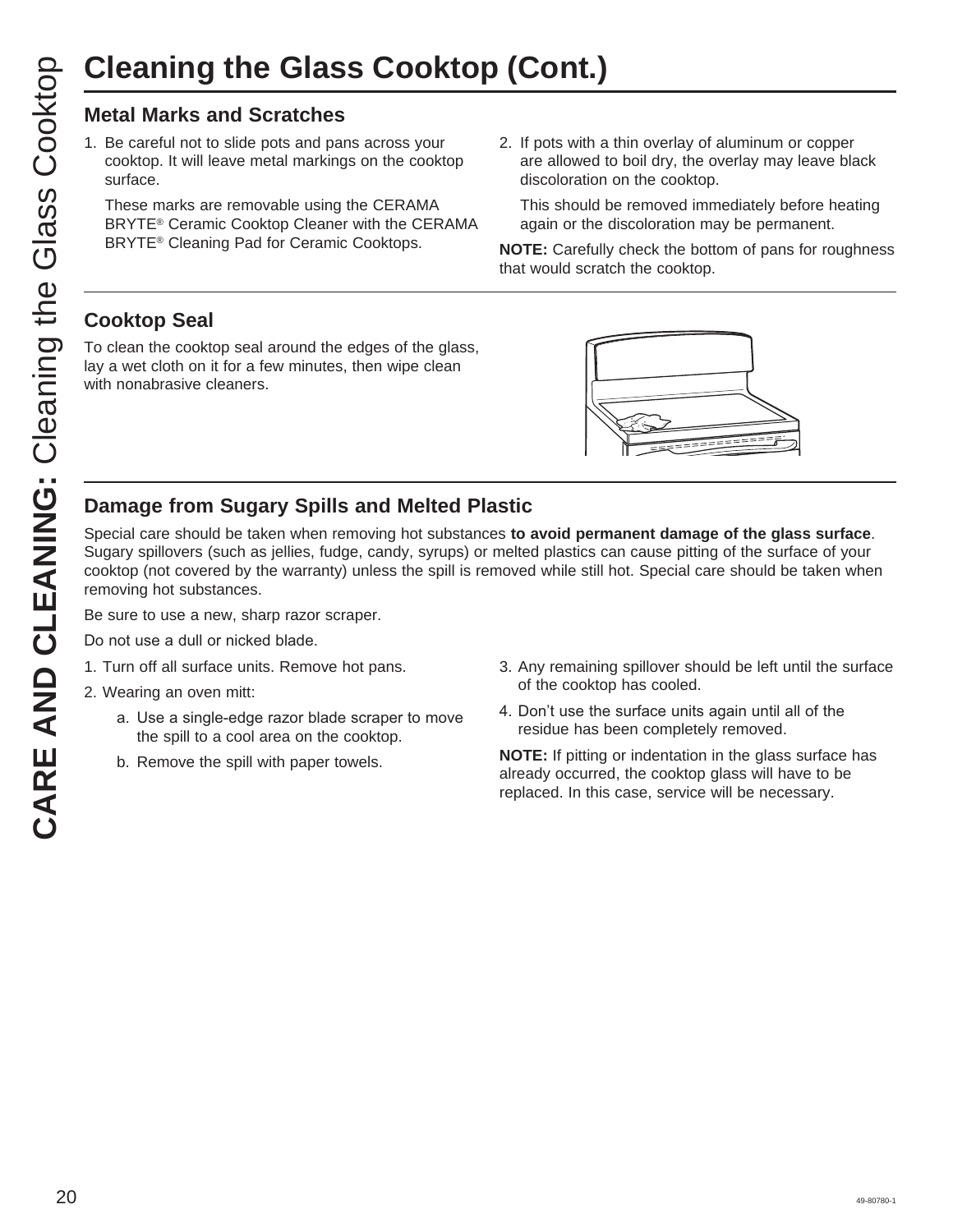## **Oven Light**

**AWARNING** SHOCK OR BURN HAZARD: Before replacing oven light bulb, disconnect the electrical power to the range at the main fuse or circuit breaker panel. Failure to do so may result in electric shock or burn.

**ACAUTION** BURN HAZARD: The glass cover and bulb should be removed when cool. Touching hot glass with bare hands or a damp cloth can cause burns.

#### **Oven Light Replacement (on some models)**

#### **To remove:**

- 1. Turn the glass cover counterclockwise 1/4 turn until the tabs of the glass cover clear the grooves of the socket. Wearing latex gloves may offer a better grip.
- 2. Using gloves or a dry cloth, remove the bulb by pulling it straight out.

#### **To replace:**

- 1. Use a new 120/130-volt halogen bulb, not to exceed 50 watts. Replace the bulb with the same type of bulb that was removed. Be sure the replacement bulb is rated 120 volts or 130 volts (NOT 12 volts).
- 2. Using gloves or a dry cloth, remove the bulb from its packaging. Do not touch the bulb with bare fingers. Oil from skin will damage the bulb and shorten its life.
- 3. Push the bulb straight into the receptacle all the way.
- 4. Place the tabs of the glass cover into the grooves of the socket. Turn the glass cover clockwise 1/4 turn.

 For improved lighting inside the oven, clean the glass cover frequently using a wet cloth. This should be done when the oven is completely cool.

5. Reconnect electrical power to the oven.



#### **Oven Light Replacement (on some models)**

#### **To remove:**

- 1. Turn the glass cover counterclockwise 1/4 turn until the tabs of the glass cover clear the grooves of the socket. Wearing latex gloves may offer a better grip.
- 2. Remove the bulb by turning it counter-clockwise.

#### **To replace:**

- 1. Replace bulb with a new 40-watt appliance bulb. Insert the bulb and turn it clockwise until it is tight.
- 2. Place the tabs of the glass cover into the grooves of the socket. Turn the glass cover clockwise 1/4 turn.

 For improved lighting inside the oven, clean the glass cover frequently using a wet cloth. This should be done when the oven is completely cool.

3. Reconnect electrical power to the oven.

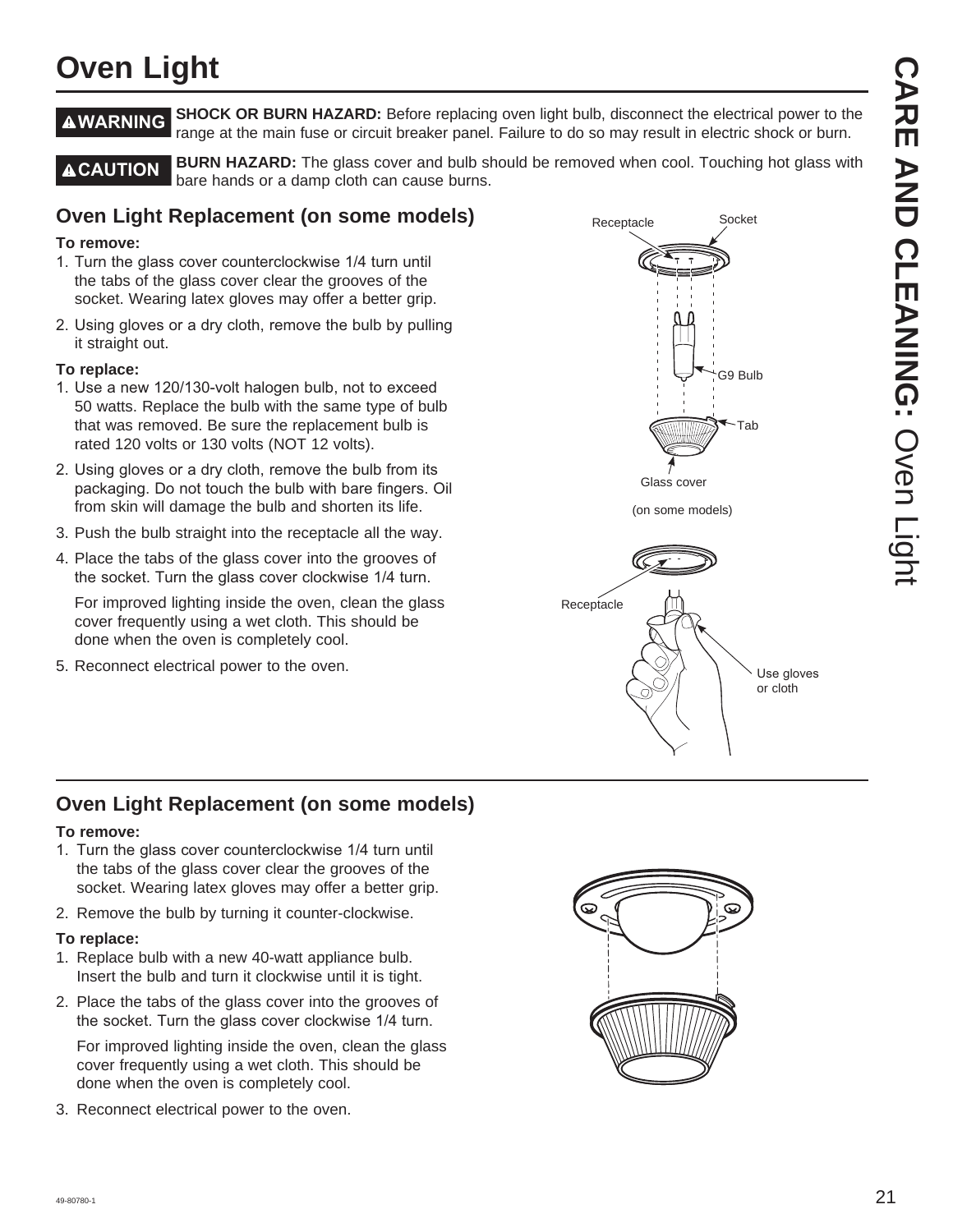## **Oven Door**

Do not lift the door by the handle.

#### **To remove the door:**

- 1. Fully open the door.
- 2. Pull the hinge locks down toward the door frame, to the unlocked position. A tool, such as a small flatblade screwdriver, may be required.
- 3. Firmly grasp both sides of the door at the top.
- 4. Close door to the door removal position. The door should be open approximately 3" with no obstruction above the door.
- 5. Lift door up and out until both hinge arms are clear of the slots.

# Hinge lock Slot



Pull hinge locks down to unlock

Removal position

#### **To replace the door:**

- 1. Firmly grasp both sides of the door at the top.
- 2. Starting on the left side, with the door at the same angle as the removal position, seat the indentation of the hinge arm into the bottom edge of the hinge slot. The notch in the hinge arm must be fully seated into the bottom of the slot. Repeat for right side.
- 3. Fully open the door. If the door will not fully open, the indentation is not seated correctly in the bottom edge of the slot.
- 4. Push the hinge locks up against the front frame of the oven cavity, to the locked position.
- 5. Close the oven door.



- **To remove the drawer:**
- 1. Pull the drawer out until it stops.

**Storage Drawer**

- 2. Lift the front of the drawer until the stops clear the guides.
- 3. Remove the drawer.

#### **To replace the drawer:**

- 1. Place the drawer rails on the guides.
- 2. Push the drawer back until it stops.
- 3. Lift the front of the drawer and push back until the stops clear the guides.
- 4. Lower the front of the drawer and push back until it closes.

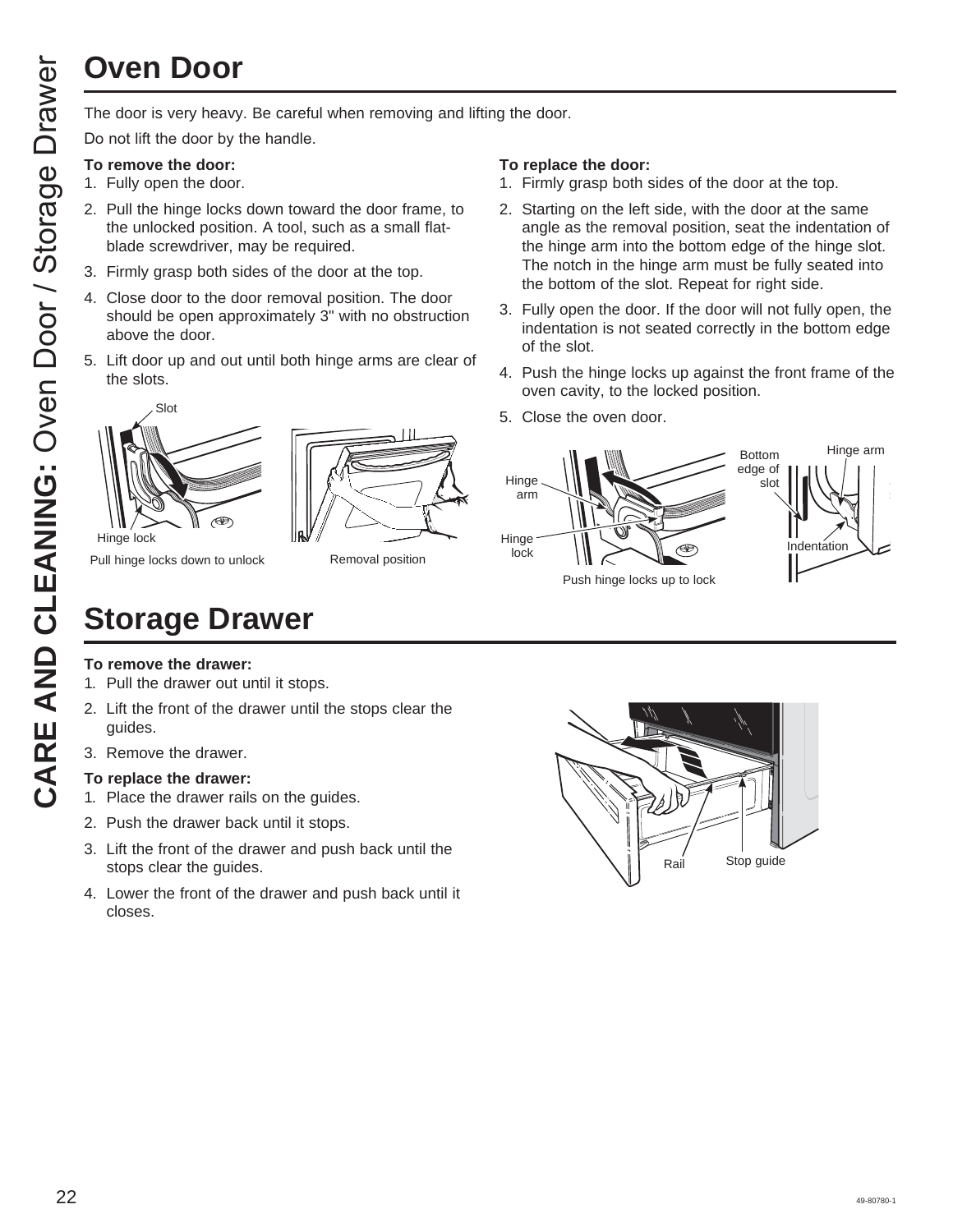## **Troubleshooting Tips ...** Before you call for service

| <b>Problem</b>                                                                                          | <b>Possible Cause</b>                                                                                                                                                                                        | <b>What To Do</b>                                                                                                                                                                                                                                                                                                                                                    |
|---------------------------------------------------------------------------------------------------------|--------------------------------------------------------------------------------------------------------------------------------------------------------------------------------------------------------------|----------------------------------------------------------------------------------------------------------------------------------------------------------------------------------------------------------------------------------------------------------------------------------------------------------------------------------------------------------------------|
| <b>Surface units will not</b><br>maintain a rolling boil                                                | Improper cookware being used.                                                                                                                                                                                | Use pans which are flat and match the diameter of the<br>surface unit selected.                                                                                                                                                                                                                                                                                      |
| or cooking is not fast<br>enough                                                                        | In some areas, the power<br>(voltage) may be low.                                                                                                                                                            | Cover pan with a lid until desired heat is obtained.                                                                                                                                                                                                                                                                                                                 |
| Surface units do not<br>work properly                                                                   | A fuse in your home may be<br>blown or the circuit breaker<br>tripped.                                                                                                                                       | Replace the fuse or reset the circuit breaker.                                                                                                                                                                                                                                                                                                                       |
|                                                                                                         | Cooktop controls improperly set.                                                                                                                                                                             | Check to see the correct control is set for the surface unit<br>you are using.                                                                                                                                                                                                                                                                                       |
| <b>Surface unit stops</b><br>glowing when turned to<br>a lower setting                                  | The unit is still on and hot.                                                                                                                                                                                | This is normal.                                                                                                                                                                                                                                                                                                                                                      |
| <b>Scratches (may appear</b><br>as cracks) on cooktop                                                   | Incorrect cleaning methods<br>being used.                                                                                                                                                                    | Scratches are not removable. Tiny scratches will become<br>less visible in time as a result of cleaning.                                                                                                                                                                                                                                                             |
| glass surface                                                                                           | <b>Cookware with rough bottoms</b><br>being used or coarse particles<br>(salt or sand) were between the<br>cookware and the surface of the<br>cooktop. Cookware has been<br>slid across the cooktop surface. | To avoid scratches, use the recommended cleaning<br>procedures. Make sure bottoms of cookware are clean<br>before use, and use cookware with smooth bottoms.                                                                                                                                                                                                         |
| Areas of discoloration<br>on the cooktop                                                                | Food spillovers not cleaned<br>before next use.                                                                                                                                                              | See the Cleaning the glass cooktop section.                                                                                                                                                                                                                                                                                                                          |
|                                                                                                         | Hot surface on a model with a<br>light-colored cooktop.                                                                                                                                                      | This is normal. The surface may appear discolored when it is<br>hot. This is temporary and will disappear as the glass cools.                                                                                                                                                                                                                                        |
| Plastic melted to the<br>surface                                                                        | Hot cooktop came into contact<br>with plastic placed on the hot<br>cooktop.                                                                                                                                  | See the Glass surface-potential for permanent damage<br>section in the Cleaning the glass cooktop section.                                                                                                                                                                                                                                                           |
| <b>Pitting (or indentation)</b><br>of the cooktop                                                       | Hot sugar mixture spilled on the<br>cooktop.                                                                                                                                                                 | Call a qualified technician for replacement.                                                                                                                                                                                                                                                                                                                         |
| Frequent cycling off and<br>on of surface units                                                         | Improper cookware being used.                                                                                                                                                                                | Use only flat cookware to minimize cycling.                                                                                                                                                                                                                                                                                                                          |
| My new oven doesn't<br>cook like my old one.<br>Is something wrong<br>with the temperature<br>settings? | Your new oven has a different<br>cooking system from your old<br>oven and therefore may cook<br>differently than your old oven.                                                                              | For the first few uses, follow your recipe times and<br>temperatures carefully. If you still think your new oven<br>is too hot or too cold, you can adjust the temperature<br>yourself to meet your specific cooking preference.<br>NOTE: This adjustment affects Bake, and Convection<br>Bake temperatures; it will not affect Convection Roast,<br>Broil or Clean. |
| Food does not bake                                                                                      | Oven controls improperly set.                                                                                                                                                                                | See the Cooking Modes section.                                                                                                                                                                                                                                                                                                                                       |
| properly                                                                                                | Rack position is incorrect or<br>rack is not level.                                                                                                                                                          | See the Cooking Modes section and Cooking Guide.                                                                                                                                                                                                                                                                                                                     |
|                                                                                                         | Incorrect cookware or cookware<br>of improper size being used.                                                                                                                                               | See the Cookware section.                                                                                                                                                                                                                                                                                                                                            |
|                                                                                                         | Oven temperature needs<br>adjustment.                                                                                                                                                                        | See the Special Features section.                                                                                                                                                                                                                                                                                                                                    |
|                                                                                                         | Ingredient substitution                                                                                                                                                                                      | Substituting ingredients can change the recipe outcome.                                                                                                                                                                                                                                                                                                              |

Save time and money! Review the charts on the following pages first and you may not need to call for service.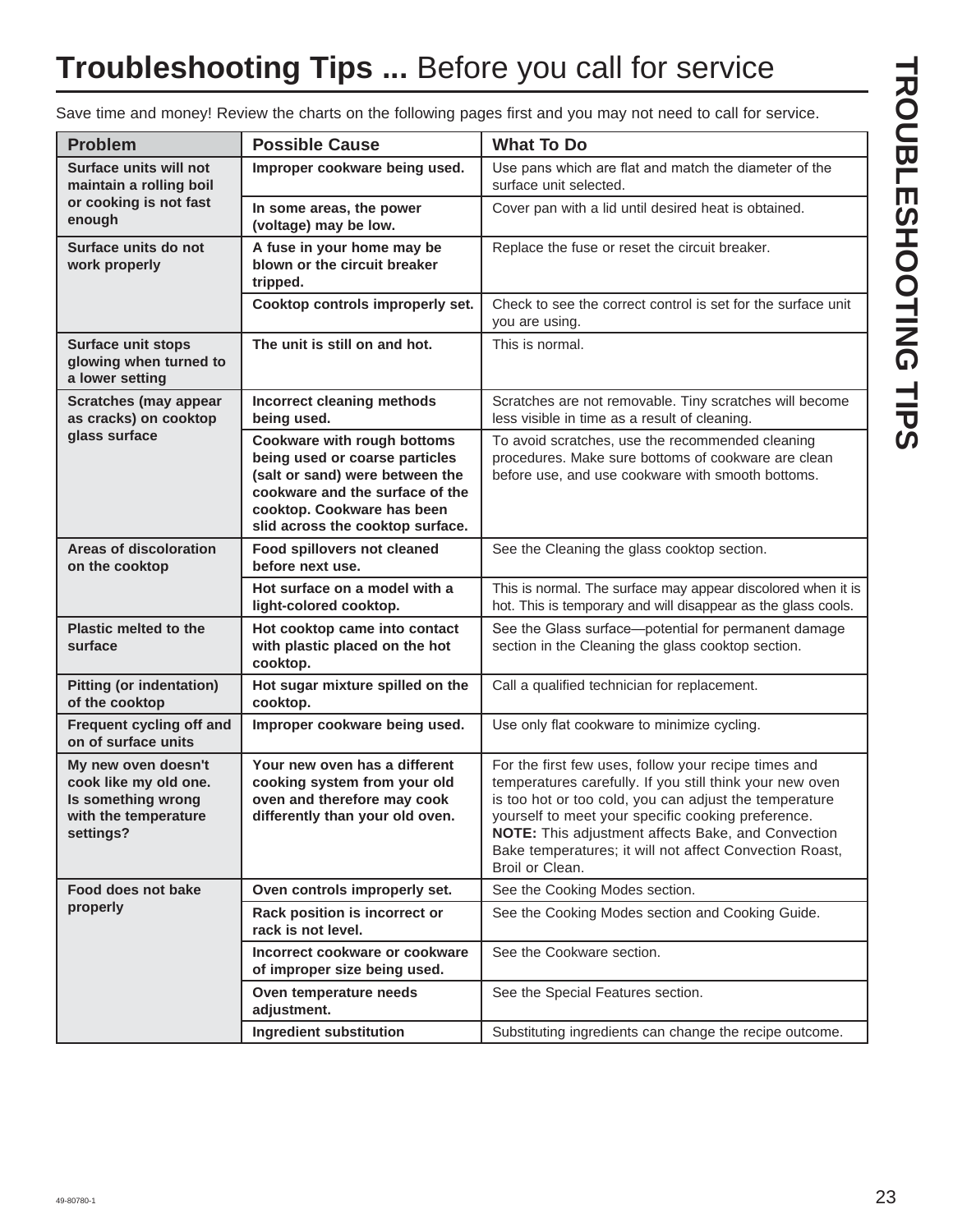|                                                                     | <b>Possible Cause</b>                                                                                          | <b>What To Do</b>                                                                                                                                                                                                              |
|---------------------------------------------------------------------|----------------------------------------------------------------------------------------------------------------|--------------------------------------------------------------------------------------------------------------------------------------------------------------------------------------------------------------------------------|
| Food does not broil                                                 | Oven controls improperly set.                                                                                  | Make sure you select the appropriate broil mode.                                                                                                                                                                               |
| properly                                                            | Improper rack position being<br>used.                                                                          | See Cooking Guide for rack location suggestions.                                                                                                                                                                               |
|                                                                     | Food being cooked in a hot pan.                                                                                | Make sure cookware is cool.                                                                                                                                                                                                    |
|                                                                     | Cookware not suited for broiling.                                                                              | Use a pan specifically designed for broiling.                                                                                                                                                                                  |
|                                                                     | Aluminum foil used on the<br>broiling pan and grid has not<br>been fitted properly and slit as<br>recommended. | If using aluminum foil conform to pan slits.                                                                                                                                                                                   |
|                                                                     | In some areas the power (voltage)<br>may be low.                                                               | Preheat the broil element for 10 minutes.                                                                                                                                                                                      |
| Oven temperature too<br>hot or too cold                             | Oven temperature needs<br>adjustment.                                                                          | See the Special Features section.                                                                                                                                                                                              |
| Oven does not work or<br>appears not to work                        | A fuse in your home may be<br>blown or the circuit breaker<br>tripped.                                         | Replace the fuse or reset the circuit breaker.                                                                                                                                                                                 |
|                                                                     | Oven controls improperly set.                                                                                  | See the Using the Oven section.                                                                                                                                                                                                |
|                                                                     | Oven is in Sabbath Mode.                                                                                       | Verify, that the oven is not in Sabbath Mode. See the<br>Special Features section.                                                                                                                                             |
| "Crackling" or<br>"popping" sound                                   | This is the sound of the metal<br>heating and cooling during<br>both the cooking and cleaning<br>functions.    | This is normal.                                                                                                                                                                                                                |
| Why is my range making<br>a "clicking" noise when<br>using my oven? | Your range cycles the heating<br>elements by turning relays on<br>and off to maintain the oven<br>temperature. | This is normal.                                                                                                                                                                                                                |
| Clock and timer do not<br>work                                      | A fuse in your home may be<br>blown or the circuit breaker<br>tripped.                                         | Replace the fuse or reset the circuit breaker.                                                                                                                                                                                 |
|                                                                     | Plug on range is not completely<br>inserted in the electrical outlet.                                          | Make sure electrical plug is plugged into a live, properly<br>grounded outlet.                                                                                                                                                 |
|                                                                     | Oven controls improperly set.                                                                                  | See the Using the kitchen timer section.                                                                                                                                                                                       |
| Storage drawer won't<br>close                                       | Power cord may be obstructing<br>drawer in the lower back of the<br>range.                                     | Reposition the drawer and power cord. See the Storage<br>Drawer Removal instructions in the Care and cleaning of<br>the range section.                                                                                         |
|                                                                     | Rear drawer support is on top of<br>the guide rail.                                                            | Reposition the drawer. See the Storage Drawer Removal<br>instructions in the Care and cleaning of the range section.                                                                                                           |
| Oven door is crooked                                                | The door is out of position.                                                                                   | Because the oven door is removable, it sometimes<br>gets out of position during installation. To straighten the<br>door, re-install the door. See the "Lift-Off Oven Door"<br>instructions in the "Care and Cleaning" section. |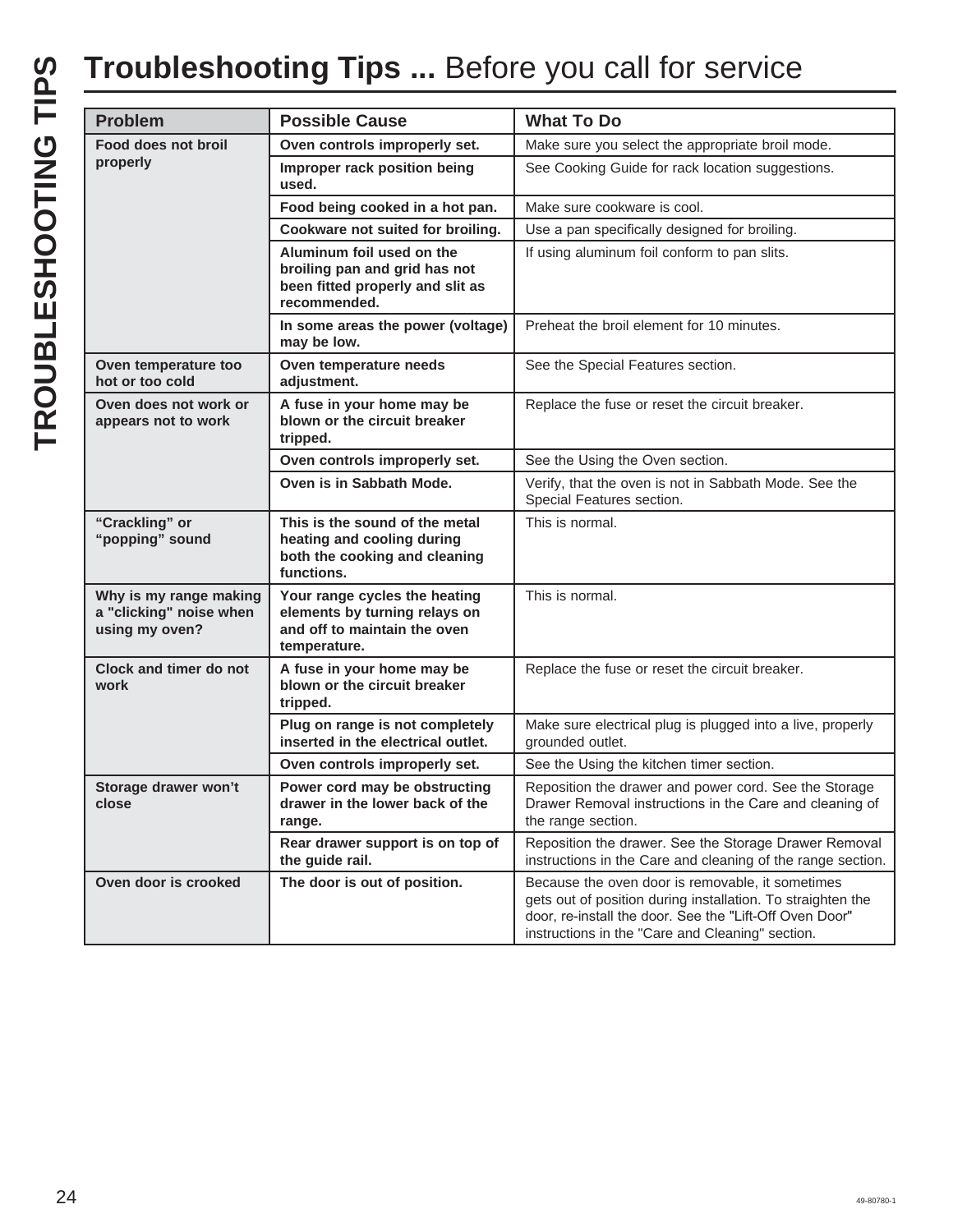## **Troubleshooting Tips ...** Before you call for service

| <b>Problem</b>                                                                                   | <b>Possible Cause</b>                                                                                                                                                     | <b>What To Do</b>                                                                                                                                                                                                                                                |
|--------------------------------------------------------------------------------------------------|---------------------------------------------------------------------------------------------------------------------------------------------------------------------------|------------------------------------------------------------------------------------------------------------------------------------------------------------------------------------------------------------------------------------------------------------------|
| Oven light does not                                                                              | Light bulb is loose or defective.                                                                                                                                         | Tighten or replace bulb.                                                                                                                                                                                                                                         |
| work                                                                                             | Pad operating light is broken.                                                                                                                                            | Call for service.                                                                                                                                                                                                                                                |
| Oven will not self-clean                                                                         | The temperature is too high to set a<br>self-clean operation.                                                                                                             | Allow the oven to cool and reset the controls.                                                                                                                                                                                                                   |
|                                                                                                  | Oven controls improperly set.                                                                                                                                             | See the Cleaning the Oven section.                                                                                                                                                                                                                               |
| <b>Excessive smoking</b><br>during clean cycle                                                   | Excessive soil or grease.                                                                                                                                                 | Press the Cancel/Off pad. Open the windows to rid the<br>room of smoke. Wait until the LOCKED light goes off.<br>Wipe up the excess soil and reset the clean cycle.                                                                                              |
| <b>Excessive smoking</b><br>during broiling                                                      | Food too close to burner element.                                                                                                                                         | Lower the rack position of the food.                                                                                                                                                                                                                             |
| Oven door will not open<br>after a clean cycle                                                   | Oven too hot.                                                                                                                                                             | Allow the oven to cool below locking temperature.                                                                                                                                                                                                                |
| Oven not clean after a                                                                           | Oven controls improperly set.                                                                                                                                             | See the Cleaning the Oven section.                                                                                                                                                                                                                               |
| clean cycle                                                                                      | Oven was heavily soiled.                                                                                                                                                  | Clean up heavy spillovers before starting the clean<br>cycle. Heavily soiled ovens may need to self-clean<br>again or for a longer period of time.                                                                                                               |
| "LOCK DOOR" flashes<br>in the display                                                            | The self-clean cycle has been<br>selected but the door is not closed.                                                                                                     | Close the oven door. Latch the door.                                                                                                                                                                                                                             |
| <b>DOOR LOCK light is on</b><br>when you want to cook                                            | The oven door is locked because<br>the temperature inside the oven<br>has not dropped below the locking<br>temperature.                                                   | Press the Cancel/Off pad. Allow the oven to cool.                                                                                                                                                                                                                |
| "F- and a number<br>or letter" flash in the<br>display                                           | You have a function error code.                                                                                                                                           | Press the Cancel/Off pad. Allow the oven to cool for<br>one hour. Put the oven back into operation.                                                                                                                                                              |
|                                                                                                  | If the function code repeats.                                                                                                                                             | Disconnect all power to the oven for at least 30<br>seconds and then reconnect power. If the function error<br>code repeats, call for service.                                                                                                                   |
| Display goes blank                                                                               | A fuse in your home may be blown<br>or the circuit breaker tripped.                                                                                                       | Replace the fuse or reset the circuit breaker.                                                                                                                                                                                                                   |
|                                                                                                  | The clock is turned off.                                                                                                                                                  | See the Special features section.                                                                                                                                                                                                                                |
|                                                                                                  | Oven is in Sabbath Mode.                                                                                                                                                  | Verify that the oven is not in Sabbath Mode. See the<br>Special Features section.                                                                                                                                                                                |
| Power outage, clock<br>flashes                                                                   | Power outage or surge                                                                                                                                                     | Reset the clock. If the oven was in use, you must reset<br>it by pressing the Cancel/Off pad, setting the clock and<br>resetting any cooking function.                                                                                                           |
| "Burning" or "oily" odor<br>emitting from the vent                                               | This is normal in a new oven and<br>will disappear in time.                                                                                                               | To speed the process, set a self-clean cycle for a<br>minimum of 3 hours. See the Cleaning the Oven section.                                                                                                                                                     |
| <b>Strong odor</b>                                                                               | An odor from the insulation around<br>the inside of the oven is normal for<br>the first few times the oven is used.                                                       | This is temporary and will go away after several uses<br>or a self-clean cycle.                                                                                                                                                                                  |
| <b>Fan noise</b><br>(on some models)                                                             | A convection fan may automatically<br>turn on and off.                                                                                                                    | This is normal. The fan is designed to operate<br>intermittently to maximize cooking evenness. The<br>convection fan will operate during preheat of the bake<br>cycle. The fan will turn off after the oven is heated to<br>the set temperature. This is normal. |
| My oven door glass<br>appears to be "tinted"<br>or have a "rainbow"<br>color. Is this defective? | No. The inner oven glass is coated<br>with a heat barrier to reflect the heat<br>back into the oven to prevent heat<br>loss and keep the outer door cool<br>while baking. | This is normal. Under certain light or angles, you may<br>see this tint or rainbow color.                                                                                                                                                                        |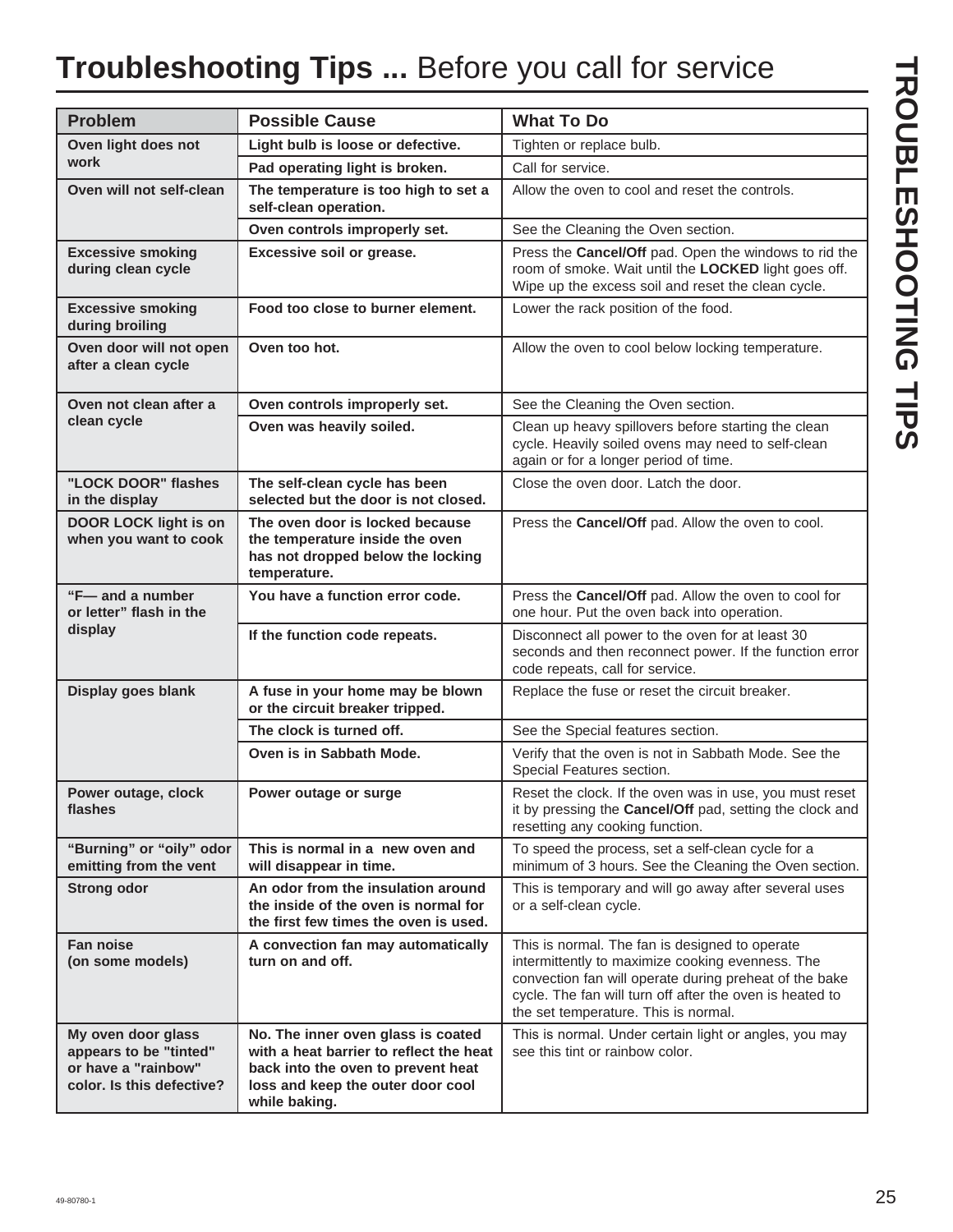#### **GEAppliances.com**

All warranty service is provided by our Factory Service Centers, or an authorized Customer Care® technician. To schedule service online, visit us at **www.geappliances.com/service\_and\_support/**, or call GE Appliances at 800.GE.CARES (800.432.2737). Please have your serial number and your model number available when calling for service.

Servicing your appliance may require the use of the onboard data port for diagnostics. This gives a GE Appliances factory service technician the ability to quickly diagnose any issues with your appliance and helps GE Appliances improve its products by providing GE Appliances with information on your appliance. If you do not want your appliance data to be sent to GE Appliances, please advise your technician not to submit the data to GE Appliances at the time of service.

|                 | For the period of GE Appliances will replace                                                 |
|-----------------|----------------------------------------------------------------------------------------------|
| One year        | Any part of the range which fails due to a defect in materials or workmanship. During this   |
| From the date   | limited one-year warranty, GE Appliances will provide, free of charge, all labor and in-home |
| of the original | service to replace the defective part.                                                       |
| purchase        |                                                                                              |

#### **What GE Appliances will not cover:**

- $\blacksquare$  Service trips to your home to teach you how to use the product.
- $\blacksquare$  Improper installation, delivery or maintenance.
- Failure of the product if it is abused, misused, modified or used for other than the intended purpose or used commercially.
- Damage to the glass cooktop caused by use of cleaners other than the recommended cleaning creams and pads.
- Damage to the glass cooktop caused by hardened spills of sugary materials or melted plastic that are not cleaned according to the directions in the Owner's Manual.
- Replacement of house fuses or resetting of circuit breakers.
- $\blacksquare$  Damage to the product caused by accident, fire, floods or acts of God.
- Damage to finish, such as surface rust, tarnish, or small blemishes not reported within 48 hours of delivery.
- **n** Incidental or consequential damage caused by possible defects with this appliance.
- Damage caused after delivery.
- **Product not accessible to provide required service.**
- Service to repair or replace light bulbs, except for LED lamps.

#### **EXCLUSION OF IMPLIED WARRANTIES**

Your sole and exclusive remedy is product repair as provided in this Limited Warranty. Any implied warranties, including the implied warranties of merchantability or fitness for a particular purpose, are limited to one year or the shortest period allowed by law.

This warranty is extended to the original purchaser and any succeeding owner for products purchased for home use within the USA. If the product is located in an area where service by a GE Appliances Authorized Servicer is not available, you may be responsible for a trip charge or you may be required to bring the product to an Authorized GE Appliances Service location for service. In Alaska, the warranty excludes the cost of shipping or service calls to your home. Some states do not allow the exclusion or limitation of incidental or consequential damages. This warranty gives you specific legal rights, and you may also have other rights which vary from state to state. To know what your legal rights are, consult your local or state consumer affairs office or your state's Attorney General. **GE Appliances Electric Range Warranty**<br> **GEAppliances** commuted by our Factory Service Centers, or an authorized Custom<br> **EVALUATE CONFIDENTS (SOLUTER)**<br>
Service points and the warranty of crial GEAP (Service points and s

#### **Warrantor: GE Appliances**

**Extended Warranties:** Purchase a GE Appliances extended warranty and learn about special discounts that are available while your warranty is still in effect. You can purchase it online anytime at

#### **www.geappliances.com/service\_and\_support/shop-for-extended-service-plans.htm**

or call 800.626.2224 during normal business hours. GE Appliances Service will still be there after your warranty expires.

Staple your receipt here. Proof of the original purchase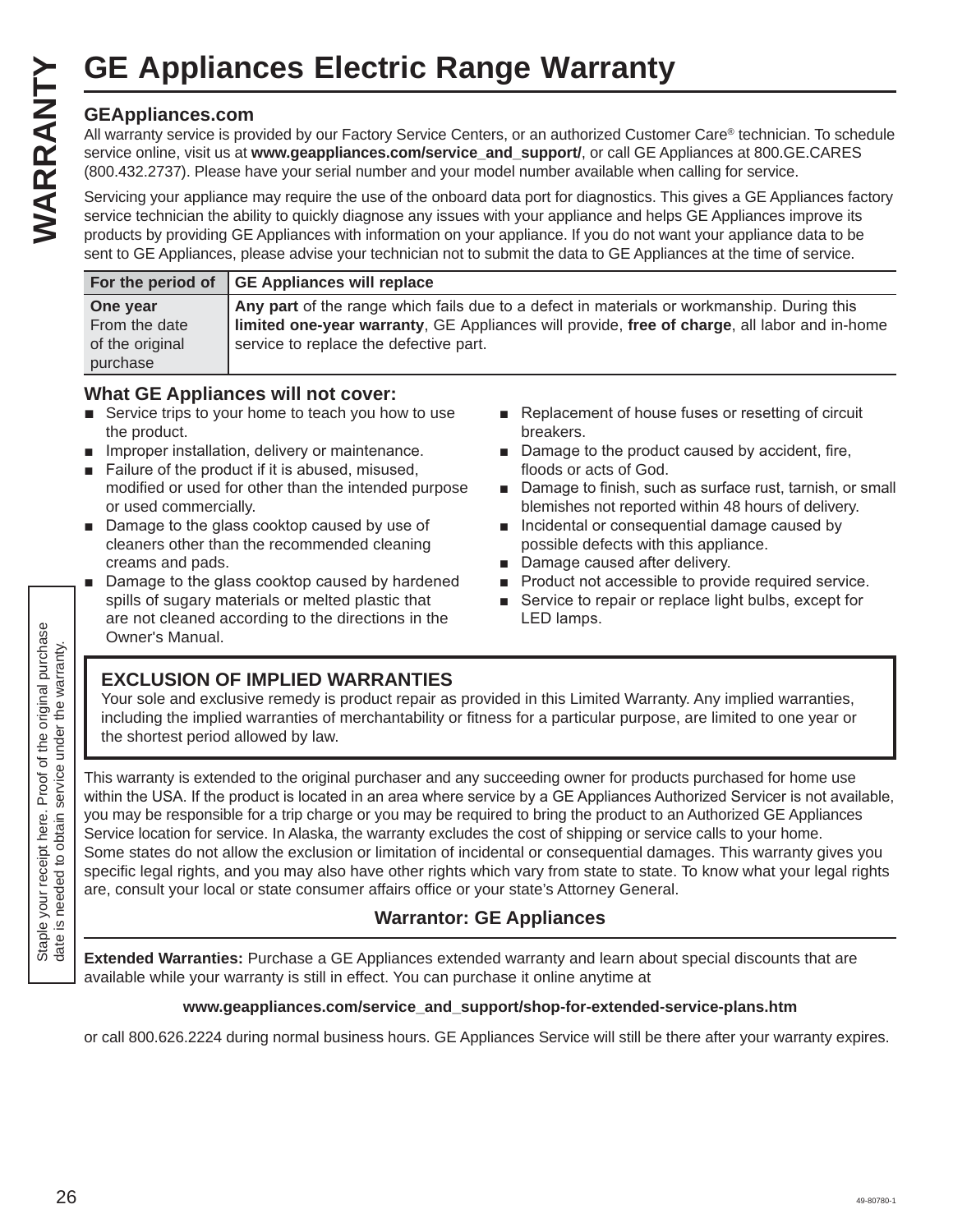#### **Looking For Something More?**

#### **GE Appliances offers a variety of accessories to improve your cooking and maintenance experiences!**

Refer to the Consumer Support page for phone numbers and website information.

The following products and more are available:

#### **Accessories**

| Small Broiler Pan $(8\frac{3}{4}$ " x 1 $\frac{1}{4}$ " x 13 $\frac{1}{2}$ ")    |  |
|----------------------------------------------------------------------------------|--|
| Large* Broiler Pan (12 $\frac{3}{4}$ " x 1 $\frac{1}{4}$ " x 16 $\frac{1}{2}$ ") |  |
| $XL^{**}$ Broiler Pan (17 " x 1 ¼" x 19 1/4")                                    |  |

#### **Parts**

Oven racks

Oven elements

Light bulbs

#### **Cleaning Supplies**

CitruShine™ Stainless Steel Wipes

CERAMA BRYTE® Stainless Steel Appliance Cleaner

CERAMA BRYTE® Cleaning Pads for Ceramic Cooktops

CERAMA BRYTE® Ceramic Cooktop Cleaner

CERAMA BRYTE® Ceramic Cooktop Scraper

Kit (Kit includes cream and cooktop scraper)

\*The large broiler pan does not fit in 20"/24" ranges.

\*\* The XL broiler pan does not fit in 24" wall ovens, 27" drop-ins or 20"/24" range.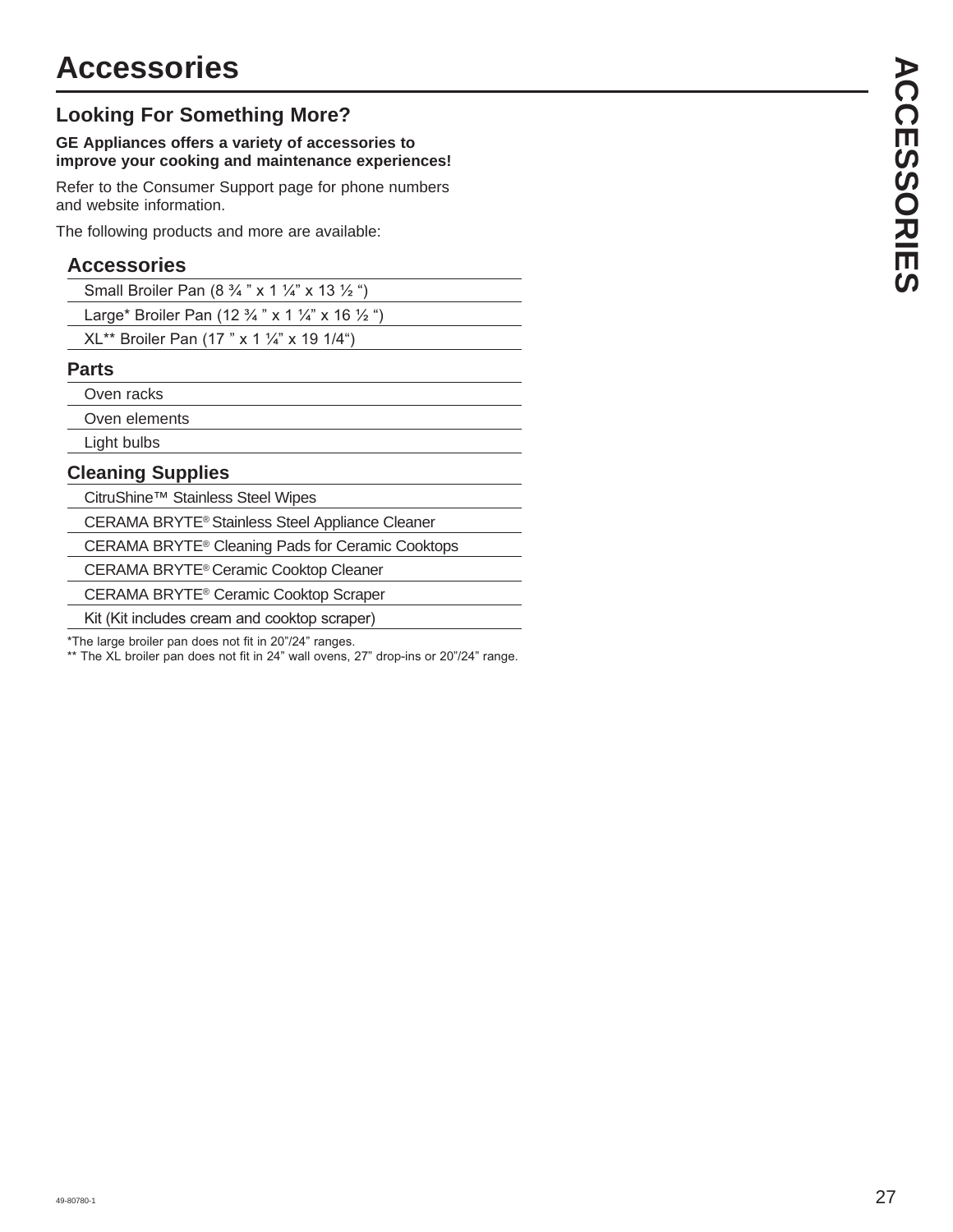## **Consumer Support**

Have a question or need assistance with your appliance? Try the GE Appliances Website 24 hours a day, any day of the year! You can also shop for more great GE Appliances products and take advantage of all our on-line support services designed for your convenience. In the US: **GEAppliances.com** 

#### **Register Your Appliance**

**CONSUMER SUP**<br> **GE Appliances Website**<br>
Have a question or need assistar<br>
of the year! You can also shop for<br>
services designed for your conver<br> **CONSUMER APPLIANCE SECTS**<br> **CONSUMER APPLIANCE APPLIANCE SCRED SCRED Expert** Register your new appliance on-line at your convenience! Timely product registration will allow for enhanced communication and prompt service under the terms of your warranty, should the need arise. You may also mail in the pre-printed registration card included in the packing material. In the US: **GEAppliances.com/register** 

#### **Schedule Service**

Expert GE Appliances repair service is only one step away from your door. Get on-line and schedule your service at your convenience any day of the year. In the US: **GEAppliances.com/ge/service-and-support/service.htm** or call 800.432.2737 during normal business hours.

#### **Extended Warranties**

Purchase a GE Appliances extended warranty and learn about special discounts that are available while your warranty is still in effect. You can purchase it on-line anytime. GE Appliances Services will still be there after your warranty expires. In the US: GEAppliances.com/ge/service-and-support/shop-for-extended-service-plans.htm or call 800.626.2224 during normal business hours.

#### **Remote Connectivity**

For assistance with wireless network connectivity (for models with remote enable), visit our website at **GEAppliances.com/ge/connected-appliances/** or call 800.220.6899 in the US.

#### **Parts and Accessories**

Individuals qualified to service their own appliances can have parts or accessories sent directly to their homes (VISA, MasterCard and Discover cards are accepted). Order on-line today 24 hours every day. In the US: **GEApplianceparts.com** or by phone at 877.959.8688 during normal business hours.

**Instructions contained in this manual cover procedures to be performed by any user. Other servicing generally should be referred to qualified service personnel. Caution must be exercised, since improper servicing may cause unsafe operation.**

#### **Contact Us**

If you are not satisfied with the service you receive from GE Appliances, contact us on our Website with all the details including your phone number, or write to:

In the US: General Manager, Customer Relations | GE Appliances, Appliance Park | Louisville, KY 40225 **GEAppliances.com/ge/service-and-support/contact.htm**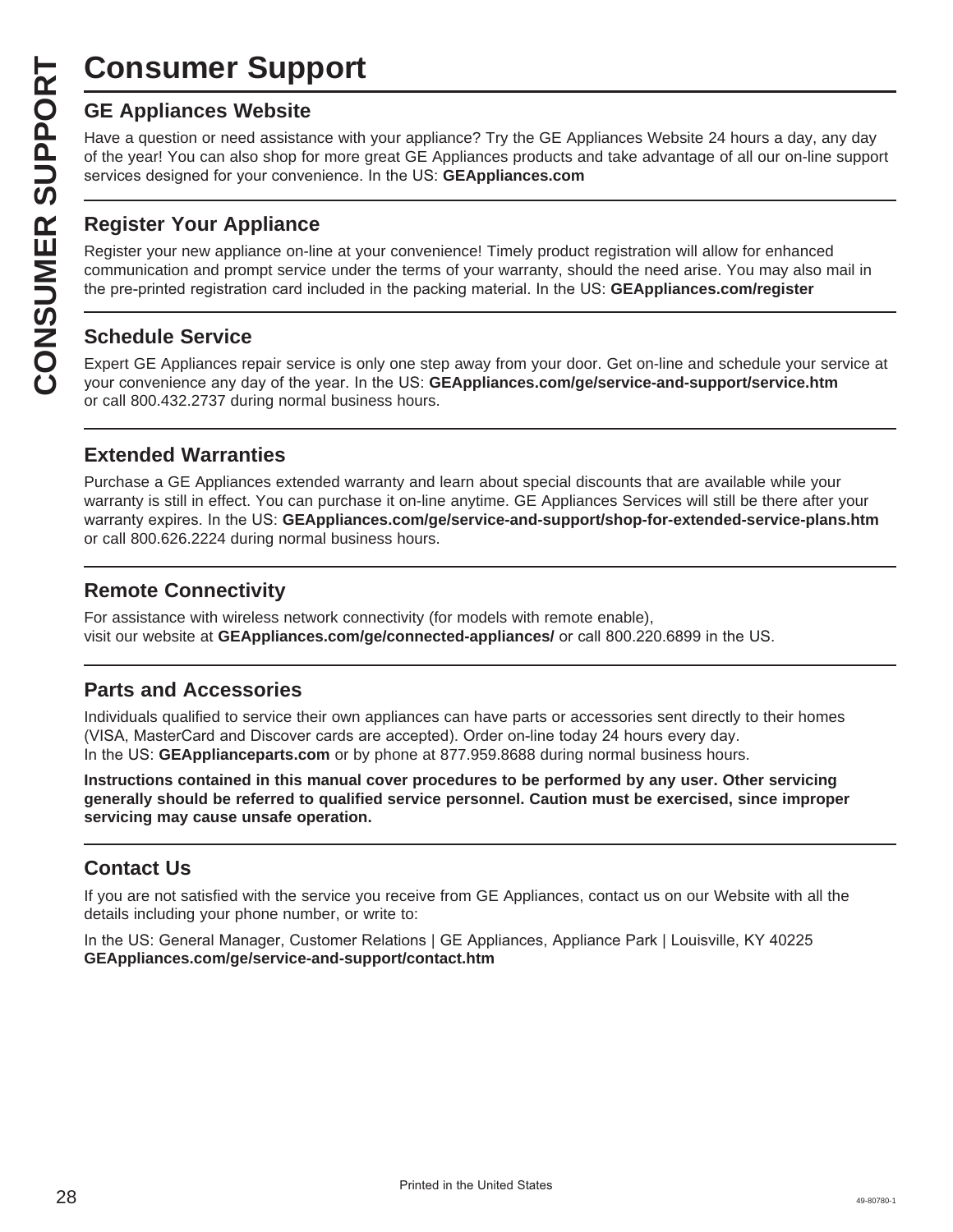

COCINAS Eléctricas con Modo de Pie Eléctricas con Modo de Pie  $\bigcirc$  $\overline{\mathbf{C}}$ 

#### INFORMACIÓN DE SEGURIDAD ... 3

#### USO DE LA COCINA

| Utensilio para Placa de Cocción            |  |
|--------------------------------------------|--|
| para Vidrio Radiante 10                    |  |
| Controles del Horno 11                     |  |
|                                            |  |
| Estantes del Horno13                       |  |
| Papel de Aluminio y Cobertores del Horno13 |  |
|                                            |  |
|                                            |  |
|                                            |  |
|                                            |  |

#### CUIDADO Y LIMPIEZA

| Limpieza de la Cocina - Exterior 16         |  |
|---------------------------------------------|--|
| Limpieza de la Cocina - Interior 17         |  |
| Limpieza de la Placa de Cocción de Vidrio19 |  |
|                                             |  |
| Puerta del Horno  22                        |  |
| Cajón de Almacenamiento  22                 |  |

| <b>CONSEJOS PARA LA</b><br><b>SOLUCIÓN DE PROBLEMAS</b> 23 |  |
|------------------------------------------------------------|--|
|                                                            |  |
|                                                            |  |
|                                                            |  |
| <b>SOPORTE PARA</b>                                        |  |
|                                                            |  |

#### MANUAL DEL PROPIETARIO

Cocina con Modo de Pie JBS60 de 30" Cocina con Modo de Pie JB625 de 30" Cocina con Modo de Pie JB645 de 30" Cocina con Modo de Pie JB655 de 30"

Escriba los números de modelo y de serie aquí:

Nº de Modelo \_\_\_\_\_\_\_\_\_\_\_\_

N<sup>º</sup> de Serie \_\_\_\_\_\_\_

Los encontrará en una etiqueta detrás de la puerta o del cajón.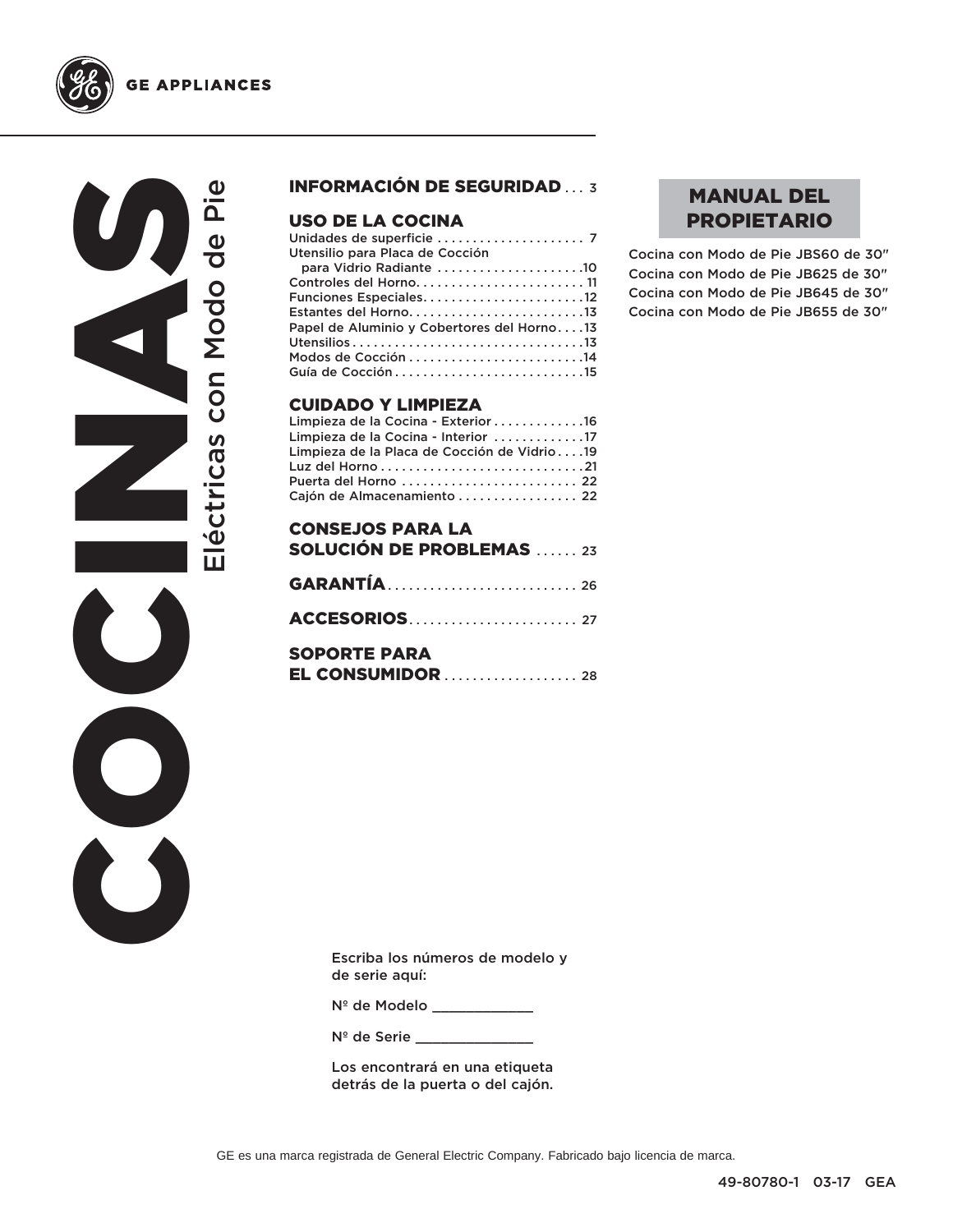## **GRACIAS POR HACER QUE GE APPLIANCES SEA PARTE DE SU HOGAR.**

Ya sea que haya crecido usando GE Appliances, o que ésta es su primera vez, nos complace tenerlo en la familia.

Sentimos orgullo por el nivel de arte, innovación y diseño de cada uno de los electrodomésticos de GE Appliances, y creemos que usted también. Entre otras cosas, el registro de su electrodoméstico asegura que podamos entregarle información importante del producto y detalles de la garantía cuando los necesite.

Registre su electrodoméstico GE ahora a través de Internet. Sitios Web y números telefónicos útiles están disponibles en la sección de Soporte para el Consumidor de este Manual del Propietario. También puede enviar una carta en la tarjeta de inscripción preimpresa que se incluye con el material embalado.

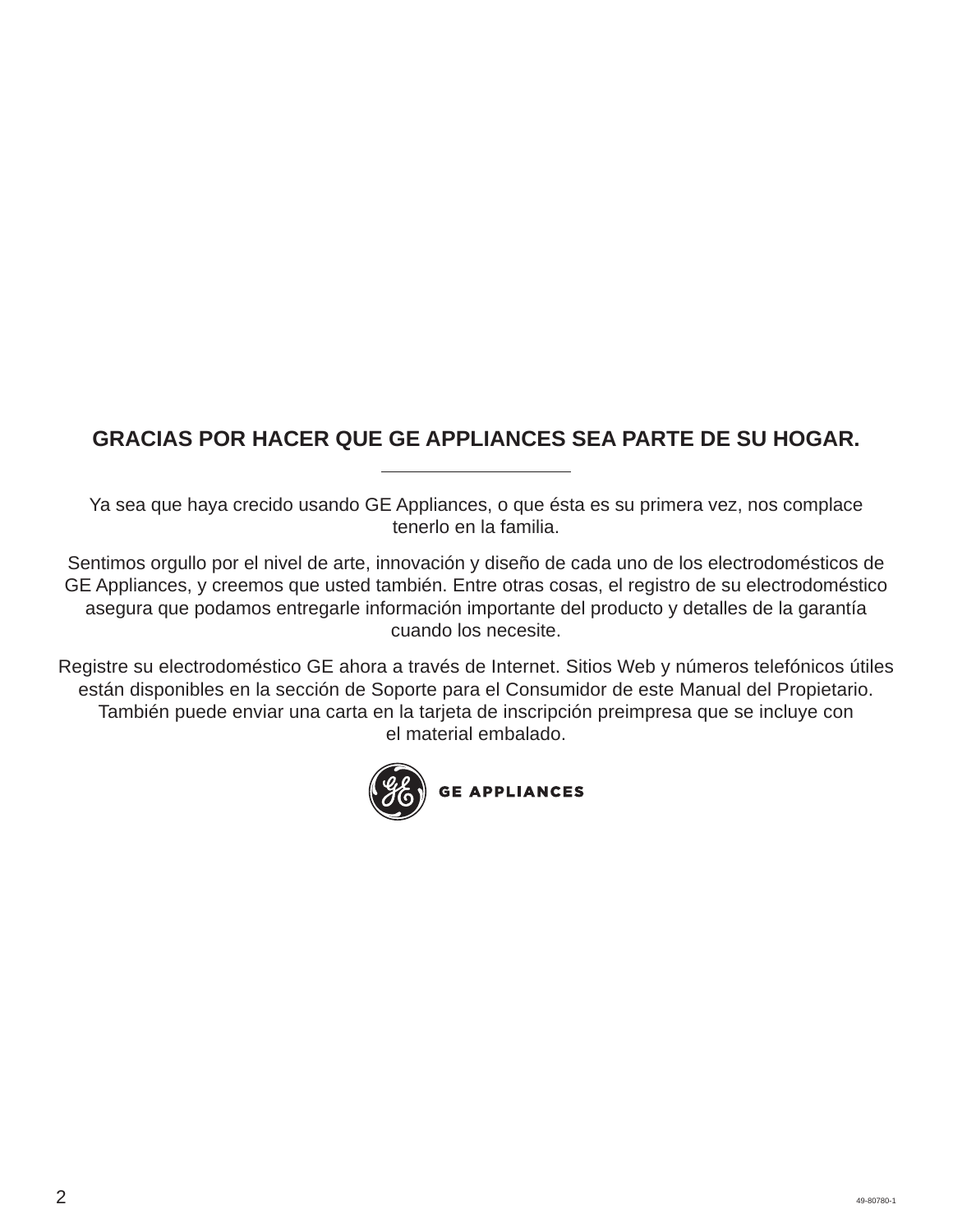## **INFORMACIÓN IMPORTANTE DE SEGURIDAD LEA TODAS LAS INSTRUCCIONES ANTES DE USAR ESTE ELECTRODOMÉSTICO**

**ADVERTENCIA** Lea todas las instrucciones de seguridad antes de utilizar este producto. No seguir estas instrucciones puede generar un incendio, una descarga eléctrica, lesiones corporales o la muerte.

#### **DISPOSITIVO ANTI-VOLCADURAS**

## **ADVERTENCIA**

**Riesgo de Caída**

- **Un niño o adulto pueden volcar la cocina y morir.**
- **Instale el soporte anti-volcaduras sobre la pared o el piso. • Asegúrese la estufa al soporte anti-volcaduras deslizando la unidad hacia atras de tal manera que la pata niveladora sea enganchada.**
- **Vuelva a adherir el soporte anti-volcaduras si la estufa se mueve de lugar.**
- **Si esto no se hace, se podrá producir la muerte o quemaduras graves en niños o adultos.**

Para reducir el riesgo de volcar la cocina, ésta debe sujetarse mediante un soporte antivolcaduras con una adecuada instalación. Ver las instrucciones de instalación enviadas con el soporte para obtener detalles completos antes de iniciar la instalación.

#### **Para Cocinas Sin Apoyo y Deslizabless**

Para controlar si el soporte es instalado y ajustado de forma apropiada, mire que debajo de la cocina la pata niveladora trasera esté

ajustada al soporte. En algunos modelos, el cajón de almacenamiento o el panel de protección se pueden retirar para una fácil inspección. Si no es posible realizar una inspección visual, deslice la cocina hacia

adelante, confirme que el soporte anti-volcaduras esté ajustado de forma segura al piso o la pared, y deslice la cocina hacia atrás de modo que la pata niveladora trasera se encuentre debajo del soporte anti-volcaduras.

Si la cocina es expulsada de la pared por alguna razón, siempre repita este procedimiento a fin de verificar que esté asegurado de forma correcta con un soporte anti volcaduras.

Nunca quite las patas de nivelación por completo ya que la cocina no quedará bien sujeta al dispositivo anti-volcaduras.



Cocinas Sin Apoyo y Deslizables

## **ADVERTENCIA INSTRUCCIONES GENERALES DE SEGURIDAD**

- Use este aparato sólo con el objetivo para el que fue creado, como se describe en este Manual del Propietario.
- Asegúrese de que un técnico calificado realice una correcta instalación y puesta a tierra del artefacto de acuerdo con las instrucciones de instalación provistas.
- No intente reparar o cambiar ninguna pieza de su cocina a menos que esté específicamente recomendado en este manual. Cualquier otro servicio debe realizarlo un técnico calificado.
- Antes de realizar cualquier clase de reparación, desenchufe la cocina o desconecte el suministro eléctrico desde el panel de distribución doméstico quitando el fusible o desconectando el interruptor de circuitos.
- No deje a los niños solos; éstos no deben quedar solos o sin atención en un área donde un aparato esté en uso. Nunca debe permitirse que se suban, sienten o paren en cualquier parte de este aparato.

## **A PRECAUCIÓN** No almacene elementos de

interés para niños sobre una cocina o en la protección trasera de una cocina: los niños que se trepan a la cocina para alcanzar elementos pueden resultar gravemente heridos.

- Sólo use agarraderas secas: las agarraderas húmedas o mojadas colocadas en superficies calientes pueden provocar quemaduras de vapor. No permita que las agarraderas entren en contacto con unidades de superficie o los elementos calentadores calientes. No utilice toallas u otras telas gruesas en lugar de una agarradera.
- Nunca use su electrodoméstico para calentar la habitación.
- No toque las unidades de superficie, los elementos calentadores o la superficie interior del horno. Estas superficies pueden estar lo suficientemente calientes para quemar aún cuando tengan un color oscuro. Durante y después del uso, no toque o deje que su vestimenta u otros materiales inflamables entren en contacto con unidades de superficie, áreas cercanas a las unidades de superficie o cualquier área interior del horno; deje pasar un tiempo prudencial para que se enfríen. Otras superficies del aparato pueden calentarse lo suficiente como para provocar quemaduras. Las superficies potencialmente calientes incluyen la estufa, las áreas orientadas hacia la estufa, la abertura de ventilación del horno, las superficies cercanas a la abertura y las hendiduras ubicadas alrededor de la puerta del horno.
- No caliente recipientes cerrados de alimentos. Podría haber una acumulación de presión en el recipiente y éste podría explotar, provocando lesiones.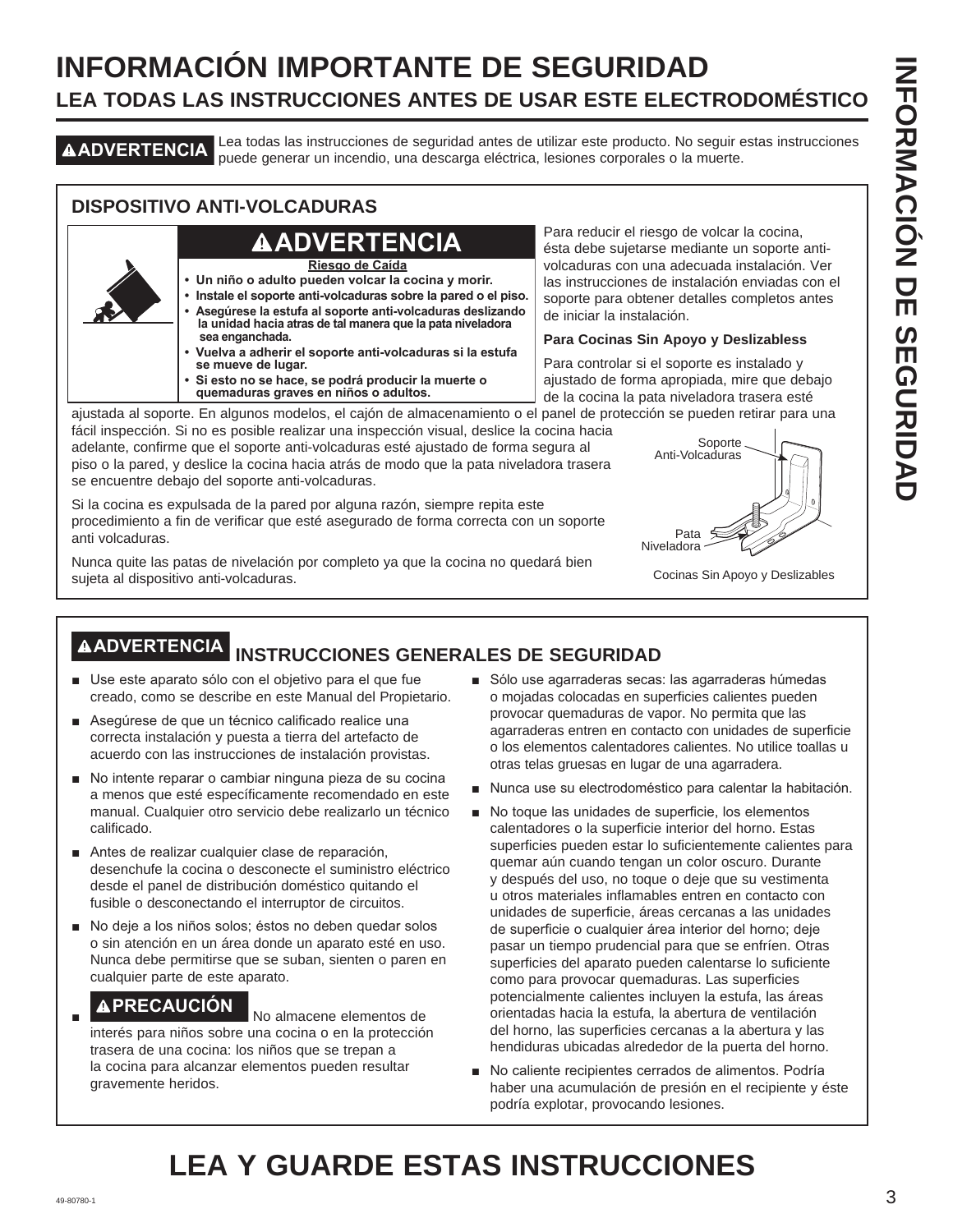# **INFORMACIÓN IMPORTANTE DE SEGURIDAD**<br> **INFORMACIÓN IMPORTANTE DE SEGURIDAD**<br> **INFORMACIÓN INSTRUCCIONES GENERALES DE SEGURIDAD (CON<br>
INFORMACIÓN INSTRUCCIONES GENERALES DE SEGURIDAD (CON<br>
<sup>1</sup> No use ningún tipo de alumini LEA TODAS LAS INSTRUCCIONES ANTES DE USAR ESTE ELECTRODOMÉSTICO**

## **ADVERTENCIA INSTRUCCIONES GENERALES DE SEGURIDAD (Cont.)**

- No use ningún tipo de aluminio o cobertor para cubrir el fondo del horno o cualquier parte del horno, excepto como se describe en este manual. Los cobertores de horno pueden atrapar el calor o derretirse, ocasionando daños sobre el producto y el riesgo de descargas, humo o incendios.
- Trate de no rayar o golpear las puertas, estufas o paneles de control de vidrio. Si lo hace podría romperse el vidrio. No cocine si un producto tiene un vidrio roto. Puede provocarse una descarga, un incendio o heridas.
- Cocine la comida completamente para evitar que se produzcan enfermedades a partir de la comida. Puede encontrar recomendaciones de seguridad mínima sobre la temperatura de la comida en www.IsItDoneYet.gov y www.fsis.usda.gov. Utilice un termómetro para tomar la temperatura de la comida y haga controles en diferentes ubicaciones.

#### **ADVERTENCIA MANTENGA LOS MATERIALES INFLAMABLES ALEJADOS DE LA COCINA Si esto no se cumple, se podrán sufrir lesiones personales graves o incendios.**

- No almacene o utilice materiales inflamables dentro de un horno o cerca de la estufa, tales como papel, plástico, agarraderas, telas, recubrimientos de pared, cortinas y gasolina u otros vapores y líquidos inflamables.
- Nunca use vestimentas holgadas o amplias mientras utilice el aparato. Estas vestimentas pueden prenderse fuego si entran en contacto con superficies calientes, provocando quemaduras graves.
- No permita que la grasa de la cocción u otros materiales inflamables se acumulen dentro de la cocina o en su cercanía. La grasa dentro del horno o sobre la estufa puede encenderse.
- Limpie las campanas de ventilación con frecuencia. No debe permitirse la acumulación de grasa en la campana o en el filtro.

#### **ADVERTENCIA EN CASO DE INCENDIO, SIGA LOS SIGUIENTES PASOS PARA EVITAR LA PROPAGACIÓN DEL FUEGO**

- No utilice agua en incendios de grasa. Nunca levante una sartén en llamas. Apague los controles. Apague una sartén en llamas sobre una unidad de superficie cubriendo la sartén por completo con una tapa que ajuste bien, una plancha para galletas o una bandeja plana. Utilice un químico seco multiuso o un extintor de incendios de espuma.
- Si hay un incendio en el horno durante el horneado, apáguelo cerrando la puerta del horno y apagando el

control o usando un químico seco multiuso o un extintor de incendios de espuma.

Si hay un incendio en el horno durante la auto-limpieza, apague el horno y espere a que el incendio se consuma. No abra la puerta del horno a la fuerza. El ingreso de aire fresco a temperaturas de auto-limpieza puede provocar una explosión de llamas desde el horno. No seguir esta instrucción puede provocar quemaduras graves.

## **ADVERTENCIA INSTRUCCIONES DE SEGURIDAD DE LA ESTUFA**

- Nunca deje las unidades de superficie sin atención en configuraciones de calor media o alta. Los alimentos que hierven y se derraman pueden provocar humo y derrames grasosos que pueden prenderse fuego.
- Nunca deje aceite sin atención mientras fríe. Si se deja calentar más allá del punto de humeo, el aceite puede encenderse, provocando un incendio que podría propagarse a los gabinetes cercanos. Utilice un termómetro para grasa cuando sea posible para controlar la temperatura del aceite.
- $\blacksquare$  Para evitar el derrame de aceite y un incendio, utilice una cantidad mínima de aceite cuando fría en sartenes poco profundas y evite la cocción de alimentos congelados con una cantidad excesiva de hielo.
- Utilice el tamaño de recipiente adecuado: Elija recipientes con bases planas lo suficientemente grandes para cubrir el elemento calentador de superficie. La utilización de recipientes más pequeños dejará expuesta una porción de la unidad de superficie al contacto directo, lo que puede provocar el encendido de sus vestimentas. Una relación adecuada del recipiente con la unidad de superficie también mejorará la eficiencia.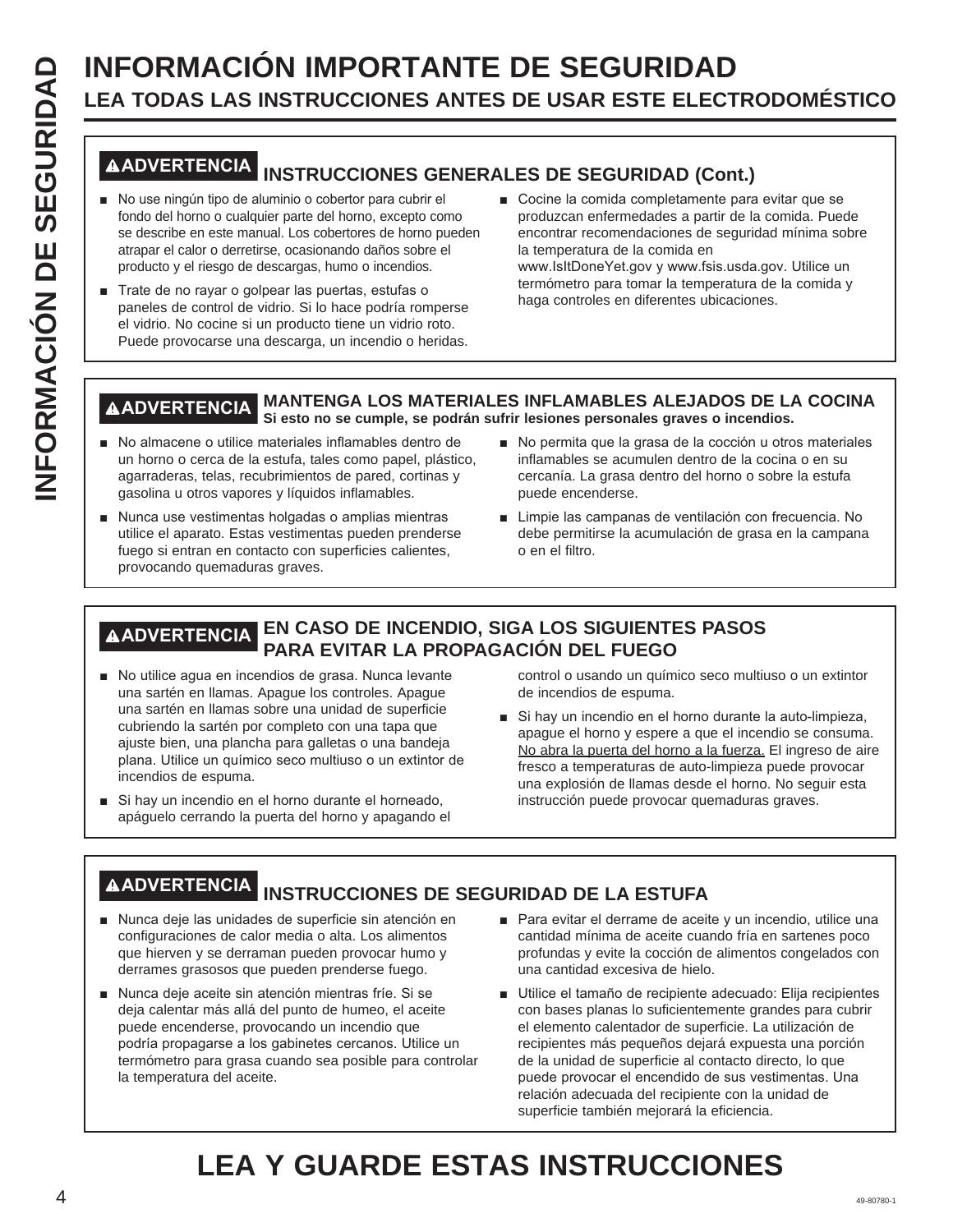## **INFORMACIÓN IMPORTANTE DE SEGURIDAD LEA TODAS LAS INSTRUCCIONES ANTES DE USAR ESTE ELECTRODOMÉSTICO**

# **ADVERTENCIA INSTRUCCIONES DE SEGURIDAD DE LA ESTUFA (Cont.)**

- Sólo ciertos tipos de recipientes de vidrio, vidrio/cerámico, cerámica, u otros recipientes vidriados pueden utilizarse sobre la estufa; otros pueden romperse debido al cambio repentino de temperatura.
- Para minimizar la posibilidad de quemaduras, el encendido de materiales inflamables y los derrames, la manija de los recipientes deben girarse hacia el centro de la cocina sin extenderse sobre ninguna unidad de superficie cercana.
- Si flambea alimentos bajo la campana, encienda el ventilador.
- Si se produce un corte de luz en una cocina eléctrica mientras la unidad superficial está en ON (Encendido), la unidad se volverá a encender cuando regrese la luz. En caso de falta de corriente, si no se giran todas las perillas de la unidad de superficial a la posición OFF (Apagado) se podrán incendiar artículos en o cerca de la estufa, lo cual podrá producir lesiones graves o la muerte.

## **ADVERTENCIA INSTRUCCIONES DE SEGURIDAD DE LA ESTUFA RADIANTE**

- F Tenga cuidado al tocar la estufa. La superficie de vidrio de la estufa retendrá calor después de que los controles se hayan apagado.
- No cocine sobre una estufa rota. Si la estufa se rompe, las soluciones de limpieza y los derrames pueden penetrar en la estufa rota y crear un riesgo de descarga eléctrica. Comuníquese con un técnico calificado de inmediato.
- Evite rayar la estufa de vidrio. La estufa puede rayarse con elementos tales como cuchillos, instrumentos filosos, anillos u otras joyas, y remaches de la ropa.
- No coloque o almacene elementos que pueden derretirse o prenderse fuego sobre la estufa de vidrio, aún cuando no la esté usando. Si la estufa se enciende en forma accidental, pueden prenderse fuego. El calor proveniente

de la estufa o de la ventilación del horno también puede prenderlos fuego, aún si el aparato está apagado.

- Use el limpiador de estufas cerámicas CERAMA BRYTE® y la esponjilla de limpieza CERAMA BRYTE<sup>®</sup> para limpiar la estufa. Espere hasta que la estufa se enfríe y la luz indicadora se apague antes de limpiar. Una esponja o un paño húmedos sobre una superficie caliente pueden provocar quemaduras de vapor. Algunos limpiadores pueden producir humos tóxicos si se los aplica a una superficie caliente. **NOTA:** Los derrames de azúcar son la excepción. Éstos deben quitarse mientras están calientes utilizando una agarradera y un raspador. Para instrucciones detalladas, ver la sección Cómo limpiar la estufa de vidrio.
- $\blacksquare$  Lea y cumpla con todas las instrucciones y advertencias de la etiqueta de la crema de limpieza.

## **ADVERTENCIA INSTRUCCIONES DE SEGURIDAD DEL HORNO**

- Manténgase alejado del horno al abrir la puerta del mismo. El aire caliente o el vapor que sale puede causar quemaduras en las manos, rostro y/u ojos.
- No use el horno si un elemento de calentamiento genera un punto brillante durante el uso o aparecen otros signos de daños. Un punto brillante indica que el elemento para calentar puede fallar y generar una posible quemadura, incendio o descarga eléctrica. Apague el horno de inmediato y solicite a un técnico calificado del servicio que reemplace el elemento para calentar.
- Mantenga desobstruida la ventilación del horno.
- Mantenga el horno libre de acumulación de grasa. La grasa del horno se puede incendiar.
- Coloque los estantes del horno en la ubicación deseada mientras éste se encuentra frío. Si es necesario mover el estante mientras el horno está caliente, evite que el mango de la olla tenga contacto con el elemento calentador en el horno.
- Al usar las bolsas para cocinar o dorar en el horno, siga las instrucciones del fabricante.
- Coloque el estante del horno en la posición de bloqueo, al introducir y retirar comida del horno. Esto ayuda a evitar quemaduras por tocar superficies calientes de la puerta y las paredes del horno.
- No deje productos tales como papel, utensilios de cocina ni comida en el horno cuando éste no se encuentre en uso. Los artículos guardados en el horno se pueden incendiar.
- Nunca coloque los utensilios de cocina, piedras para pizza u horneado o cualquier otro tipo de aluminio o cobertor en la base del horno. Estos ítems pueden atrapar el calor o derretirse, ocasionando daños sobre el producto y el riesgo de descargas, humo o incendios.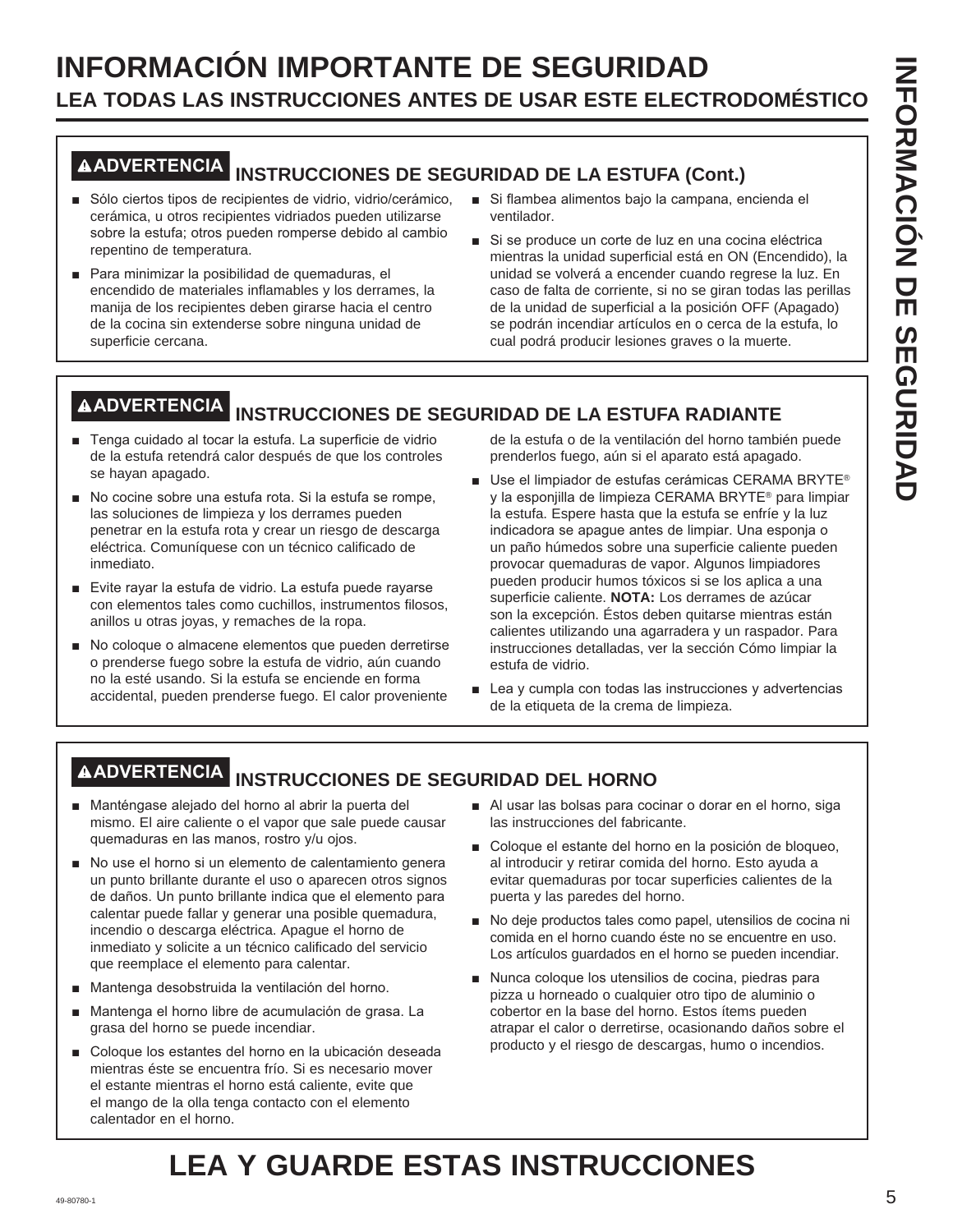# **INFORMACIÓN IMPORTANTE DE SEGURIDAD**<br> **ILEA TODAS LAS INSTRUCCIONES ANTES DE USAR ESTE ELECT<br>
MADVERTENCIAL INSTRUCCIONES DE SEGURIDAD DEL HORNO CON<br>
La función de limpieza automática usa el horno en temperaturas lo sufic LEA TODAS LAS INSTRUCCIONES ANTES DE USAR ESTE ELECTRODOMÉSTICO**

#### **ADVERTENCIA INSTRUCCIONES DE SEGURIDAD DEL HORNO CON LIMPIEZA AUTOMÁTICA**

La función de limpieza automática usa el horno en temperaturas lo suficientemente altas como para consumir la suciedad de comida que haya dentro del horno. Para un funcionamiento seguro, siga estas instrucciones.

- No toque las superficies del horno durante el ciclo de limpieza automática. Mantenga a los niños alejados del horno durante la limpieza automática. Si no se siguen estas instrucciones, se podrán producir quemaduras.
- Antes de utilizar el ciclo de limpieza automática, retire las ollas, estantes de metal brillante del horno y otros utensilios que haya en el horno. Sólo se pueden dejar dentro del horno los estantes para horno cubiertos de porcelana. No use la función de limpieza automática para limpiar otras partes, tales como ollas de goteo o recipientes.
- Antes de utilizar el ciclo de limpieza automática, limpie la grasa y restos de comida que haya en el horno. Una cantidad excesiva de grasa se puede incendiar, lo cual puede producir daños con humo en su hogar.
- Si el modo de limpieza automática funciona de forma incorrecta, apague el horno y desconecte el suministro de corriente. Solicite el servicio de un técnico calificado.
- No limpie la junta de la puerta. La junta de la puerta es esencial para un buen sellado. Se debe tener cuidado de no frotar, dañar ni mover la junta.
- No use limpiadores para horno. No se deberá usar limpiadores comerciales para horno ni revestimientos de protección para hornos de ningún tipo en o alrededor de cualquier parte del horno.

### **ADVERTENCIA DE LA PROPOSICIÓN 65 DEL ESTADO DE CALIFORNIA**

**AADVERTENCIA**<br>Este producto contiene uno o más químicos que el Estado de California entiende que producen cáncer, defectos en el nacimiento u otros daños reproductivos.

Los hornos con limpieza automática pueden ocasionar exposiciones de bajo nivel a algunas de las sustancias de la Proposición 65, incluyendo monóxido de carbono, durante el ciclo de limpieza. La exposición a sustancias puede ser minimizada abriendo una ventana o usando un extractor o campana.

#### **Cómo Retirar la Película Protectora de Envío y la Cinta de Embalaje**

Con cuidado tome un extremo de la película protectora de envío con los dedos y lentamente retire la misma de la superficie del electrodoméstico. No utilice ningún producto filoso para retirar la película. Retire toda la película antes de usar el electrodoméstico por primera vez.

Para asegurar que no haya daños sobre el acabado del producto, la forma más segura de retirar el adhesivo de la cinta de embalaje en electrodomésticos nuevos es aplicando un detergente líquido hogareño para lavar platos. Aplique con una tela suave y deje que se seque.

**NOTA:** El adhesivo deberá ser eliminado de todas las partes. No se puede retirar si se hornea con éste dentro.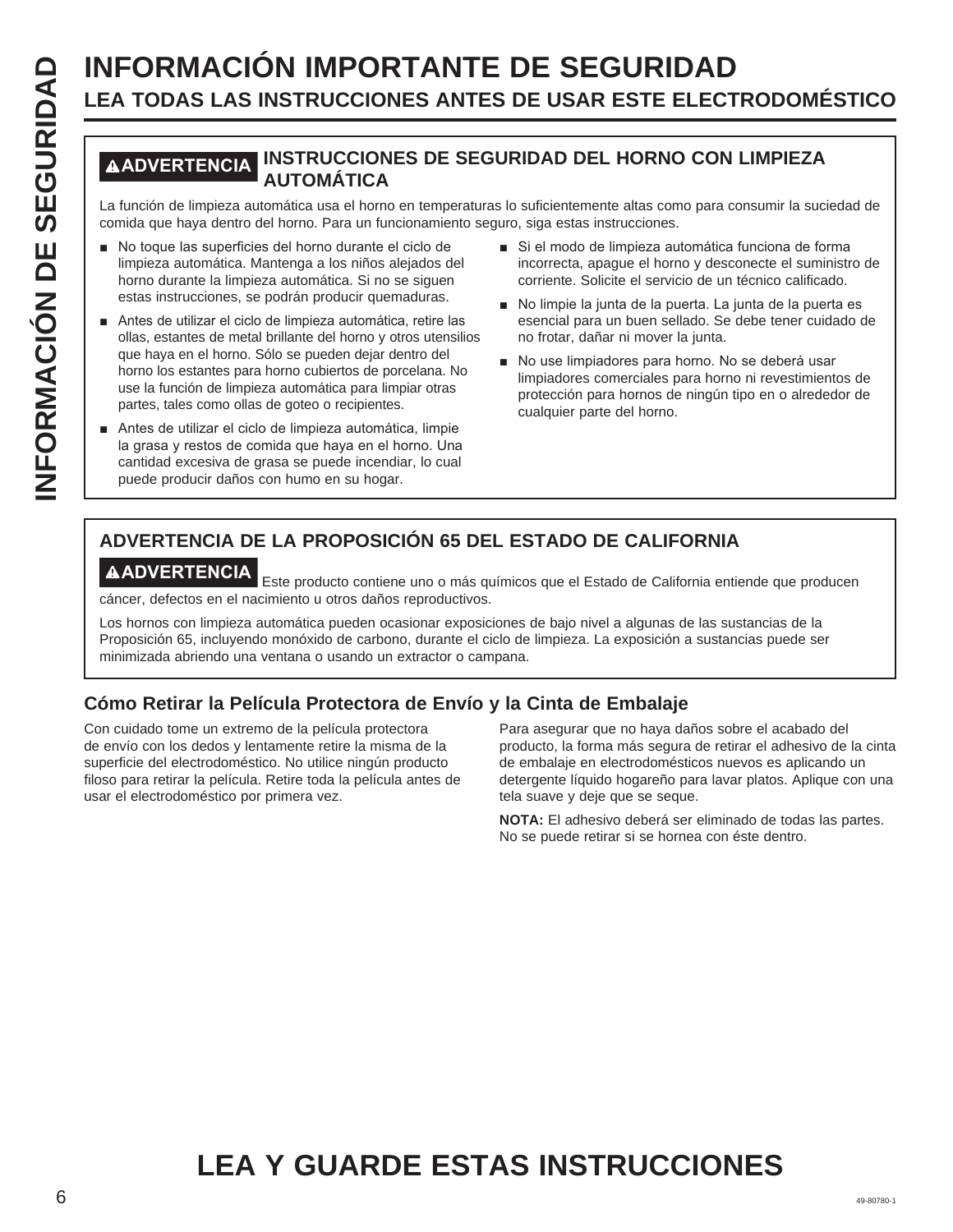# **USO DE LA COCINA:DISO DE LA COCINA: Coces de seperieire** Unidades de superficie

## **Unidades de superficie**

**ADVERTENCIA RIESGO DE INCENDIO:** Nunca pierda de vista la cocina cuando la estufa esté en las configuraciones medio o alto.Mantenga los ítems inflamables alejados de la estufa. Apague todos los controles cuando finalice la cocción. Si no se siguen estas instrucciones se podrá producir incendios,

lesiones graves o la muerte.

Es posible que las funciones y apariencias varíen con relación a su modelo a lo largo del manual.

#### **Cómo Configurar**

Presione la perilla hacia adentro y gire en cualquiera de las direcciones hasta la configuración que desee.

Una luz indicadora de de superficie en ON (Encendido) brillará cuando una unidad superficial esté encendida.

#### **Para superficies de vidrio de la estufa:**

Una luz indicadora de **ESTUFA CALIENTE:** 

- se encenderá cuando la unidad esté caliente al tact.
- permanecerá encendida incluso luego de que la unidad esté apagada.
- permanecerá encendida hasta que la unidad se enfríe a aproximadamente 150º F.



Tanto en **Off (Apagado)** como en **Hi (Alto)**, el control se ajusta en la posición. Es posible que escuche leves sonidos de ajuste durante la cocción, indicando que el control está manteniendo su configuración deseada.

Asegúrese de girar la perilla de control a **Off (Apagado)** cuando finalice la cocción.



La configuración **Melt (Derretir)** (en algunos modelos) derretirá chocolate o manteca.

#### **Unidades Superficiales Dobles y Triples y Perillas de Control (en algunos modelos)**

La unidad de superficie posee 2 o 3 tamaños de cocción que se pueden seleccionar, de modo que pueda enlazar el tamaño de la unidad al tamaño del utensilio que esté usando.



Modelos con un elemento superficial de Anillo-Doble únicamente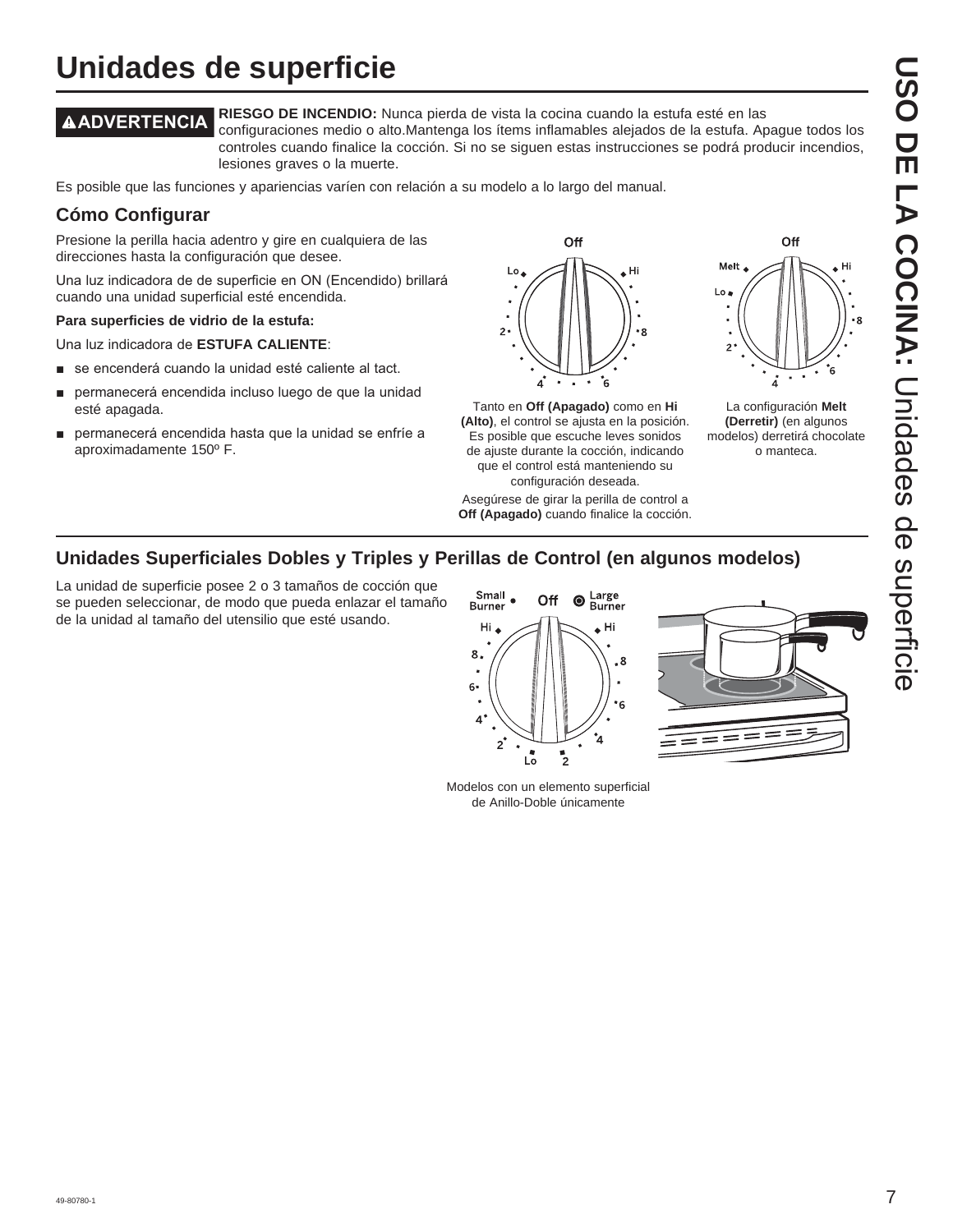## **Unidades de superficie (Continúa)**

# **ADVERTENCIA**

**RIESGO DE ENVENENAMIENTO CON COMIDA:** Se pueden desarrollar bacterias cuando la comida esté a una temperatura inferior a los 140º.

- Siempre comience con comida caliente. No use la configuración caliente para calentar comida fría.
- No use la configuración caliente durante más de 2 horas.

**UNICACES DE SUP<br>
USO del Área para Calentar<br>
MADVERTENCIA<br>
RIESGO DE ENVENENAMIENTO CO<br>
desarrollar bacterias cuando la comida<br>
inferior a los 140<sup>0</sup>.<br>
Siempre comience con comida caliente du<br>
varkMING ZONE (Área para Cal WARMING ZONE (Área para Calentar)**, ubicada en la parte central trasera de la superficie de vidrio, mantendrá la comida caliente y cocida a la temperatura para servir. Siempre comience con comida caliente. No use la función para calentar comida fría. Colocar comida que no está cocinada o fría en el **WARMING ZONE (Área para Calentar)** podría producir enfermedades desarrolladas por bacterias en la comida.

Gire la perilla de control a la posición ON (Encender).

Para obtener mejores resultados, todas las comidas en el **WARMING ZONE (Área para Calentar)** deberían estar cubiertas por una tapa o papel de aluminio. Al calentar pasteles o panes, la tapa se deberá ventilar para dejar que la humedad salga.

La temperatura inicial, el tipo y la cantidad de comida, el tipo de pan y el tiempo afectarán la calidad de la comida.

Siempre use las manijas de las ollas o guantes para horno al retirar comida del **WARMING ZONE (Área para Calentar)** ya que los utensilios y platos estarán calientes.

**NOTA:** El calentador superficial emitirá un brillo rojo, al igual que los elementos de cocción.



**Warming Zone**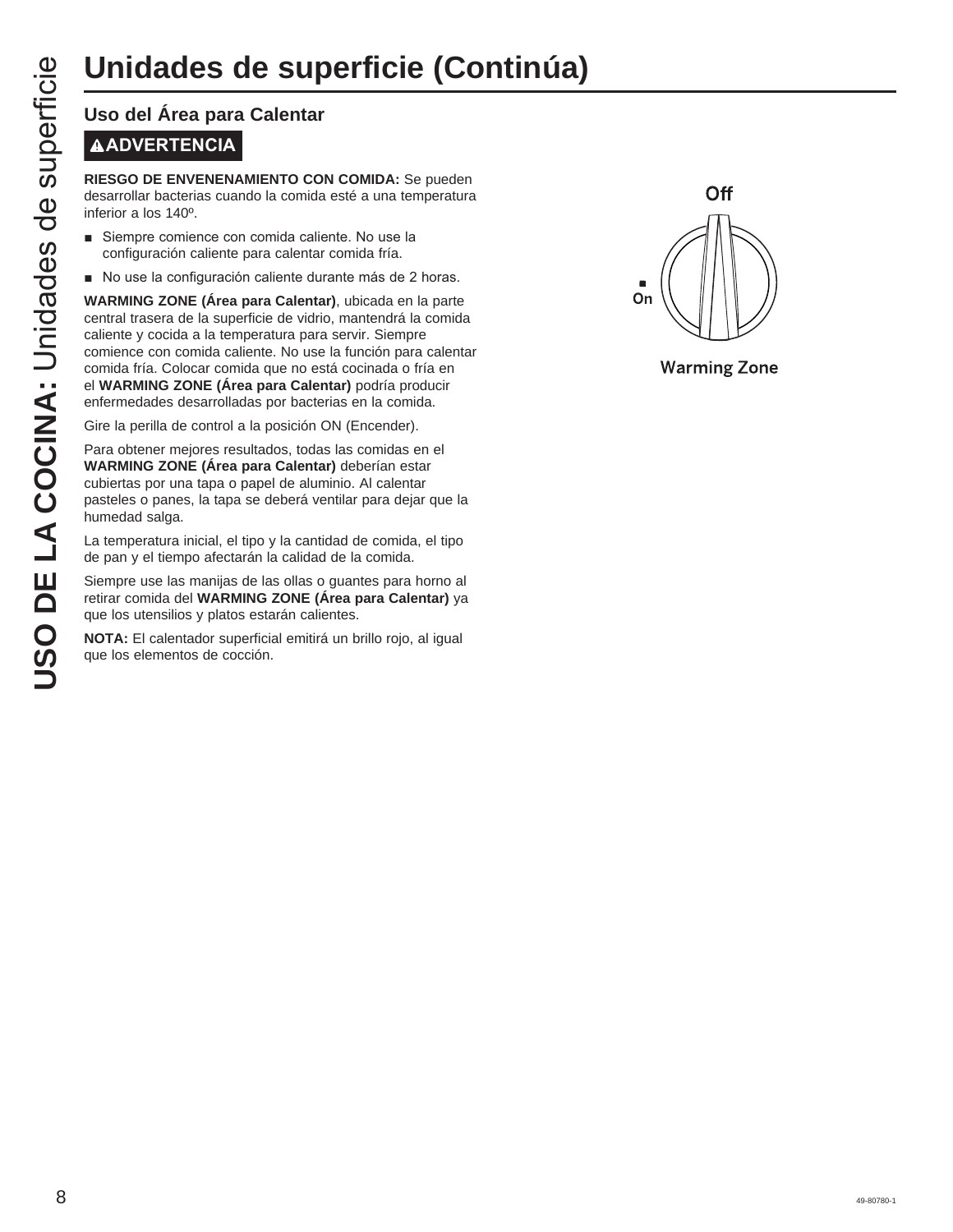#### **Consejos para Productos Enlatados en el Hogar**

Asegúrese que el producto enlatado se encuentre sobre la unidad superficial.

Asegúrese de que el producto enlatado sea plano en su parte inferior.

Para evitar quemadoras de vapor o calor, tenga cuidado al enlatar el producto.

#### **Estufa de Vidrio Radiante**

La estufa radiante cuenta con unidades calentadoras debajo de una superficie lisa de vidrio.

**NOTA:** Un ligero olor es normal cuando una estufa nueva se utiliza por primera vez. Es provocado por el calentamiento de piezas nuevas y materiales aislantes y desaparecerá en poco tiempo.

**NOTA:** En modelos con estufas de vidrio de color claro, es normal que las zonas de cocción cambien de color cuando están calientes o enfriándose. Esto es temporal y desaparecerá a medida que el vidrio se enfríe a temperatura ambiente

La unidad superficial seguirá un ciclo de encendido y apagado para mantener su configuración de control seleccionada.

Es seguro colocar utensilios calientes en la superficie de vidrio, incluso cuando la estufa esté fría.

Aunque las unidades de superficie se hayan apagado, la estufa de vidrio retiene suficiente calor para continuar la cocción. Para evitar la sobrecocción, quite las ollas de las unidades de superficie cuando los alimentos estén cocidos. No coloque nada sobre la unidad de superficie hasta que se haya enfriado por completo.

- Las manchas de agua (depósitos minerales) pueden quitarse utilizando crema limpiadora o vinagre blanco sin diluir.
- El uso de limpiador de ventanas puede dejar una película iridiscente sobre la estufa. La crema limpiadora quitará esta decoloración.
- No almacene elementos pesados sobre la estufa. Si caen sobre la estufa, podrían provocar daños.
- No utilice la superficie como una tabla para cortar.

Use recetas y procedimientos de fuentes confiables. Estos se encuentran disponibles a través de fabricantes como Ball® y Kerr® y el Department of Agriculture Extension Service (Servicio del Departamento de Agricultura).

El uso de enlatados cerrados a baño maría con fondos ondeados podrán extender el tiempo requerido para traer el agua al punto de hervor.



Nunca cocine directamente sobre el vidrio. Siempre utilice recipientes de cocción.



Siempre coloque el recipiente en el centro de la unidad de superficie sobre la que está cocinando.



No deslice los recipientes de cocción a través del control y la superficie de la estufa porque puede rayar el vidrio. El vidrio es resistente a los rayones, pero no a prueba de los mismos.

#### **Limitador de Temperatura en Estufas de Vidrio Radiante**

Cada unidad de superficie radiante cuenta con un limitador de temperatura.

El limitador de temperatura evita que la estufa de vidrio se caliente en exceso.

El limitador de temperatura podrá apagar las unidades superficiales por ciclos durante un tiempo si:

- **a** la olla hierve hasta secarse.
- el fondo de la olla no es plano.
- la olla está fuera del centro.
- $\blacksquare$  no hay olla en la unidad.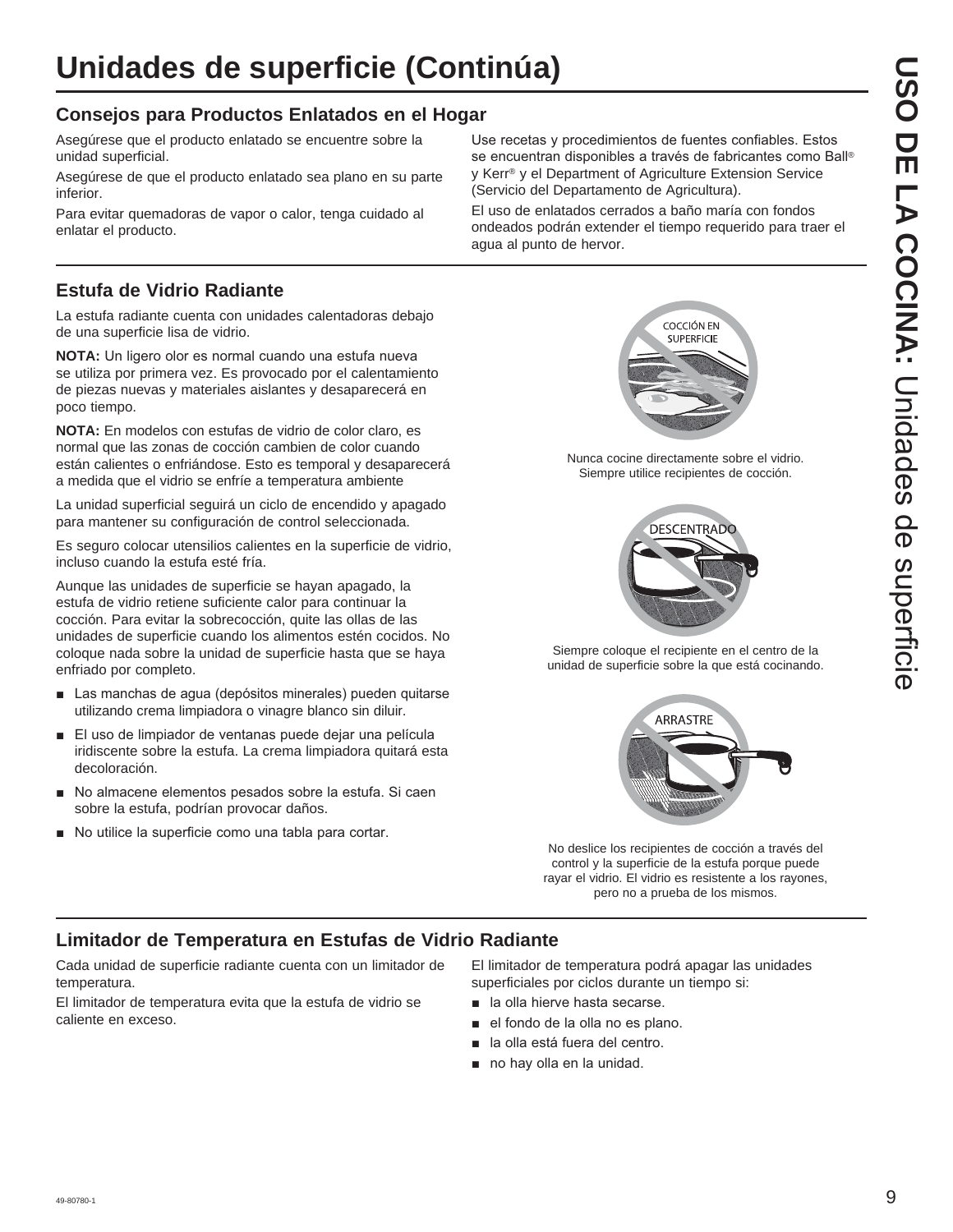# **Utensilio para Placa de Cocción para Vidrio Radiante**

el folleto sobre recipientes para usar con estufas de inducción.

**NOTA:** Siga todas las recomendaciones del fabricante de recipientes cuando utilice cualquier clase de recipiente de cocción sobre la estufa cerámica.

#### **Recomendado**

#### **Acero inoxidable**

#### **Aluminio:**

Se recomienda de capa gruesa

Buena conductividad. Los residuos de aluminio a veces parecen rayones sobre la estufa pero pueden quitarse si se los limpia de inmediato. Debido a su bajo punto de fusión, no debe utilizarse aluminio de capa fina.

#### **Base de cobre:**

**USO DE LA COCIDE DE LA COCIDE DE LA COLUMNA:**<br>
USO LA COLUMNA: COLUMNA: COLUMNA: COLUMNA: COLUMNA: COLUMNA: COLUMNA: COLUMNA: COLUMNA: COLUMNA: COLUMNA: COLUMNA: COLUMNA: COLUMNA: COLUMNA: COLUMNA: COLUMNA: COLUMNA: COLUM El cobre puede dejar residuos que pueden parecer rayones. Los residuos pueden eliminarse, siempre y cuando la estufa se limpie de inmediato. Sin embargo, no permita que estas ollas hiervan en seco. El metal sobrecalentado puede adherirse a las estufas de vidrio. Si no se elimina de inmediato, una olla con la base de cobre sobrecalentado dejará un residuo que manchará la estufa en forma permanente.

#### **Esmalte (pintado) sobre hierro fundido:**

Se recomienda si la base de la olla se encuentra revestida

### **Evitar/No se recomienda**

#### **Esmalte (pintado) sobre acero:**

Calentar recipientes vacíos puede provocar daños permanentes al vidrio de las estufas. El esmalte puede derretirse y adherirse a la estufa cerámica.

#### **Vidrio-cerámico:**

Desempeño pobre. Raya la superficie.

#### **Cerámica:**

Desempeño pobre. Puede rayar la superficie.

#### **Hierro fundido:**

No se recomienda, a menos que se encuentre específicamente diseñado para estufas de vidrio

Pobre conductividad y lentitud para absorber el calor. Raya la superficie de la estufa.



Verifique que los recipientes tengan bases planas utilizando una regla.







No se recomiendan recipientes con bases redondeadas, curvadas, con rebordes o torceduras..

#### **Para mejores resultados**

- Coloque sólo recipientes secos sobre los elementos de superficie. No coloque tapas sobre los elementos de superficie, en especial tapas mojadas. Las ollas y tapas mojadas podrán quedar adheridas a la superficie una vez frías.
- No use woks con anillos de soporte. Esta clase de wok no se calienta sobre elementos de superficie de vidrio.
- Recomendamos el uso de woks de base plana solamente. Se encuentran disponibles en su negocio minorista local. La base del wok debe tener el mismo diámetro que el elemento de superficie para asegurar un contacto adecuado.
- Algunos procedimientos de cocción especiales requieren recipientes de cocción específicos, como ollas a presión, freidoras, etc. Todos los recipientes de cocción deben tener bases planas y ser del tamaño correcto.



No coloque recipientes mojados sobre la estufa de vidrio.



No use woks con anillos de soporte sobre la estufa de vidrio.



Utilice woks de base plana sobre la estufa de vidrio.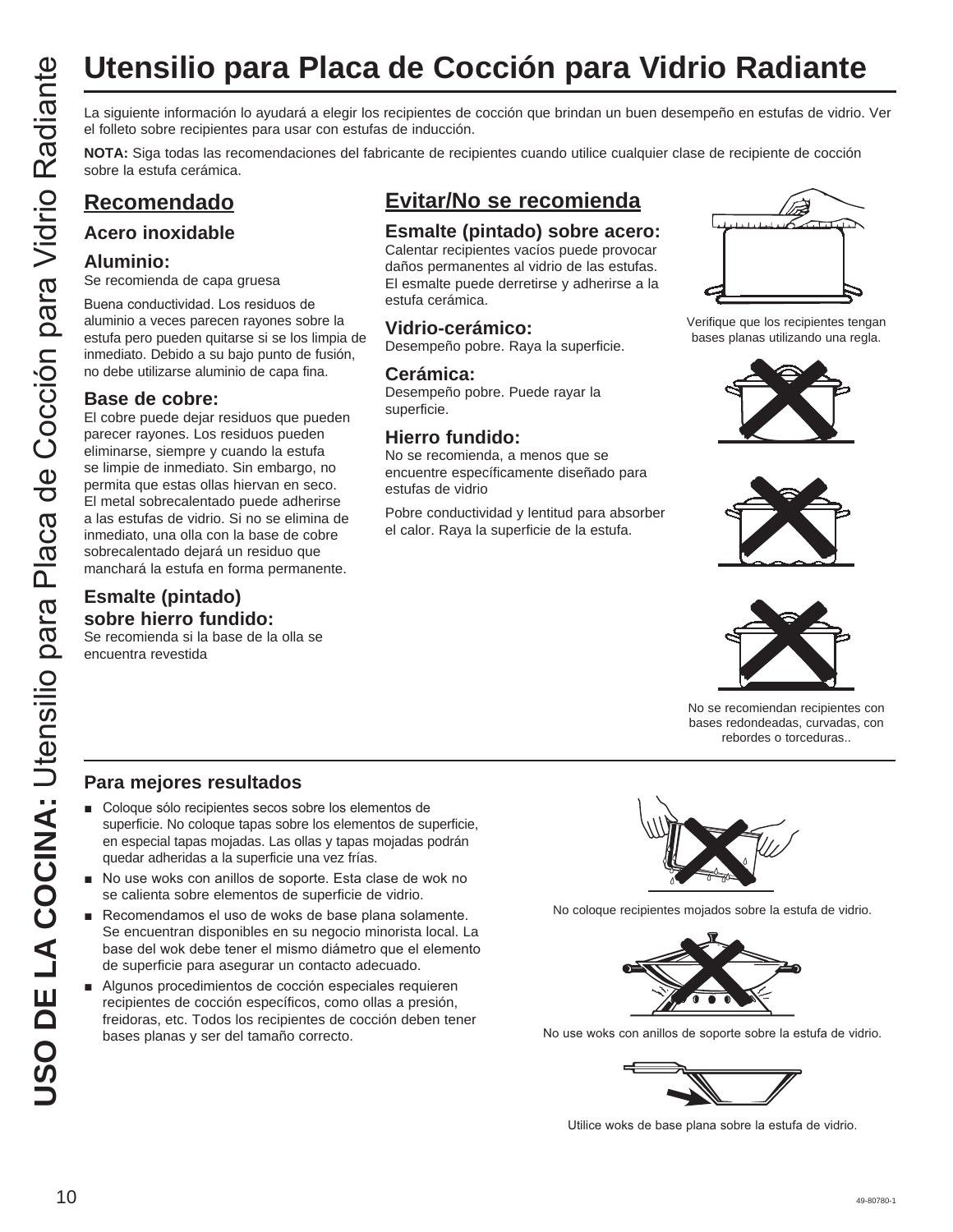## **Controles del Horno**



- **1. Convection Cooking Modes (Modos de Cocción por Convección) (en algunos modelos):** Los modos de cocción por convección utilizan una circulación de aire incrementada para mejorar el rendimiento. Para más información, consulte la sección de Modos de Cocción.
- **2. Traditional Cooking Modes (Modos de Cocción Tradicionales):** Su horno cuenta con los siguientes modos de cocción tradicionales: Bake (Hornear) y Broil Hi. Para más información, consulte la sección de Modos de Cocción.
- **3. Clean (Limpieza) (en algunos modelos):** El horno podrá contar con dos modos de limpieza: Self Clean (Limpieza Automática) y Steam Clean (Limpieza al Vapor). Para acceder a información importante sobre el uso de estos modos, consulte la sección de Limpieza del Horno.
- **4. Start (Iniciar):** Se deberá presionar para comenzar cualquier función de cocción, limpieza o por tiempo.
- **5. Cancel/Off (Cancelar/ Apagar):** Cancelar TODAS las operaciones del horno excepto el reloj y el temporizador.
- **6. Tecla +:** Golpecitos cortos a esta tecla incrementarán el tiempo o la temperatura en pequeñas cantidades. Mantenga presionada la tecla para incrementar el tiempo o la temperatura en grandes cantidades.
- **7. Tecla -:** Golpecitos cortos a esta tecla reducirán el tiempo o la temperatura en pequeñas cantidades. Mantenga presionada la tecla para reducir el tiempo o la temperatura en grandes cantidades.
- **8. Cook Time (Tiempo de Cocción):** Cuenta el tiempo de cocción y apaga el horno cuando el tiempo de cocción está completo. Presione la tecla **Cook Time (Tiempo de Cocción)** use las teclas **+-** para programar un tiempo de cocción en horas y minutos, y luego presione **Start (Iniciar)**. Esto sólo puede ser usado con Bake (Hornear) y Convection Bake (Hornear por Convección), (cuando estas funciones estén disponibles).
- **9. Clock (Reloj):** Configure el tiempo del reloj del horno. Presione la tecla **Set Clock (Configurar Reloj)** dos veces y mantenga presionas las teclas **+-** durante 3 segundos y las teclas **+-** para programar el reloj. Presione **Start (Iniciar)** para guardar la configuración de la hora.
- **10. Timer (Temporizador):** Funciona como un temporizador con cuenta regresiva. Presione la tecla **Timer (Temporizador)** y las teclas **+-** para programar el tiempo en horas y minutos. Presione la tecla **Start (Iniciar)**. La cuenta regresiva del temporizador se completó. Para apagar el temporizador, presione la tecla **Timer (Temporizador)**.
- **11. Delay Time (Tiempo de Retraso):** Genera un retraso cuando el horno es encendido. Use esta tecla para configurar el momento en que desea que el horno se inicie. Presione la tecla **Delay Time (Tiempo de Retraso)** y use las teclas **+** para programar la hora del día en que desea que el horno se encienda y luego presione **Start (Iniciar)**. Presione el modo de cocción deseado y la temperatura y luego presione **Start (Iniciar)**. Si lo desea, también puede ser programado un tiempo de cocción. Siga las instrucciones de Cook Time (Tiempo de Cocción) para configurar esta función. Esto sólo puede ser usado con Bake (Hornear), Convection Bake (Hornear por Convección) y Self-Clean (Limpieza Automática).

 **NOTE:** Al usar la función de tiempo de retraso, las comidas que se echan a perder rápidamente, tales como leche, huevos, pescado, rellenos, ave y cerdo, no se deberán dejar reposar por más de 1 hora antes y después de la cocción. La temperatura ambiente estimula el desarrollo de bacterias nocivas. Asegúrese de que la luz del horno esté apagada, ya que el calor de la lámpara acelerará el crecimiento de bacterias nocivas.

- **12. Oven Light(s) (Luz(es) del Horno):** Enciende o apaga la luz(es) del horno.
- 13. Lock Controls (Controles de Bloqueo): Bloquean el control de modo que al presionar las teclas no se activen los controles. Mantenga presionada la tecla +/- o Lock Controls (Controles de Bloqueo) durante tres segundos para bloquear o desbloquear el control. **Cancel/Off (Cancelar/ Apagar)** siempre está activa, incluso cuando el control está bloqueado.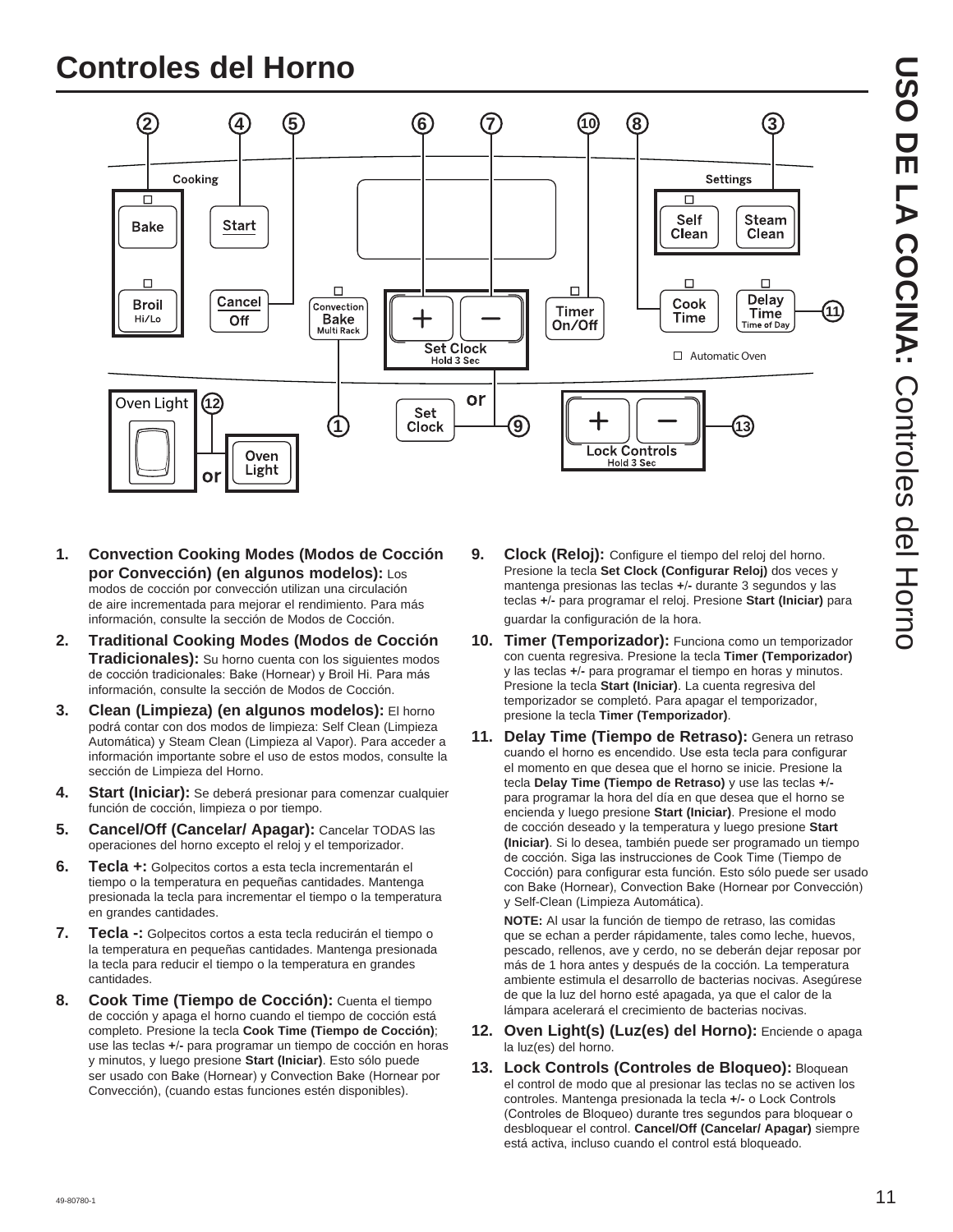## **Funciones Especiales**

- **Nantenga presionadas las teclas Bake (Hornear) y Broil (Asar) al mismo tiempo durante tres segundos.**
- "SF" aparecerá en la pantalla.
- Seleccione la función que desee modificar.
- Cuando el cambio haya sido realizado, presione la tecla **Start (Iniciar)** para guardar el cambio y regrese a la hora del día.

#### **Ajuste la temperatura del horno**

Esta función permite que la temperatura de horneado del horno y de horneado por convección sean ajustadas hasta 35°F más caliente o 35°F más fría. Use esta función si piensa que la temperatura de su horno es demasiado caliente o demasiado fría y desea modificarla. Este ajuste afecta los modos Bake (Hornear) y Convection Bake. Ningún otro modo de cocción se ve afectado.

Presione la tecla **Bake (Hornear)** nuevamente para ingresar el modo de ajuste de temperatura. Se exhibirá un número entre 35 y - 35. Use las teclas +/- para configurar el ajuste de temperatura deseado y use la tecla **Bake (Hornear)** para realizar cambios entre negativo y positivo. Presione la tecla **Start (Iniciar)** para guardar el ajuste de temperatura.

#### **Pantalla del Reloj**

Es posible que esta función apague la pantalla con la hora del día. Presione la tecla **Timer On/Off (Temporizador Encendido/ Apagado)** para que se muestre la hora del día (encendido) (on) o apagar la hora del día (apagado) (oFF)

**NOTA:** En los modelos con la tecla del reloj, la pantalla con la hora del día no puede ser apagada en las funciones especiales. Cómo salir de las funciones especiales Para apagar la pantalla con la hora del día en estos modelos, sólo presione la tecla reloj una vez y luego la tecla iniciar. Para que la pantalla se vuelva a encender, presione la tecla reloj nuevamente y luego la tecla iniciar.

#### **Apagado automático de 12 horas y Modo Sabático**

Las opciones de esta función son "12 SHdn" (Apagar Luego de 12 Horas), "no SHdn" (No Apagar) y "SAb" (Sabático).

El apagado automático de 12 horas apaga el horno luego de 12 horas de operaciones continuas.

El modo sabático desactiva todos los sonidos (el control no emitirá un pitido cuando se presione un botón), los modos de Convección, los modos de Asado, Calentar, Tiempo de Cocción, Temporizador, Reloj, y las funciones de Tiempo Retrasado. El modo sabático sólo puede ser usado con la función Bake (Hornear). Esta función se activa conforme con los requisitos Sabáticos Judíos de la Estrella K.

**NOTA:** La luz interior del horno se enciende automáticamente (en algunos modelos) cuando se abre la puerta y se apaga cuando se la cierra. Puede quitarse la bombilla de luz. Ver la sección de Reemplazo de bombilla de luz. En los modelos con interruptor de luz en el panel de control, la luz del horno puede encenderse y dejarse así.

Presione la tecla **Set Clock (Configurar Reloj)** para visualizar la configuración actual y luego para modificar la configuración.

En los modelos sin la tecla **Set Clock (Configurar Reloj)**, presione la tecla **Cook Time (Tiempo de Cocción)** para visualizar la configuración actual y luego modifique la configuración.

Para usar el modo Sabbath (Sabático), seleccione "SAb" (Sabático) y presione **Start (Iniciar)**. Aparecerá una **]** en la pantalla y el reloj no será exhibido.

Una vez en el modo Sabbath (Sabático), en cualquier momento que sea posible presione **Bake (Hornear)** para iniciar el horno. Observe que al programar el horneado en el modo Sabbath (Sabático), la temperatura de inicio preconfigurada se configurará automáticamente en 350°F. Presione las teclas + o – para incrementar o reducir la temperatura por incrementos de 25ºF para temperaturas entre 170ºF y 550ºF y luego presione **Start (Iniciar)**.

**USO THE COCINE SUBMING COCINE CONTINUES**<br> **USO COCINE ANTIFICATION COCINE CONTINUES CONTINUES CONTINUES CONTINUES CONTINUES CONTINUES CONTINUES CONTINUES CONTINUES CONTINUES CONTINUES CONTINUES CONTINUES CONTINUES CONTI** No se emitirá ningún sonido cuando las teclas sean presionadas. En un momento al azar entre los 30 segundos y 1 minuto, ][, aparecerá en la pantalla indicando que el horno está en funcionamiento. Si necesita ajustar la temperatura mientras hornea, presione la tecla **Bake (Hornear)**  nuevamente. Presione las teclas + o – para incrementar o reducir la temperatura en 25ºF desde la temperatura previa que configuró hasta la temperatura de horneado nueva y luego presione **Start (Iniciar).**

Para salir del modo Sabbath (Sabático), asegúrese de que el horno esté apagado. Para apagar el horno, presione **Cancel/ Off (Cancelar/ Apagar)**. El horno se apagará inmediatamente y el ícono, **][** cambiará a **]**, indicando que el horno fue apagado. Mantenga presionadas las teclas **Bake (Hornear)** y **Broil (Asar)** durante 3 segundos para ingresar a las funciones especiales; luego presione **Delay Time (Tiempo Retrasado)** hasta que "12 Shdn" o "no Shdn" aparezcan en la pantalla y presione **Start (Iniciar)**.

**NOTA:** Si se produce un corte de luz, el modo Sabbath (Sabático) no se reiniciará cuando la energía se reestablezca.

Si desea usar la función Cook Time (Tiempo de Cocción) (si está disponible) para hornear en el horno y luego hacer que éste se apague de forma automática, deberá presionar el botón **Cook Time (Tiempo de Cocción)**, ingresar una duración del tiempo de cocción, y presionar **Start (Iniciar)**. Luego ingrese a las funciones especiales para iniciar el modo Sabbath (Sabático), como se detalla más arriba.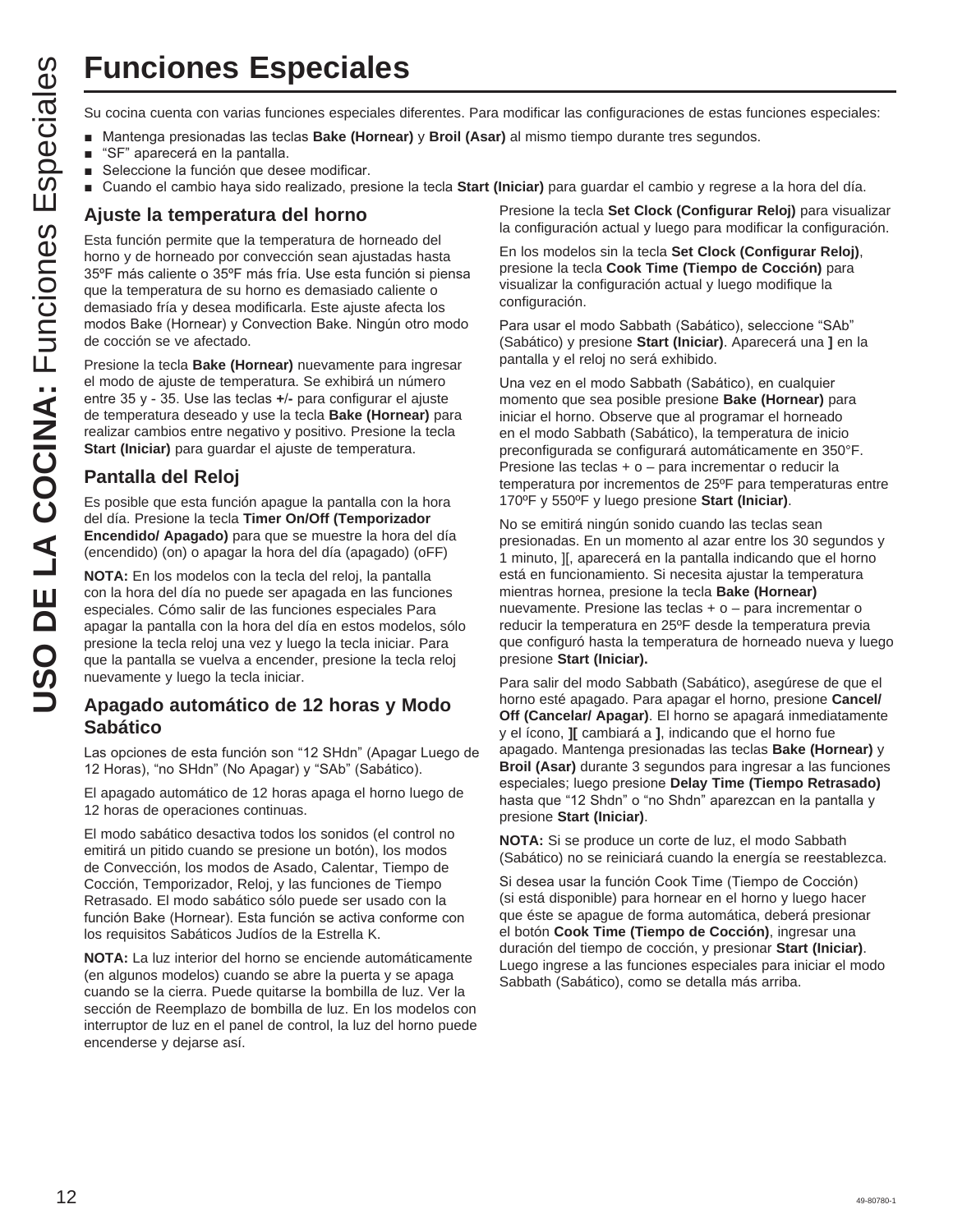## **Estantes del Horno**

El horno cuenta con seis posiciones de estantes. En la Guía de Cocción, se brindan recomendaciones de posiciones de los estantes para diferentes tipos de comidas. Se ajusta un estante en una dirección para afectar los resultados de cocción. Por ejemplo, si se prefieren partes superiores más oscuras en tartas, panecillos o galletas, pruebe moviendo la comida a un estante que se encuentre una posición más arriba. Si encuentra que las comidas están demasiado doradas en la parte superior, pruebe moviendo las mismas más abajo la próxima vez.

Al hornear con múltiples ollas y en múltiples estantes, asegúrese de que haya por lo menos 11/2" entre las ollas, a fin de dejar suficiente espacio para que fluya el aire.

Para evitar posibles quemaduras, coloque los estantes en la posición deseada antes de encender el horno.

La cantidad de posiciones de la bandeja puede variar en relación al modelo.

# **Papel de Aluminio y Cobertores del Horno**

**PRECAUCIÓN No use ningún tipo de aluminio o cobertor de horno para cubrir el fondo del horno. Estos ítems pueden atrapar el calor o derretirse, ocasionando daños sobre el producto y el riesgo de descargas, humo o incendios. Los daños por uso inadecuado de estos ítems no están cubiertos por la garantía del producto.**

Se podrá usar aluminio para evitar derrames, colocando una hoja sobre un estante inferior varias pulgadas debajo de la comida. No use más aluminio que el necesario y nunca cubra totalmente el estante de un horno con papel de aluminio. Mantenga el aluminio a por lo menos 1 1/2" de las paredes del horno, para evitar una circulación deficiente del calor.

## **Utensilios**

#### **Pautas de Uso de Utensilios**

El material, el acabado y el tamaño de los utensilios afectan el horneado.

Las ollas oscuras, revestidas y opacas absorben el calor más rápidamente que las ollas claras y brillantes. Al usar ollas que absorben el calor más rápidamente, las comidas podrán resultar más doradas, crocantes y con una capa más gruesa.

Si utiliza utensilios oscuros y revestidos, controle la comida antes del tiempo mínimo de cocción. Si se obtienen resultados no deseados con este tipo de utensilios, considere la posibilidad de reducir la temperatura del horno en 25º F la próxima vez.

Las ollas brillantes pueden producir resultados de horneado más parejos en tortas y galletas.

Las ollas de vidrio y cerámica calientan con lentitud, pero retienen bien el calor.

Estos tipos de ollas funcionan bien con platos tales como tartas y postres con natilla.

Las ollas con aislante de aire calientan lentamente y pueden producir fondos dorados.

Mantenga los utensilios limpios para una cocción más pareja.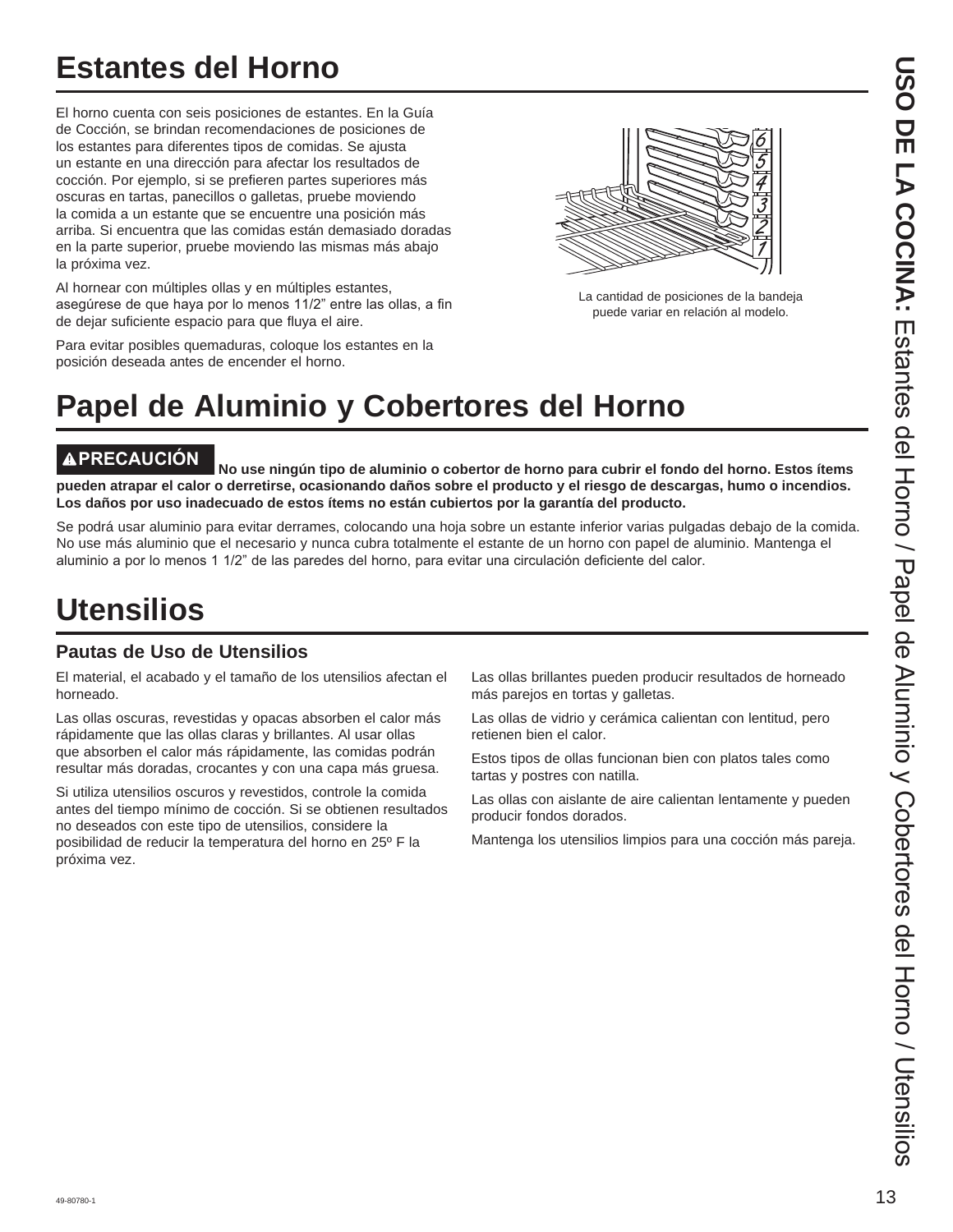Su nuevo horno posee una variedad de modos de cocción para que pueda obtener los mejores resultados. Estos modos se describen a continuación. Para acceder a recomendaciones para comidas específicas, consulte la sección de la Guía de Cocción. Recuerde que es posible que su nuevo horno funcione de manera diferente que aquel que está reemplazando.

#### **Modos de Horneado**

Seleccione un modo de horneado basado en el tipo y cantidad de comida que está preparando. Al preparar comidas horneadas tales como tartas, galletas y masas, siempre precaliente el horno primero. Siga las recomendaciones de la receta sobre la colocación de la comida. Si no se brindan pautas, centre la comida en el horno.

#### **Bake (Hornear)**

El modo de hornear está pensado para la cocción en un solo estante. Este modo usa el calor principalmente desde el elemento inferior, pero también desde el elemento superior para cocinar la comida. Para usar este modo, presione la tecla **Bake (Hornear)**, use las teclas **+-** para configurar el ajuste de temperatura deseado, y luego presione **Start (Iniciar)**. El precalentamiento generalmente se recomienda al usar este modo.

#### **Convection Bake (Hornear por Convección)**

El modo Convection Bake (Hornear por Convección) está pensado para hornear en múltiples estantes al mismo tiempo. Este modo utiliza calor de los elementos superior e inferior, junto con el movimiento de aire desde el ventilador por convección para mejorar una cocción pareja. Es posible que el tiempo de horneado sea un poco más prolongado con estantes múltiples, en comparación con lo que se espera con un solo estante. Para usar este modo, presione la tecla **Convection Bake (Hornear por Convección)**, ingrese una temperatura, y luego presione **Start (Iniciar)**. Siempre realice el precalentamiento al usar este modo. Al hornear comidas más delicadas tales como galletas y tortas, se recomienda reducir la temperatura de entrada en 25ºF, para una mejor cocción. **USO DE COCCIÓN**<br>
Su nuevo homo posee una variedad de mose<br>
se describen a continuación. Para acceder a<br>
Cocción. Recuerde que es posible que su nu<br> **Modos de Horneado**<br>
seleccione un modo de horneado basado en homograpa d

#### **Broiling Modes (Modo para Asar)**

Monitoree la comida de cerca al asar. Tenga cuidado al asar en posiciones de estantes superiores, ya que colocar la comida más cerca del elemento para asar incrementa el humo, salpicaduras y la posibilidad de que se incendien las grasas.

Intente asar las comidas que normalmente haría a la parrilla. Ajuste las posiciones de los estantes para ajustar la intensidad del calor a la comida. Coloque las comidas más cerca del elemento para asar, cuando se desee una superficie más cocinada y un interior poco cocido. Las comidas más gruesas y las comidas cuyo interior debe ser cocinado deberían ser asadas en un estante en una posición alejada del usado para asar, o usando las funciones **Broil Lo (Asar Bajo)**.

#### **Broil Hi (Asar Alto)**

El modo Broil Hi (Asado Alto) usa calor intenso del elemento superior para soasar las comidas. Se recomienda que Broil Hi (Asado Alto) se utilice con al puerta abierta para un mejor soasado. Use la función Broil Hi (Asado Alto) para cortes más delgados de carne y/o comidas que prefiera que quedan menos cocinadas en su interior. Para usar este modo, presione la tecla **Broil (Asar)** una vez y luego presione **Start (Iniciar)**. No es necesario realizar el precalentamiento al usar este modo.

#### **Broil Lo (Asar Bajo)**

El modo Broil Lo (Asado Bajo) usa menos calor intenso del elemento superior para cocinar la comida completamente mientras también produce el dorado superficial. La puerta puede ser cerrada o abierta al usar Broil Lo (Asado Bajo). Use la función Broil Lo (Asado Bajo) para cortes de carne más gruesos y/o comidas que desee que queden completamente cocinadas. Para usar este modo, presione la tecla **Broil (Asar) dos veces** y luego presione **Start (Iniciar)**. No es necesario realizar el precalentamiento al usar este modo.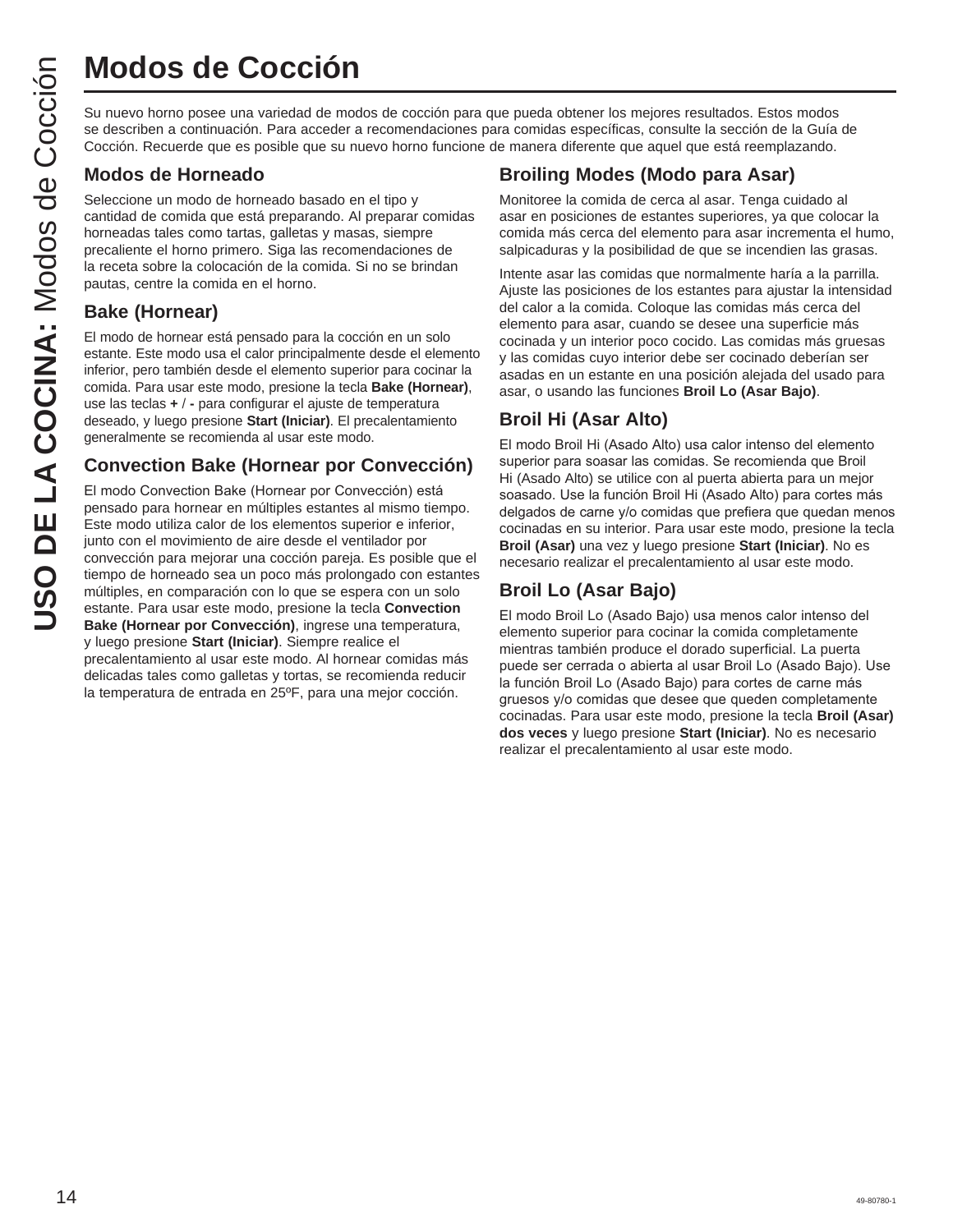## **Guía de Cocción**

| <b>TIPO DE COMIDA</b>                                                                                   | <b>MODO(S)</b><br><b>RECOMENDADO(S)</b>                    | <b>POSICIÓN(ES)</b><br><b>DE ESTANTES</b><br><b>RECOMENDADA</b> | <b>SUGERENCIAS ADICIONALES</b>                                                                                                                                                                                                                                                                             |  |  |  |
|---------------------------------------------------------------------------------------------------------|------------------------------------------------------------|-----------------------------------------------------------------|------------------------------------------------------------------------------------------------------------------------------------------------------------------------------------------------------------------------------------------------------------------------------------------------------------|--|--|--|
| <b>Productos Horneados</b>                                                                              |                                                            |                                                                 |                                                                                                                                                                                                                                                                                                            |  |  |  |
| Tortas con capas, tortas<br>rectangulares, roscas, panecillos,<br>pan rápido en un Solo Estante         | Hornear                                                    | $\overline{4}$                                                  | Use utensilios brillantes.                                                                                                                                                                                                                                                                                 |  |  |  |
| Tortas con capas* en Múltiples<br><b>Estantes</b>                                                       | Hornear                                                    | 3y5                                                             | Asegúrese de que haya un flujo de aire adecuado<br>(Vea la ilustración).                                                                                                                                                                                                                                   |  |  |  |
| Tortas de grasa (pastel de ángel)                                                                       | Hornear                                                    | $\mathbf{1}$                                                    | Use utensilios brillantes.                                                                                                                                                                                                                                                                                 |  |  |  |
| Galletas, galletitas, bizcochitos en un<br>Solo Estante                                                 | Hornear                                                    | $\overline{4}$                                                  | Use utensilios brillantes.                                                                                                                                                                                                                                                                                 |  |  |  |
| Galletas, galletitas, bizcochitos en<br>Múltiples Estantes                                              | Hornear<br>Horneado por Convección<br>(Si está disponible) | 3y5                                                             | Asegúrese de que haya un flujo de aire adecuado.<br>Reduzca la temperatura de entrada en 25°F al usar<br>Convection Bake (Hornear por Convección) únicamente.                                                                                                                                              |  |  |  |
| <b>Bife y Cerdo</b>                                                                                     |                                                            |                                                                 |                                                                                                                                                                                                                                                                                                            |  |  |  |
| Hamburguesas                                                                                            | Asar Alto                                                  | 6                                                               | Use una olla para asa; precaliente 5 minutos si usará el Modo<br>para Asar por Convección. Mueva la comida hacia abajo para<br>que quede más preparada y menos soasada. Preste atención a<br>la comida al asarla. Para un mejor rendimiento, centre la comida<br>debajo del elemento calentador para asar. |  |  |  |
| <b>Bifes y Chuletas</b>                                                                                 | Asar Alto                                                  | 6                                                               | Use una olla para asa; precaliente 5 minutos si usará el Modo<br>para Asar por Convección. Mueva la comida hacia abajo para<br>que quede más preparada y menos soasada. Preste atención a<br>la comida al asarla. Para un mejor rendimiento, centre la comida<br>debajo del elemento calentador para asar. |  |  |  |
| Dorados                                                                                                 | Hornear                                                    | 304                                                             | Use una olla chata tal como una olla para asar.<br>No se requiere precalentarla.                                                                                                                                                                                                                           |  |  |  |
| Ave                                                                                                     |                                                            |                                                                 |                                                                                                                                                                                                                                                                                                            |  |  |  |
| Pollo entero                                                                                            | Hornear                                                    | 304                                                             | Use una olla chata tal como una olla para asar.                                                                                                                                                                                                                                                            |  |  |  |
|                                                                                                         | Asar Alto                                                  | 3                                                               | Si se empanó o cubrió con salsa, evite los modos Broil Hi (Asar                                                                                                                                                                                                                                            |  |  |  |
| Pechugas, patas, muslos con<br>huesos                                                                   | Asado Bajo<br>Hornear                                      | 304                                                             | Alto). Ase del lado de la piel hacia abajo primero. Preste atención<br>a la comida al asarla. Para un mejor rendimiento, centre la comida<br>debajo del elemento calentador para asar.                                                                                                                     |  |  |  |
| Pechugas de pollo deshuesadas                                                                           | Asado Bajo<br>Hornear                                      | 304                                                             | Si se empanó o cubrió con salsa, evite los modos Broil Hi (Asar<br>Alto). Ase del lado de la piel hacia abajo primero. Preste atención<br>a la comida al asarla. Para un mejor rendimiento, centre la comida<br>debajo del elemento calentador para asar.                                                  |  |  |  |
| Pavo entero                                                                                             | Hornear                                                    | 203                                                             | Usa una olla chata tal como una olla para asar.                                                                                                                                                                                                                                                            |  |  |  |
| Pechuga de Pavo                                                                                         | Hornear                                                    | 203                                                             | Usa una olla chata tal como una olla para asar.                                                                                                                                                                                                                                                            |  |  |  |
| Pescado                                                                                                 | Asado Bajo                                                 | 6 (mitad del grosor o menos)<br>5 (>1/2 pulgada)                | Preste atención a la comida al asarla. Para un mejor rendimiento,<br>centre la comida debajo del elemento calentador para asar.                                                                                                                                                                            |  |  |  |
| <b>Cazuelas</b>                                                                                         | Hornear                                                    | 4                                                               |                                                                                                                                                                                                                                                                                                            |  |  |  |
| Comidas Congeladas a Conveniencia                                                                       |                                                            |                                                                 |                                                                                                                                                                                                                                                                                                            |  |  |  |
| Pizza, papas fritas, tator tots, patitas<br>de pollo fritas, aperitivos en un Solo<br>Estante           | Hornear                                                    | $\overline{4}$                                                  | Use utensilios brillantes.                                                                                                                                                                                                                                                                                 |  |  |  |
| Pizza, papas fritas, tator tots, patitas<br>de pollo fritas, aperitivos en Múltiples<br><b>Estantes</b> | Hornear<br>Horneado por Convección<br>(Si está disponible) | 3y5                                                             | Use utensilios brillantes. No se recomienda reducir la temperatura<br>de entrada al usar Convection Bake (Hornear por Convección).                                                                                                                                                                         |  |  |  |

\*Al hornear cuatro tortas con capas a la vez, use los estantes 3 y 5. Coloque las ollas como se muestra, de modo que no quede una olla encima de la otra.

Cocine la comida completamente para evitar que se produzcan enfermedades a partir de la comida. Puede encontrar recomendaciones sobre temperatura mínima para cocinar de forma segura en **www.IsItDoneYet.gov**. Asegúrese de usar un termómetro de comidas para medir la temperatura de las mismas.



Posición del estante para hornear tortas de 4 capas.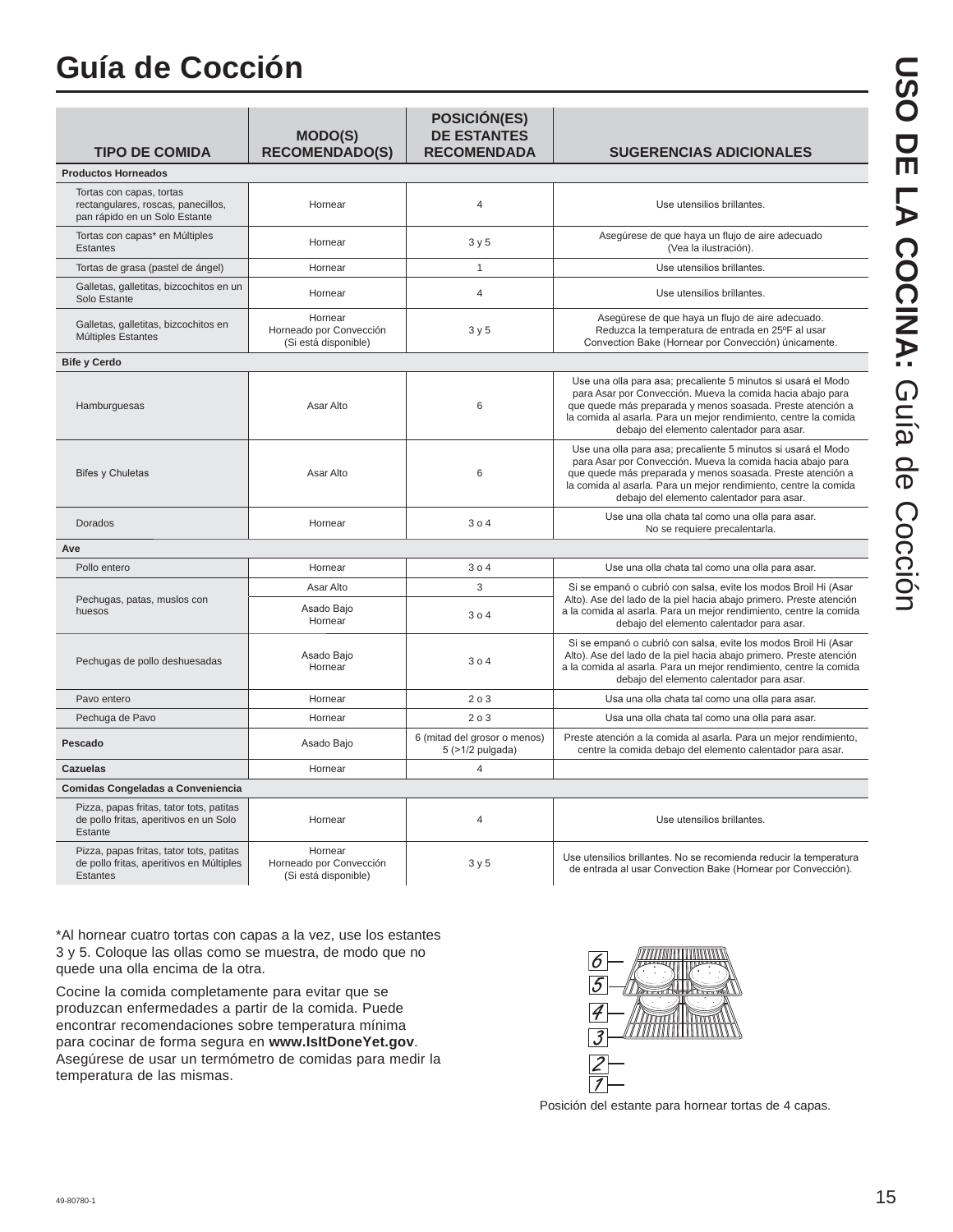Asegúrese de que todos los controles estén apagados y que las superficies estén frías antes de limpiar cualquier parte de la cocina.



**ADVERTENCIA** Si se quita la cocina para efectuar una limpieza, reparaciones o cualquier otra razón, verifique que el dispositivo anti-volcaduras se coloque de manera adecuada cuando vuelva a instalarse la cocina. Si no toma esta precaución, la cocina puede volcarse y provocar lesiones.

#### **Perillas de control**

Las perillas de control se pueden retirar para facilitar la limpieza. Verifique que las perillas estén en la posición **OFF (apagado)** y sáquelas de los vástagos para la limpieza.

Las perillas pueden limpiarse en el lavavajillas o también

pueden lavarse con jabón y agua. Asegúrese de que la parte interna de las perillas esté seca antes de volver a colocarse.

Vuelva a colocar las perillas en la posición **OFF (apagado)** para asegurar una colocación correcta.

Quite suciedades más rebeldes con agua tibia jabonosa. No

Vuelva a activar los botones de toque después de la limpieza.

También puede utilizar un limpiador de vidrios.

utilice abrasivos de ninguna clase.

#### **Bloqueo del Control (en algunos modelos)**

Si así lo desea, puede desactivar los botones de toque antes de la limpieza.

Consulte Lock Controls (Controles de Bloqueo) en la sección Oven Controls (Controles del Horno) en este manual.

Limpie los derrames con un paño húmedo.

#### **Panel de control**

Una buena idea es limpiar el panel de control luego de cada uso. Limpie con un jabón suave y agua o vinagre y agua, enjuague con agua limpia y pula en seco con una tela suave. No use limpiadores abrasivos, limpiadores líquidos fuertes, almohadillas para fregar de plástico ni limpiadores de horno en el panel de control; dañarán el acabado.

#### **Exterior del Horno**

No use limpiadores de horno, limpiadores abrasivos, limpiadores líquidos fuertes, estropajos de acero, almohadillas para fregar de plástico, ni polvos limpiadores en el interior o el exterior del horno. Limpie el mismo con agua y jabón o una solución de vinagre y agua. Enjuague con agua limpia y seque con una tela seca. Al limpiar supeficies, asegúrese de que estén a temperatura ambiente y fuera del contacto con

**Superficies pintadas**

Las superficies pintadas incluyen los lados de la cocina y la puerta, la parte superior del panel de control y el frente del cajón. Límpielas con jabón y agua o con una solución de agua y vinagre.

la luz solar. Si las manchas en el borde de la ventana de la puerta son persistentes, use un limpiador abrasivo suave o una esponja con estropajo para obtener un mejor resultado. El derrame de adobo, jugos de fruta, salsas de tomate y líquidos para humedecer que contengan ácidos pueden ocasionar descoloración y se deberán limpiar de inmediato. Deje que las superficies calientes se enfríen, y luego limpie y enjuague.

No utilice limpiadores de horno comerciales, polvos limpiadores, esponjillas de acero o abrasivos potentes sobre cualquier superficie pintada.

#### **Superficies de Acero Inoxidable (en algunos modelos)**

No use virutas de acero; éstas dañarán la superficie.

Para limpiar la superficie de acero inoxidable, use agua tibia con jabón o un limpiador o pulidor para acero inoxidable. Siempre limpie la superficie en la dirección del veteado. Siga las instrucciones del limpiador para limpiar la superficie de

#### **Estufa de esmalte de porcelana**

El acabado de esmalte de porcelana es resistente pero puede romperse si se utiliza incorrectamente. Este acabado es resistente al ácido. Sin embargo, no debe permitirse que algunos alimentos ácidos que se derraman (como jugos de fruta, tomate o vinagre) permanezcan en el acabado.

Si se derraman ácidos en la estufa mientras está caliente,

acero inoxidable.

Para realizar consultas sobre la adquisición de productos, incluyendo limpiadores o pulidores para electrodomésticos de acero inoxidable, lea las secciones de Asistencia y Accesorios, en el comienzo de este manual.

utilice una toalla de papel o un paño secos para limpiarlo en el momento. Cuando la superficie se haya enfriado, limpie con agua jabonosa. Enjuague bien.

En el caso de otros derrames, como salpicaduras de grasa, etc., limpie con agua jabonosa o polvos limpiadores cuando la superficie se haya enfriado. Enjuague bien. Pula con un paño seco.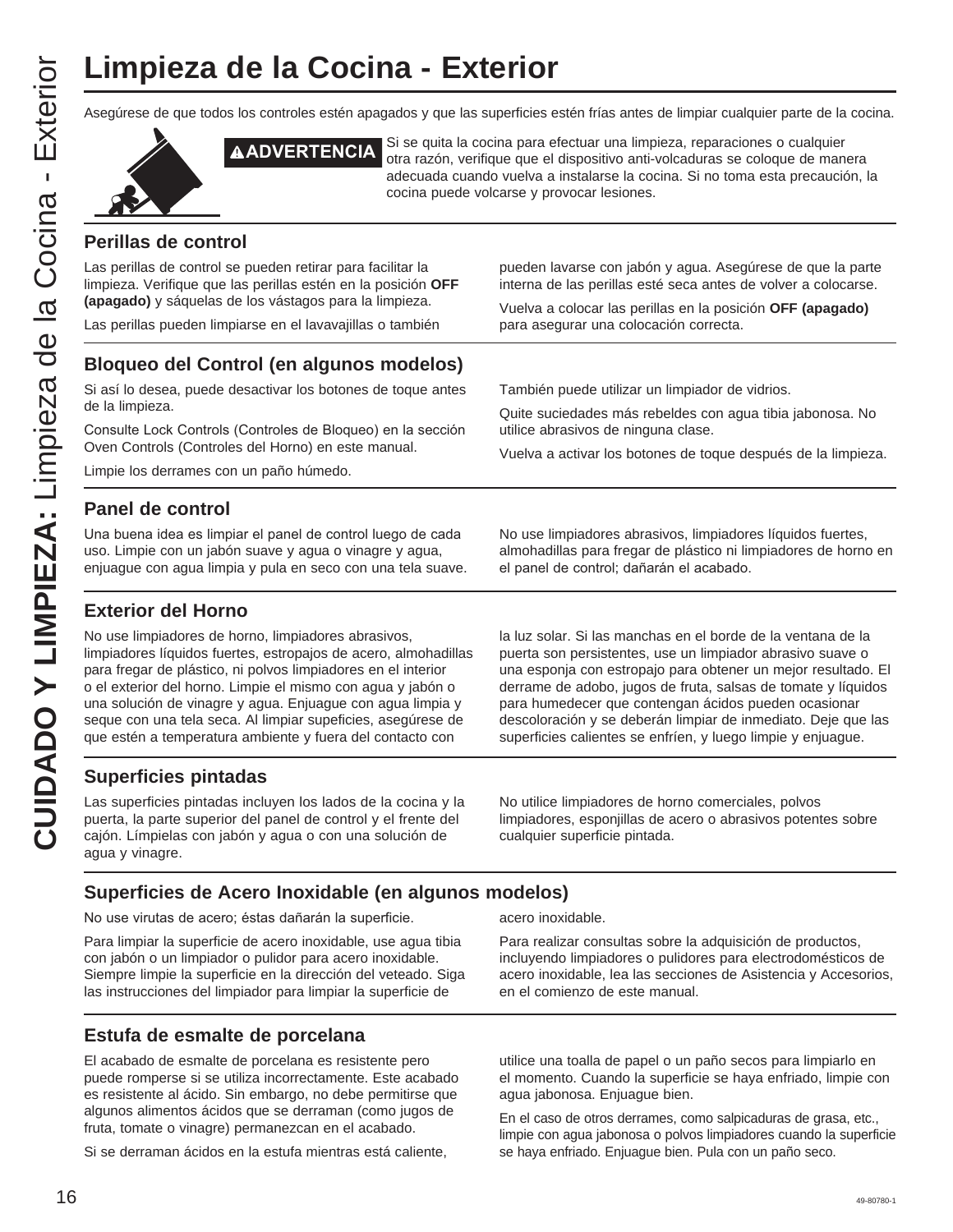## **Limpieza de la Cocina - Interior**

El interior de su nuevo horno puede ser limpiado de forma manual o utilizando los modos Steam Clean (Limpieza con Vapor) o Self Clean (Limpieza Automática).

El derrame de adobo, jugos de fruta, salsas de tomate y líquidos para humedecer que contengan ácidos pueden ocasionar descoloración y se deberán limpiar de inmediato. Espere a que las superficies calientes se enfríen, y luego limpie y enjuague.

#### **Limpieza Manual**

No use limpiadores de horno, limpiadores abrasivos, limpiadores líquidos fuertes, estropajos de acero, almohadillas para fregar, ni polvos limpiadores en el interior del horno. Limpie el mismo con agua y jabón o una solución de vinagre

y agua. Enjuague con agua limpia y seque con una tela seca. Al limpiar supeficies, asegúrese de que estén a temperatura ambiente y fuera del contacto con la luz solar.

#### **Interior del Horno de Porcelana (en modelos que no cuentan con la función de limpieza automática)**

Con el cuidado apropiado, el acabado de esmalte de la porcelana en el interior del horno – parte superior, inferior, costados, parte trasera e interior de la puerta - permanecerá con un aspecto nuevo por años.

Espere a que el horno se enfríe antes de limpiar. Le recomendamos que use guantes de goma al limpiar el horno.

El jabón y el agua normalmente harán el trabajo. Las salpicaduras y los derrames importantes podrán requerir que la limpieza se realice con un limpiador suave y abrasivo. También se pueden usar estropajos con jabón.

No permita que los derrames de comida con alto contenido de azúcar o ácido (tal como tomates, chucrut, jugos de fruta o rellenos de tartas) permanezcan en la superficie. Pueden ocasionar una mancha importante incluso luego de la limpieza.

El amoníaco hogareño puede facilitar el trabajo de la limpieza. Coloque ½ taza en un vaso de vidrio oscurecido o envase de cerámica en un horno frío durante la noche. Los gases del amoníaco ayudarán a aflojar la grasa y la comida quemada.

De ser necesario, puede usar un limpiador para horno. Siga las instrucciones del paquete.



- No rocíe el limpiador del horno en los controles y enchufes eléctricos, ya que esto podría ocasionar un cortocircuito y producir chisporroteos o un incendio.
- Evite que una capa del limpiador se acumule en el sensor de temperatura – podría hacer que el horno caliente de forma inadecuada. (El sensor está ubicado en la parte superior del horno). Con cuidado, limpie el sensor luego de cada limpieza del horno, teniendo cuidado de no mover el sensor, ya que un cambio de posición podría afectar la forma de hornear del horno.
- No rocíe ningún limpiador para horno sobre la puerta, manijas o cualquier superficie exterior del horno, gabinetes o superficie pintada. El limpiador puede dañar estas superficies.

#### **Modo de Limpieza con Vapor (en algunos modelos)**

La limpieza con vapor está pensada para limpiar pequeños derrames usando agua y a una temperatura de limpieza más baja que la función Self-Clean (Limpieza Automática).

Para usar la función Steam Clean (Limpieza con Vapor), limpie las grasas y suciedades del horno. Vierta una taza de agua en la parte inferior del horno. Cierre la puerta. Presione la tecla **Steam Clean (Limpieza con Vapor)** y luego presione **Start (Iniciar)**. Trabe la puerta. No podrá abrir la puerta durante los 30 minutos de la limpieza con vapor, ya que esto reducirá su rendimiento. Al finalizar el ciclo de limpieza con vapor, limpie cualquier exceso de agua o suciedad que haya quedado.

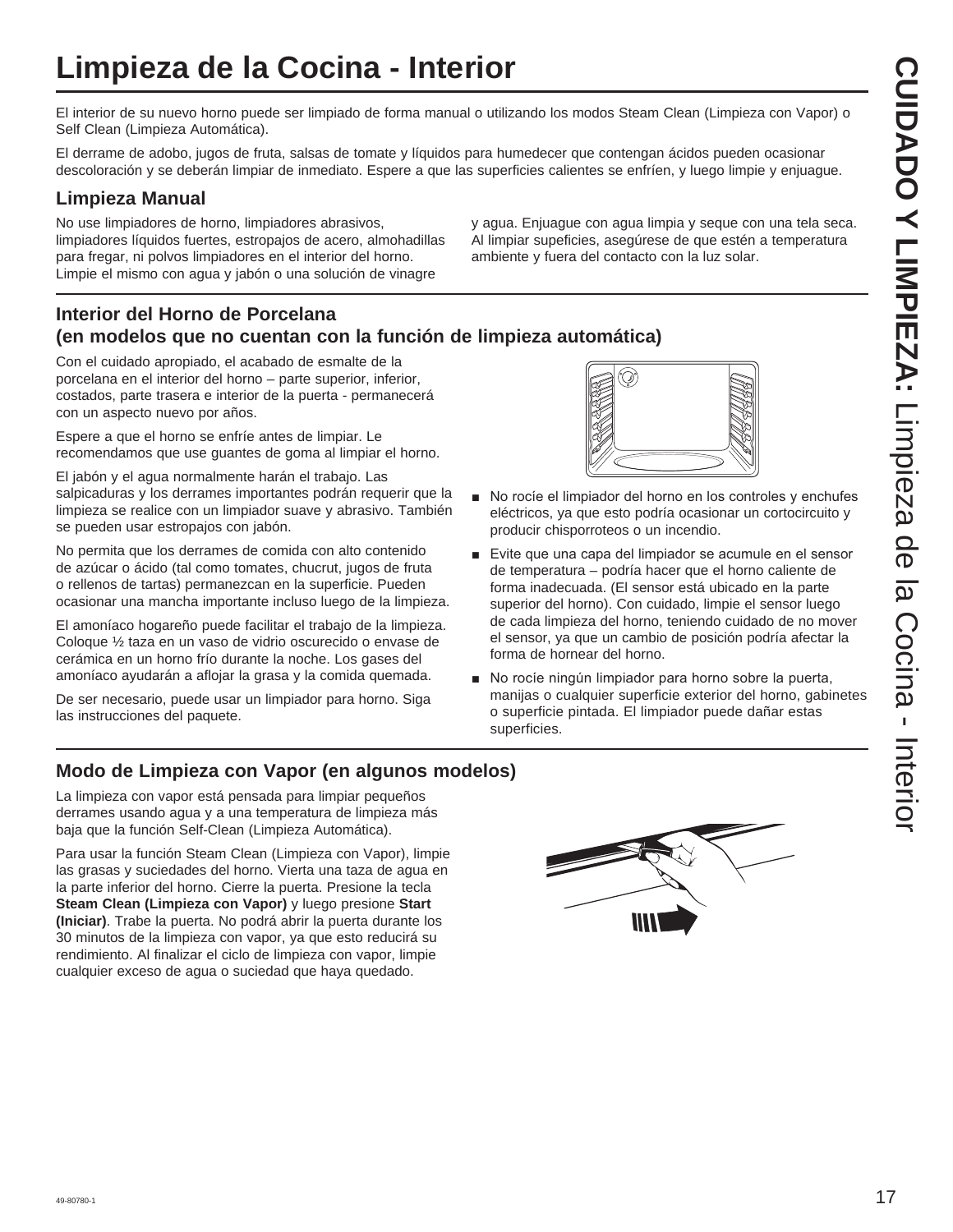#### **Modo de Limpieza Automática (en algunos modelos)**

Lea las Instrucciones de Seguridad del Horno con Limpieza Automática, en el comienzo de este manual antes de usar el modo Self Clean (Limpieza Automática). Este modo usa temperaturas muy altas para limpiar el interior del horno. Cuando use esta función, será necesario que trabe la puerta del horno. Antes de utilizar el ciclo de limpieza automática, limpie la grasa y restos de comida que haya en el horno. Retire todos los artículos del horno, excepto los estantes esmaltados (color oscuro). Los estantes brillantes o de plata y cualquier utensilio u otros artículos deberían ser retirados del horno antes de iniciar un ciclo de limpieza automática. Cierre la puerta. Trabe la puerta.

**NOTA:** Nunca fuerce la traba. Si el horno está demasiado caliente, no podrá deslizar la traba. Deje que el horno se enfríe.

Presione la tecla **Self Clean (Limpieza Automática)** y se exhibirá un tiempo de limpieza automática por omisión. El tiempo de limpieza puede ser modificado en cualquier momento entre las 3:00 y las 5:00 horas, usando las teclas **+-** para ingresar un tiempo diferente y presionando **Start (Iniciar)**. Cuando el nivel de suciedad en el horno sea muy alto, se recomienda usar el tiempo de limpieza máximo de 5 horas. Si desea usar el tiempo por omisión, presione la tecla **Start (Iniciar)** inmediatamente luego de presionar la tecla **Self Clean (Limpieza Automática).** El horno se apagará de forma automática cuando el ciclo de limpieza automática sea completado. Una vez que el horno se haya enfriado, limpie cualquier ceniza que haya quedado en el horno. CUIMPIEZA: de la Cocina - Interior (Continúa)<br>
CUIMPIEZA: Modo de Limpieza Automática (en algunos modelos)<br>
Automática en al composto es especialmente de la correspondente de la correspondente de la contenúa de la conten

Recomendamos ventilar su cocina con una ventana abierta o utilizando un ventilador o campana durante el primer ciclo de auto-limpieza.



La suciedad ubicada en el marco frontal de la cocina y fuera de la junta de la puerta deberá limpiarse a mano. Limpie estas áreas con agua caliente, esponjillas de lana de acero embebidas en jabón o limpiadores tales como Soft Scrub®. Enjuague bien con agua limpia y seque.

No limpie la junta. El material de fibra de vidrio de la junta de la puerta del horno no resiste productos abrasivos. Es esencial que la junta se mantenga intacta. Si usted nota que está desgastada, reemplácela.

Verifique que la tapa de la bombilla de luz del horno esté en su lugar y que la luz del horno esté apagada.

**IMPORTANTE:** Las emanaciones producidas por el ciclo de autolimpieza de cualquier horno afectan la salud de algunas aves de manera notoria. Procure llevar sus aves a otra habitación bien ventilada..

#### **Para Detener un Ciclo de Limpieza Automática**

Presione la tecla **Cancel/Off (Cancelar/ Apagar).** Espere hasta que el horno se haya enfriado por debajo de la temperatura de bloqueo para destrabar la puerta. No podrá abrir la puerta de inmediato, a menos que el horno se haya enfriado por debajo de la temperatura de bloqueo.

#### **Estantes**

Todos los estantes se pueden lavar con agua caliente y jabón. Los estantes esmaltados (no brillosos) se pueden dejar en la cavidad durante el ciclo de limpieza automática.

Es posible que resulte más difícil deslizar los estantes, especialmente luego de la limpieza automática. Coloque aceite vegetal en una tela húmeda o toalla de papel y frote sobre los extremos izquierdo y derecho.

#### **Elementos calentadores del horno**

No limpie el elemento para hornear o el elemento para asar. Las suciedades se quemarán cuando se calienten los elementos.

Para limpiar la base del horno cuando el elemento para hornear esté expuesto, levante suavemente el elemento para hornear. En algunos modelos, el elemento a hornear no está expuesto y se encuentra debajo del piso del suelo. Limpie con agua caliente y jabón.

Levante suavemente el elemento para hornear.



Limpie con un paño los desechos rebeldes acumulados en el piso del horno.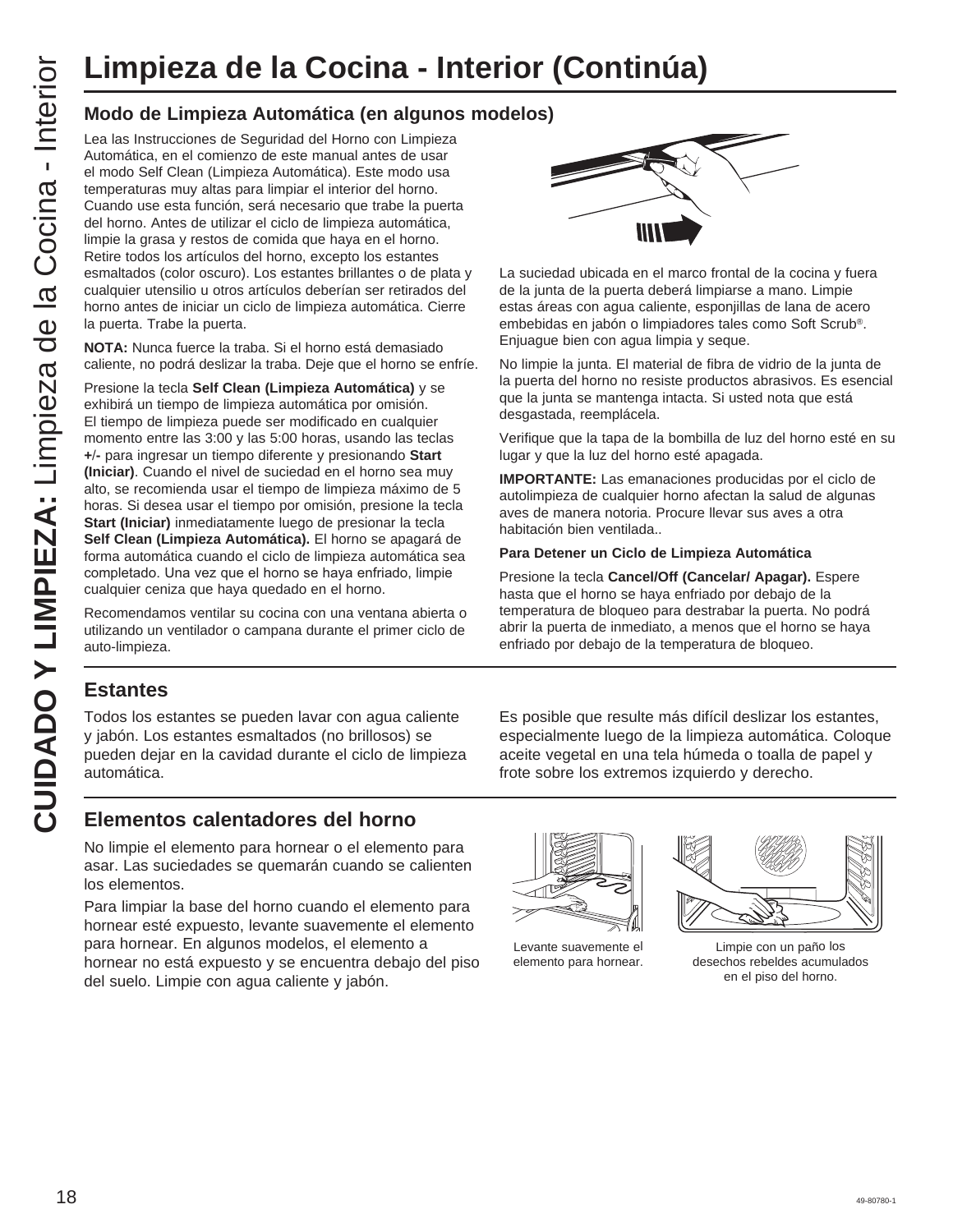## **Limpieza de la Placa de Cocción de Vidrio**

#### **Limpieza normal de uso diario**

SÓLO utilice el limpiador de estufas cerámicas CERAMA BRYTE<sup>®</sup> en la estufa de vidrio. Otras cremas pueden no ser tan efectivas.

Para mantener y proteger la superficie de su estufa de vidrio, siga estos pasos:

- 1. Antes de usar la estufa por primera vez, límpiela con el limpiador de estufas cerámicas CERAMA BRYTE®. Esto ayuda a proteger la estufa y hace la limpieza más sencilla.
- 2. El uso diario del limpiador de estufas cerámicas CERAMA BRYTE<sup>®</sup> ayudará a que la estufa quede como nueva.
- 3. Agite bien la crema de limpieza. Aplique unas gotas del limpiador de estufas cerámicas CERAMA BRYTE® directamente sobre la estufa.

#### **Residuos pegados**

**NOTA:** Se podrán producir DAÑOS sobre la superficie de vidrio si utiliza estropajos que no sean los recomendados.

- 1. Deje enfriar la estufa.
- 2. Coloque unas gotas del limpiador de estufas cerámicas CERAMA BRYTE<sup>®</sup> sobre toda el área de residuos pegados.
- 3. Utilizando el paño de limpieza CERAMA BRYTE® para estufas cerámicas incluido, frote el área sucia aplicando presión según sea necesario.
- 4. Si quedan restos, repita los pasos indicados con anterioridad.

#### **Residuos pegados rebeldes**

- 1. Deje enfriar la estufa.
- 2. Utilice el raspador de filo único a un ángulo aproximado de 45 degrees contra la superficie del vidrio y raspe la suciedad. Puede ser necesario aplicar presión al raspador para quitar la suciedad.
- 3. Después de utilizar el raspador, coloque unas gotas de limpiador de estufas cerámicas CERAMA BRYTE® sobre toda el área de suciedad quemada. Utilice el paño de limpieza CERAMA BRYTE® para quitar la suciedad restante.
- 4. Para protección adicional, después de haber quitado todos los restos, pula toda la superficie con limpiador de estufas cerámicas CERAMA BRYTE® y una toalla de papel.
- 4. Utilice una toalla de papel o un paño de limpieza CERAMA BRYTE<sup>®</sup> para estufas cerámicas para limpiar toda la superficie de la estufa.
- 5. Use un paño seco o una toalla de papel para quitar los restos del limpiador. No hace falta enjuagar.

**NOTA:** Es muy importante que NO CALIENTE la estufa hasta que la haya limpiado por completo.



Limpie la estufa después de cada derrame. Utilice el limpiador de estufas cerámicas CERAMA BRYTE®

5. Para protección adicional, después de haber quitado todos los restos, pula toda la superficie con limpiador de estufas cerámicas CERAMA BRYTE® y una toalla de papel.



Utilice un paño de limpieza CERAMA BRYTE<sup>®</sup> para estufas cerámicas.



El raspador de estufas cerámicas CERAMA BRYTE® y todos los insumos recomendados se encuentran disponibles en nuestro Centro de Repuestos. Consulte las instrucciones que aparecen en la sección "Asistencia/ Accesorios".

**NOTA:** No utilice hojas desafiladas o dañadas.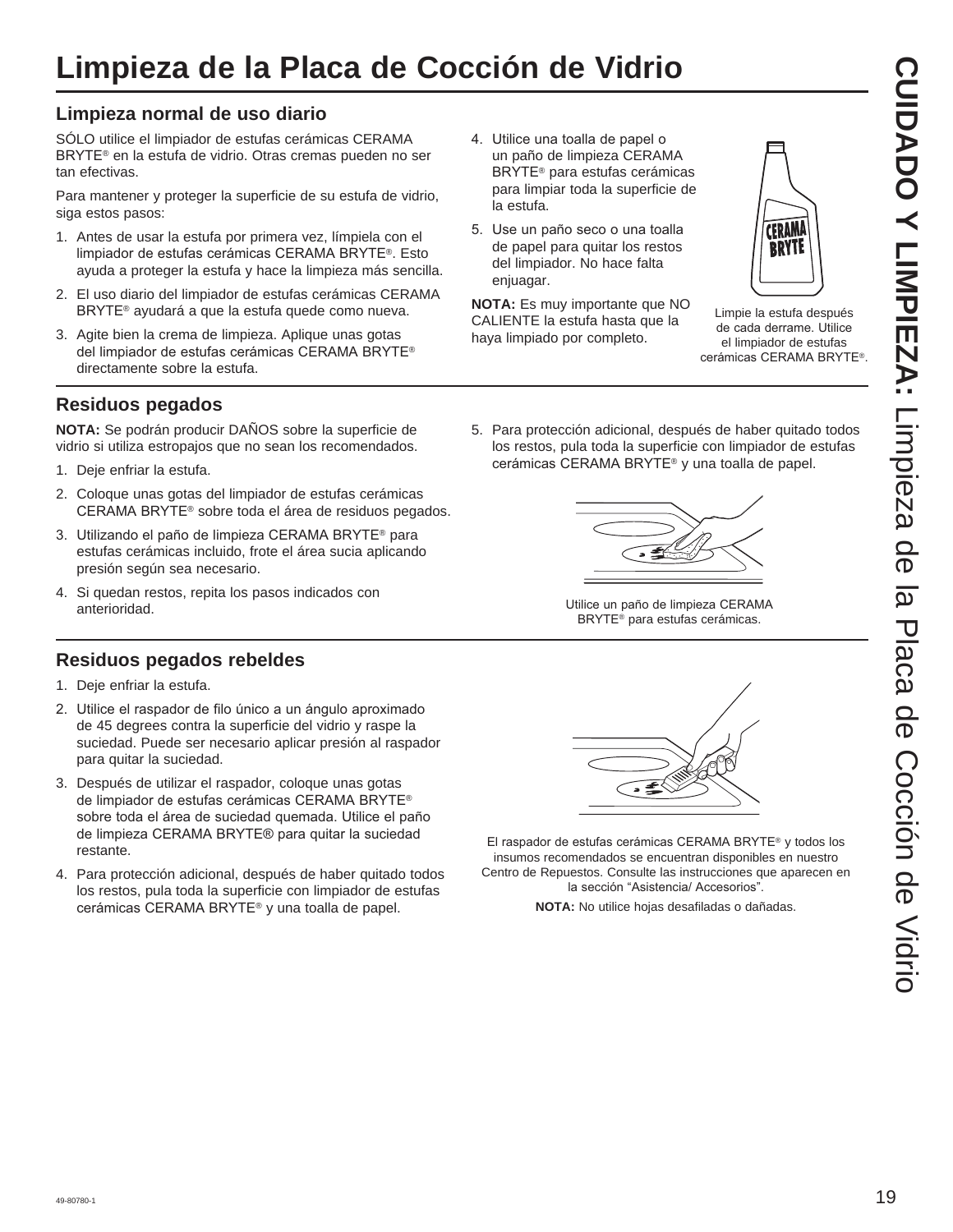# **Cómo limpiar la estufa de vidrio (Continúa)**

1. Tenga cuidado de no deslizar ollas y sartenes a través de su estufa. Dejará marcas de metal sobre la superficie de la estufa.

 Estas marcas pueden quitarse utilizando limpiador de estufas cerámicas CERAMA BRYTE® con el paño de limpieza CERAMA BRYTE<sup>®</sup> para estufas cerámicas.

2. Si se permite que ollas con una capa fina de aluminio o cobre hiervan en seco, la capa puede dejar una decoloración negra en la estufa.

 Esto debe quitarse de inmediato antes de calentar de nuevo o la decoloración puede llegar a ser permanente.

**NOTA:** Verifique con detenimiento que la base de las ollas no sea áspera para no rayar la estufa.

#### **Sellado de la estufa (en algunos modelos)**

Para limpiar el sellado de la estufa alrededor de los bordes de vidrio, coloque un paño húmedo sobre los mismos durante unos minutos y luego limpie con limpiadores no abrasivos.



#### **Daños por derrames azucarados y plástico derretido**

20 49-80780-1 **CUIDADO Y LIMPIEZA:** Cómo limpiar la estufa de vidrio **Marcas de metal y rayones** Se deberá tener especial cuidado al eliminar sustancias calientes, **a fin de evitar daños permanentes sobre la superficie de vidrio.** Los derrames azucarados (como gelatinas, dulce, caramelo, jarabes) o plásticos derretidos pueden marcar la superficie de la estufa (no cubierto por la garantía) a menos que el derrame se quite mientras está caliente. Debe tenerse mucho cuidado al remover sustancias calientes.

Asegúrese de utilizar un raspador nuevo y afilado.

No utilice hojas desafiladas o dañadas.

- 1. Apague todas las unidades de superficie. Quite las ollas calientes.
- 2. Utilizando un guante de cocina:
	- a. Use un raspador de filo único para desplazar el derrame a un área fría de la estufa.
	- b. Quite el derrame con toallas de papel.
- 3. Cualquier derrame restante debe dejarse hasta que la superficie de la estufa se haya enfriado.
- 4. No use las unidades de superficie de nuevo hasta que todos los restos se hayan eliminado por completo.

**NOTA:** Si la superficie de vidrio ya ha sufrido marcas o hendiduras, el vidrio de la estufa deberá cambiarse. En ese caso, será necesaria la atención de un técnico.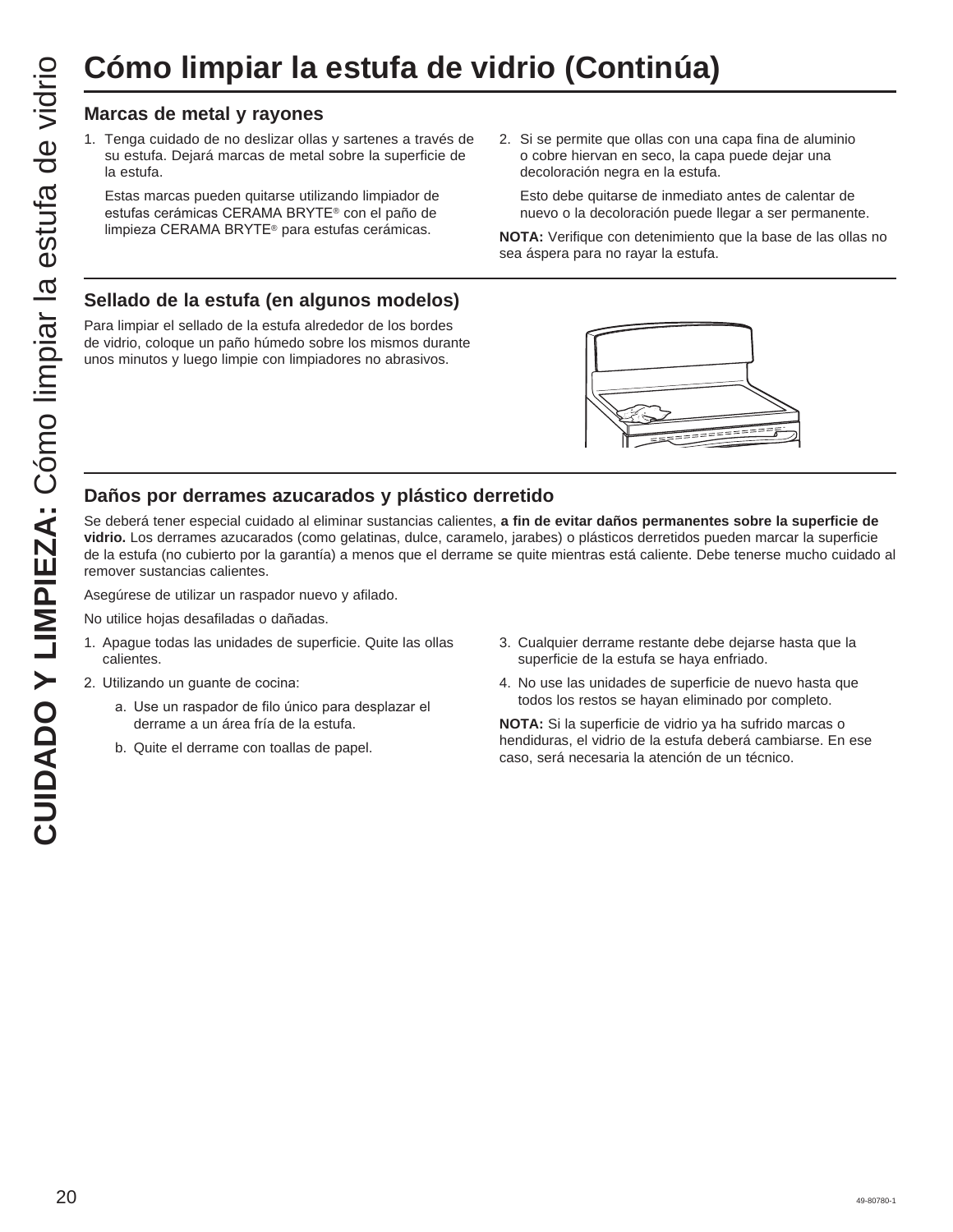## **Luz del Horno**

**ADVERTENCIA PELIGRO DE DESCARGA ELÉCTRICA O QUEMADURAS:** Antes de reemplazar la bombilla del horno, desconecte la alimentación de energía al horno desde el panel principal de fusibles o del interruptor de circuitos. No hacerlo puede provocar una descarga eléctrica o una quemadura.

**A PRECAUCIÓN** RIESGO DE INCENDIO: La tapa de vidrio y la lámpara de luz se deberán retirar cuando estén frías. Tocar el vidrio caliente sin protección en las manos o con un trapo húmedo puede ocasionar quemaduras.

#### **Reemplazo de la bombilla del horno (en algunos modelos)**

#### **Para retirar:**

- 1. Gire la cubierta de vidrio en sentido contrario a las manecillas del reloj 1/4 de vuelta hasta que las lengüetas de la cubierta de vidrio liberen los surcos del portalámparas. Colocarse guantes de látex puede brindar un mejor agarre.
- 2. Utilizando guantes o un paño seco, remueva la bombilla jalándola en línea recta.

#### **Para reemplazar:**

- 1. Utilice una nueva bombilla halógena de 120/130 voltios, no exceda 50 vatios. Reemplace la lámpara de luz con el mismo tipo de lámpara que se retiró. Asegúrese al reemplazar la lámpara que sea de 120 volts o 130 volts (NO de 12 volts).
- 2. Utilizando quantes o un paño seco, remueva la bombilla de su paquete. No toque la bombilla con los dedos desnudos. El aceite para piel dañará la lámpara y acortará su tiempo de duración.
- 3. Empuje la bombilla en línea recta dentro del receptáculo hasta el tope.
- 4. Coloque las lengüetas de la cubierta de vidrio dentro de los surcos del portalámparas. Gire la cubierta de vidrio en sentido de las manecillas del reloj 1/4 de vuelta.

 Para una mejor iluminación dentro del horno, limpie frecuentemente la cubierta de vidrio utilizando un paño húmedo. Esto debería hacerse cuando el horno está completamente frío.

5. Conecte nuevamente el suministro eléctrico al horno.



(en algunas modelos)



#### **Reemplazo de la bombilla del horno (en algunos modelos)**

#### **Para quitar la tapa:**

- 1. Dé a la tapa de vidrio un cuarto de giro en contra de las agujas del reloj hasta que las lengüetas de la tapa de vidrio limpien las ranuras de la ficha. Si usa guantes de látex tendrá un mejor agarre.
- 2. Retire la lámpara girando la misma en dirección contraria a las agujas del reloj.

#### **Para volver a colocar la tapa:**

- 1. Reemplace la lámpara por una para electrodoméstico de 40 watts. Inserte la lámpara y gire la misma en dirección de las agujas del reloj, hasta que quede ajustada.
- 2. Coloque las lengüetas de la tapa de vidrio en las ranuras de la ficha. Dé a la tapa de vidrio un cuarto de giro en dirección de las agujas del reloj.

 Para una mejor iluminación dentro del horno, limpie la tapa del vidrio en forma frecuente utilizando una tela húmeda. Esto se deberá hacer cuando el horno esté completamente frío.

3. Vuelva a conectar el cable de electricidad del horno.

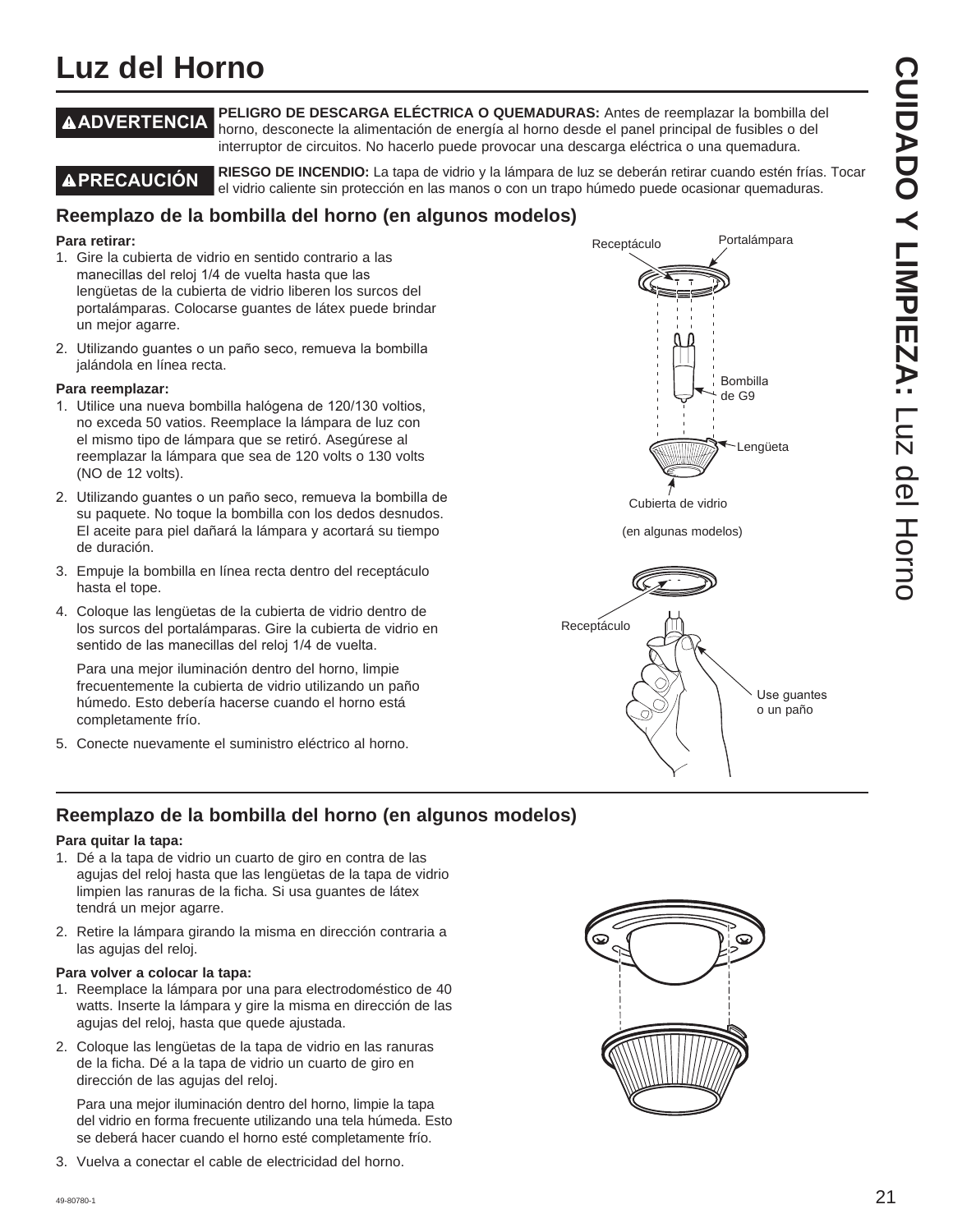La puerta es muy pesada. Tenga cuidado al retirar y levantar la puerta.

No levante la puerta usando la manija.

#### **Para retirar la puerta:**

- 1. Abra la puerta totalmente.
- 2. Empuje los bloqueos de la bisagra hacia abajo en dirección a la estructura de la puerta, hasta la posición desbloqueada. Es posible que necesite una herramienta tal como un destornillador pequeño de punta plana.
- 3. Firmemente tome ambos lados de la puerta por la parte superior.
- 4. Cierre la puerta hasta la posición de retiro de la misma. La puerta debería ser abierta aproximadamente a 3", sin obstrucción sobre la misma.
- 5. Levante la puerta hacia arriba y afuera, hasta que los brazos de las bisagras queden fuera de las ranuras.



Empuje los bloqueos de la bisagra hacia abajo para desbloquear



Posición de retiro

#### **Para reemplazar la puerta:**

- 1. Firmemente tome ambos lados de la puerta por la parte superior.
- 2. Comenzando desde el lado izquierdo, con la puerta en el mismo ángulo de la posición de retiro, apoye la hendidura del brazo de la bisagra en el extremo inferior de la ranura de la bisagra. La abertura en el brazo de la bisagra deberá estar totalmente apoyada en la parte inferior de la ranura. Repita el procedimiento del lado derecho.
- 3. Abra la puerta totalmente. Si la puerta no se abre totalmente, la hendidura no está correctamente apoyada en el extremo inferior de la ranura.
- 4. Empuje los bloqueos de la bisagra contra la estructura frontal de la cavidad del horno, hasta la posición de bloqueo.
- 5. Cierre la puerta del horno.



# **Cajón de Almacenamiento**

#### **Para quitar el cajón:**

- 1. Tire del cajón hacia fuera hasta que se detenga.
- 2. Levante el frente del cajón hasta que las trabas salgan de las guías.
- 3. Retire el cajón.

#### **Para volver a colocar el cajón:**

- 1. Coloque los rieles del cajón en las guías.
- 2. Empuje el cajón hasta que se detenga.
- 3. Levante el frente del cajón y empuje hasta que las trabas superen las guías.
- 4. Baje el frente del cajón y empuje hacia abajo hasta que cierre.

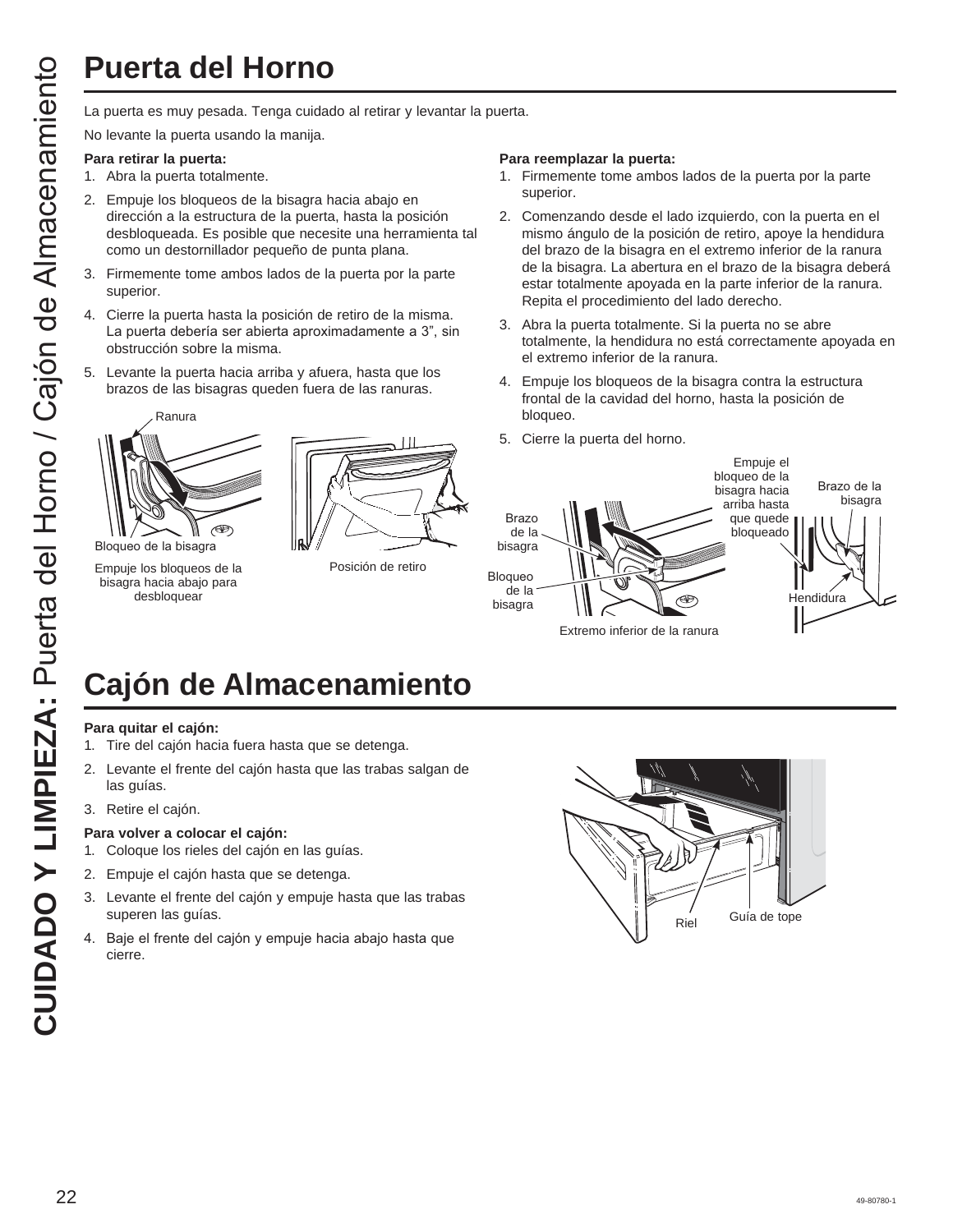## **Consejos para la Solución de Problemas...** Antes de solicitar el servicio técnico

¡Ahorre tiempo y dinero! Primero revise los cuadros que aparecen en las siguientes páginas y es posible que no necesite solicitar reparaciones.

| <b>Problema</b>                                                                                                    | <b>Causa Posible</b>                                                                                                                                                                                                        | Qué Hacer                                                                                                                                                                                                                                                                                                                                                                                                                                                                                |  |  |  |  |  |
|--------------------------------------------------------------------------------------------------------------------|-----------------------------------------------------------------------------------------------------------------------------------------------------------------------------------------------------------------------------|------------------------------------------------------------------------------------------------------------------------------------------------------------------------------------------------------------------------------------------------------------------------------------------------------------------------------------------------------------------------------------------------------------------------------------------------------------------------------------------|--|--|--|--|--|
| Las unidades de superficie<br>no mantienen un hervor                                                               | Se están utilizando recipientes de<br>cocción inadecuados.                                                                                                                                                                  | Use recipientes de base plana y que se ajusten al diámetro de la<br>unidad de superficie elegida.                                                                                                                                                                                                                                                                                                                                                                                        |  |  |  |  |  |
| constante o la cocción es<br>lenta                                                                                 | En algunas regiones la energía<br>(voltaje) puede ser baja.                                                                                                                                                                 | Cubra el recipiente con una tapa hasta obtener el calo deseado.                                                                                                                                                                                                                                                                                                                                                                                                                          |  |  |  |  |  |
| Los elementos de superficie<br>no funcionan bien                                                                   | El fusible puede haberse quemado<br>o el interruptor de circuitos puede<br>haber saltado.                                                                                                                                   | Cambie el fusible o vuelva a configurar el interruptor de circuitos.                                                                                                                                                                                                                                                                                                                                                                                                                     |  |  |  |  |  |
|                                                                                                                    | Los controles de la estufa están mal<br>configurados.                                                                                                                                                                       | Verifique que se haya configurado el control correcto para el<br>elemento de superficie que está utilizando.                                                                                                                                                                                                                                                                                                                                                                             |  |  |  |  |  |
| La unidad de superficie<br>deja de resplandecer<br>cuando se cambia a una<br>configuración menor                   | La unidad sique encendida y<br>caliente.                                                                                                                                                                                    | Esto es normal.                                                                                                                                                                                                                                                                                                                                                                                                                                                                          |  |  |  |  |  |
| Rayones (pueden parecer<br>como roturas) en la                                                                     | Se están usando métodos de<br>limpieza incorrectos.                                                                                                                                                                         | Los rayones no pueden removerse. Los rayones más pequeños<br>se volverán menos visibles como resultado de la limpieza.                                                                                                                                                                                                                                                                                                                                                                   |  |  |  |  |  |
| superficie de vidrio de la<br>estufa                                                                               | Se están usando recipientes con<br>bases ásperas o hay partículas<br>gruesas (sal o arena) entre el<br>recipiente y la superficie de la estufa.<br>Se ha deslizado un recipiente a<br>través de la superficie de la estufa. | Para evitar rayones, use los procedimientos de limpieza<br>recomendados. Verifique que las bases de los recipientes estén<br>limpias antes del uso, y utilice recipientes con bases lisas.                                                                                                                                                                                                                                                                                               |  |  |  |  |  |
| Áreas de decoloración en<br>la estufa                                                                              | No se limpiaron los derrames de<br>alimentos antes del uso siguiente.                                                                                                                                                       | Ver la sección Cómo limpiar la estufa de vidrio.                                                                                                                                                                                                                                                                                                                                                                                                                                         |  |  |  |  |  |
|                                                                                                                    | Superficie caliente en un modelo con<br>una estufa de color claro.                                                                                                                                                          | Esto es normal. La superficie puede parecer decolorada cuando<br>está caliente. Esto es temporal y desaparecerá a medida que se<br>enfría el vidrio.                                                                                                                                                                                                                                                                                                                                     |  |  |  |  |  |
| Plástico derretido sobre la<br>superficie                                                                          | La estufa caliente entró en contacto<br>con plástico colocado sobre la<br>misma.                                                                                                                                            | Ver la sección Superficie de vidrio: posibilidades de daño<br>permanente en la sección Cómo limpiar la estufa de vidrio.                                                                                                                                                                                                                                                                                                                                                                 |  |  |  |  |  |
| Marcas (o hendiduras) en<br>la estufa                                                                              | Se ha derramado una mezcla<br>azucarada caliente en la estufa.                                                                                                                                                              | Llame a un técnico calificado para el reemplazo.                                                                                                                                                                                                                                                                                                                                                                                                                                         |  |  |  |  |  |
| Las unidades de superficie<br>se encienden y apagan con<br>mucha frecuencia                                        | Se están utilizando recipientes de<br>cocción inadecuados.                                                                                                                                                                  | Use sólo recipientes de base plana para minimizar el encendido<br>y apagado.                                                                                                                                                                                                                                                                                                                                                                                                             |  |  |  |  |  |
| Mi horno nuevo no cocina<br>como el anterior. ¿Hay<br>algún problema con<br>las configuraciones de<br>temperatura? | Su horno nuevo cuenta con un<br>sistema de cocción diferente con<br>relación al anterior y, por lo tanto,<br>es posible que cocine de forma<br>diferente.                                                                   | En los primeros usos, use los tiempos y temperaturas de su<br>receta con cuidado. Si aún piensa que su horno nuevo cocina con<br>demasiado calor o demasiado frío, podrá ajustar el termostato<br>usted mismo para aplicar su preferencia de cocción específica.<br>NOTA: Este ajuste afecta las temperaturas de Bake (Hornear)<br>y Convection Bake (Hornear por Convección); no afectará las<br>funciones Convection Roast (Dorar por Convección), Broil (Asar),<br>o Clean (Limpiar). |  |  |  |  |  |
| La comida no se hornea de<br>forma apropiada                                                                       | Controles del horno configurados de<br>forma incorrecta.                                                                                                                                                                    | Consulte la sección Modos de Cocción.                                                                                                                                                                                                                                                                                                                                                                                                                                                    |  |  |  |  |  |
|                                                                                                                    | La posición del estante es incorrecta<br>o el estante no está nivelado.                                                                                                                                                     | Consulte la sección Modos de Cocción y la Guía de Cocción.                                                                                                                                                                                                                                                                                                                                                                                                                               |  |  |  |  |  |
|                                                                                                                    | Uso de una cacerola incorrecta o de<br>una cacerola de tamaño incorrecto.                                                                                                                                                   | Consulte la sección Utensilios.                                                                                                                                                                                                                                                                                                                                                                                                                                                          |  |  |  |  |  |
|                                                                                                                    | La temperatura del horno debe ser<br>ajustada.                                                                                                                                                                              | Consulte la sección Funciones Especiales.                                                                                                                                                                                                                                                                                                                                                                                                                                                |  |  |  |  |  |
|                                                                                                                    | Sustitución de ingredientes                                                                                                                                                                                                 | Sustituir ingredientes puede modificar el resultado de la receta.                                                                                                                                                                                                                                                                                                                                                                                                                        |  |  |  |  |  |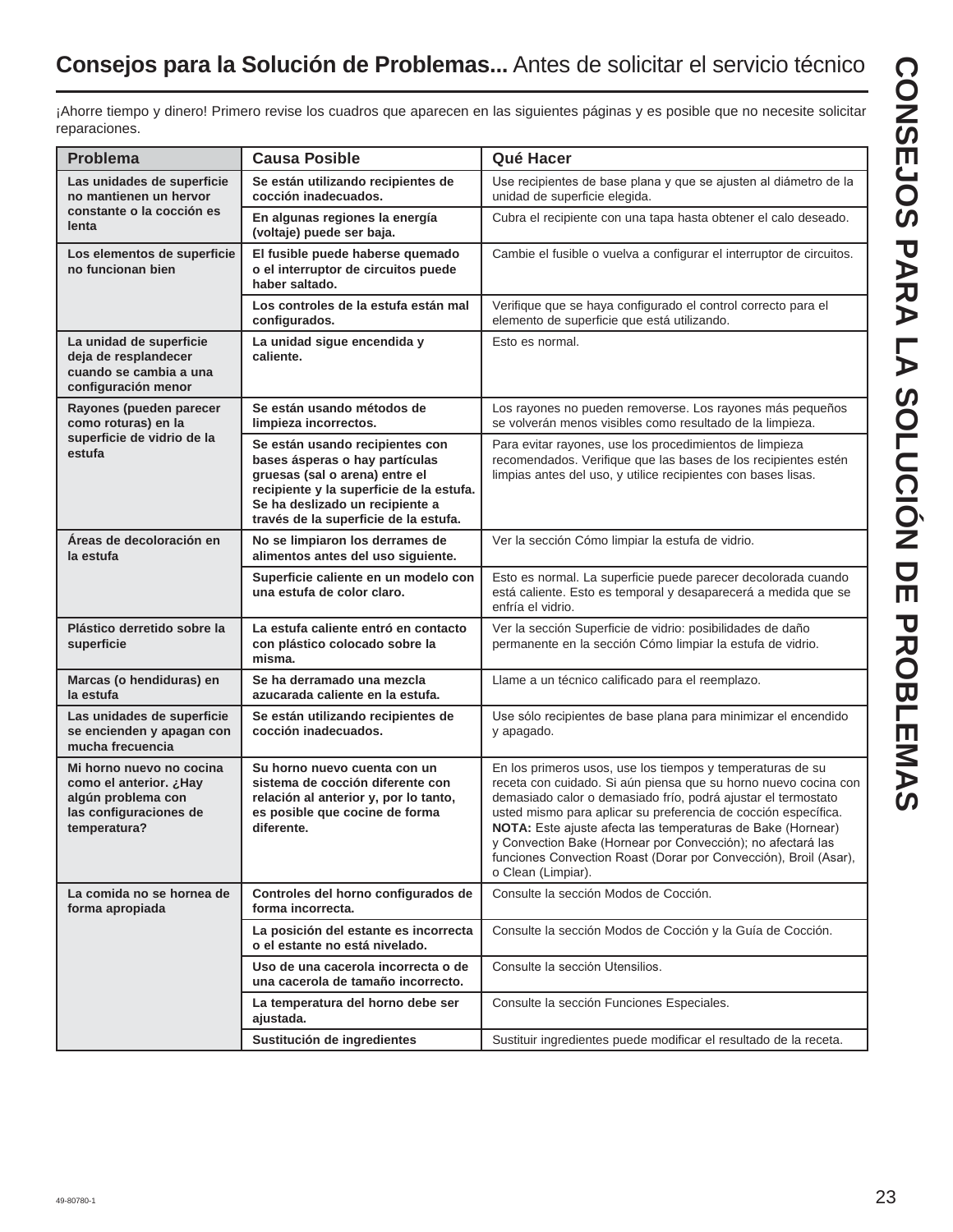| La comida no asa de<br>forma apropiada                                 | <b>Causa Posible</b>                                                                                                                 | Qué Hacer                                                                                                                                                                                                                                                                         |  |  |  |  |
|------------------------------------------------------------------------|--------------------------------------------------------------------------------------------------------------------------------------|-----------------------------------------------------------------------------------------------------------------------------------------------------------------------------------------------------------------------------------------------------------------------------------|--|--|--|--|
|                                                                        | Controles del horno configurados de forma<br>incorrecta.                                                                             | Asegúrese de seleccionar el modo correcto para asar.                                                                                                                                                                                                                              |  |  |  |  |
|                                                                        | Se usó una posición incorrecta del estante.                                                                                          | Para acceder a sugerencias de ubicación de estantes,<br>consulte la Guía de Cocción.                                                                                                                                                                                              |  |  |  |  |
|                                                                        | Se cocinó comida en una olla caliente.                                                                                               | Asegúrese de que el utensilio esté frío                                                                                                                                                                                                                                           |  |  |  |  |
|                                                                        | Utensilio de cocina inadecuado para asar.                                                                                            | Use una olla específicamente diseñada para asar                                                                                                                                                                                                                                   |  |  |  |  |
|                                                                        | El papel de aluminio usado para la olla y<br>la rejilla para asar no se ajustó ni cortó de<br>forma apropiada, según lo recomendado. | Si usará papel de aluminio, deberá usarse conforme con las<br>aberturas de la olla.                                                                                                                                                                                               |  |  |  |  |
|                                                                        | En algunas áreas, es posible que el nivel<br>de corriente (voltaje) sea bajo.                                                        | Precaliente el elemento para asar durante 10 minutos.                                                                                                                                                                                                                             |  |  |  |  |
| La temperatura del horno<br>es demasiado caliente o<br>demasiado fría  | La temperatura del horno debe ser<br>ajustada.                                                                                       | Consulte la sección Funciones Especiales.                                                                                                                                                                                                                                         |  |  |  |  |
| El horno no funciona o<br>parece no funcionar                          | Es posible que un fusible de su hogar se<br>haya quemado o que el disyuntor se haya<br>desconectado.                                 | Reemplace el fusible o reinicie el disyuntor.                                                                                                                                                                                                                                     |  |  |  |  |
|                                                                        | Controles del horno configurados de forma<br>incorrecta.                                                                             | Consulte la sección Uso del Horno.                                                                                                                                                                                                                                                |  |  |  |  |
|                                                                        | El horno se encuentra en Sabbath Mode<br>(Modo Sabático)                                                                             | Verifique que el horno no esté en Sabbath Mode (Modo<br>Sabático). Consulte la sección Funciones Especiales.                                                                                                                                                                      |  |  |  |  |
| Sonido de "chisporroteo"<br>o "traqueo"                                | Éste es el sonido de metal calentándose<br>o enfriándose durante las funciones de<br>cocción y limpieza                              | Esto es normal.                                                                                                                                                                                                                                                                   |  |  |  |  |
| ¿Por qué la estufa hace<br>un sonido de "clic"<br>cuando uso el horno? | Su estufa fue diseñada para mantener un<br>control más ajustado sobre la temperatura<br>del horno.                                   | Esto es normal.                                                                                                                                                                                                                                                                   |  |  |  |  |
| El reloj y el temporizador<br>no funcionan                             | El fusible puede haberse quemado o<br>el interruptor de circuitos puede haber<br>saltado.                                            | Cambie el fusible o vuelva a configurar el interruptor de<br>circuitos.                                                                                                                                                                                                           |  |  |  |  |
|                                                                        | El enchufe de la cocina no está introducido<br>del todo en el tomacorriente.                                                         | Verifique que el enchufe eléctrico esté conectado a un<br>tomacorriente con tensión y adecuada conexión a tierra.                                                                                                                                                                 |  |  |  |  |
|                                                                        | Los controles del horno están mal<br>configurados.                                                                                   | Ver la sección Cómo usar el temporizador de cocina.                                                                                                                                                                                                                               |  |  |  |  |
| El cajón de<br>almacenamiento no cierra                                | El cable de energía puede estar<br>obstruyendo el cajón en la parte trasera<br>inferior de la cocina.                                | Cambie la ubicación del cajón y del cable de energía. Ver las<br>instrucciones de Remoción del cajón de almacenamiento en<br>la sección Cuidado y limpieza de la cocina.                                                                                                          |  |  |  |  |
|                                                                        | El soporte de cajón trasero se encuentra<br>sobre el riel de la guía.                                                                | Vuelva a colocar el cajón. Ver las instrucciones de Remoción<br>del cajón de almacenamiento en la sección Cuidado y<br>limpieza de la cocina.                                                                                                                                     |  |  |  |  |
| La puerta del horno<br>alineada.                                       | La puerta no está bien                                                                                                               | Dado que la puerta del horno es desmontable, a veces está<br>torcida se desequilibra durante la instalación. Para alinear la<br>puerta, vuelva a instalar la misma. Consulte las instrucciones<br>sobre "Cómo Retirar la Puerta del Horno" en la sección<br>"Cuidado y Limpieza". |  |  |  |  |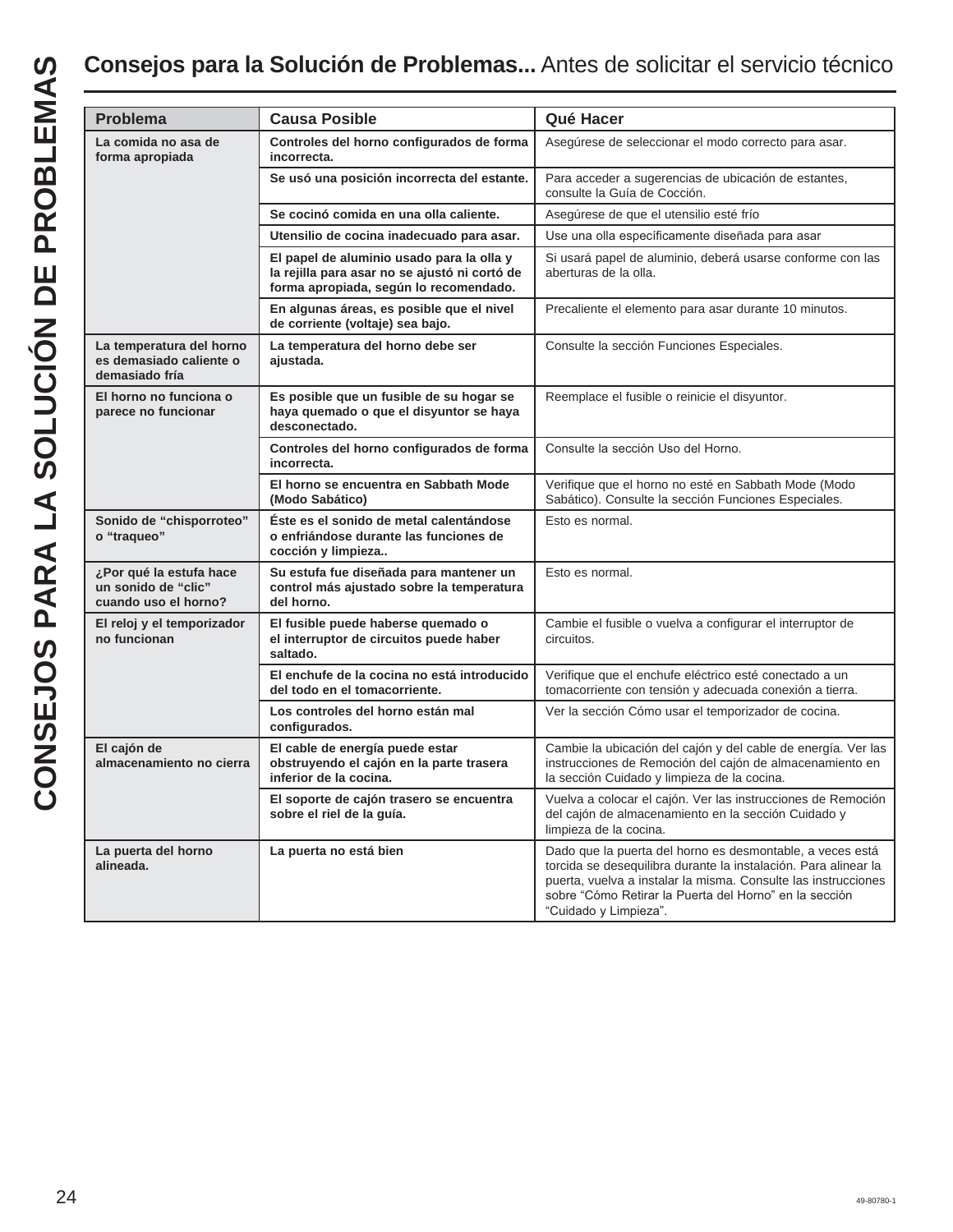## **Consejos para la Solución de Problemas...** Antes de solicitar el servicio técnico

| <b>Problema</b>                                                                                                   | <b>Causa Posible</b>                                                                                                                                                                                                               | Qué Hacer                                                                                                                                                                                                                                                                                                                                                               |  |  |  |  |
|-------------------------------------------------------------------------------------------------------------------|------------------------------------------------------------------------------------------------------------------------------------------------------------------------------------------------------------------------------------|-------------------------------------------------------------------------------------------------------------------------------------------------------------------------------------------------------------------------------------------------------------------------------------------------------------------------------------------------------------------------|--|--|--|--|
| La luz del horno no<br>funciona                                                                                   | La lámpara está floja o presenta defectos.                                                                                                                                                                                         | Ajuste o reemplace la lámpara.                                                                                                                                                                                                                                                                                                                                          |  |  |  |  |
|                                                                                                                   | La luz de funcionamiento del interruptor está rota.                                                                                                                                                                                | Llame al servicio técnico.                                                                                                                                                                                                                                                                                                                                              |  |  |  |  |
| El modo de limpieza<br>automática del horno no<br>funciona                                                        | La temperatura del horno es demasiado caliente<br>como para configurar la limpieza automática.                                                                                                                                     | Espere a que el horno se enfríe y reinicie los controles.                                                                                                                                                                                                                                                                                                               |  |  |  |  |
|                                                                                                                   | Los controles del horno están configurados de<br>forma incorrecta.                                                                                                                                                                 | Consulte la sección de Limpieza del Horno.                                                                                                                                                                                                                                                                                                                              |  |  |  |  |
| Exceso de humo<br>durante un ciclo de<br>limpieza                                                                 | Suciedad o grasa excesiva.                                                                                                                                                                                                         | Presione la tecla Cancel/Off (Cancelar/ Apagar) Abra las<br>ventanas para liberar el humo en la habitación. Espere hasta<br>que la luz de la función LOCKED (Bloqueado) desaparezca.<br>Limpie el exceso de suciedad y reinicie el ciclo de limpieza.                                                                                                                   |  |  |  |  |
| Humo excesivo al asar                                                                                             | La comida está demasiado cerca del quemador.                                                                                                                                                                                       | Baje la posición del estante con comida.                                                                                                                                                                                                                                                                                                                                |  |  |  |  |
| La puerta del horno no<br>se abrirá luego de un<br>ciclo de limpieza                                              | El horno está demasiado caliente.                                                                                                                                                                                                  | Espere a que el horno se enfríe por debajo de la temperatura<br>de bloqueo.                                                                                                                                                                                                                                                                                             |  |  |  |  |
| El horno no limpia<br>luego de un ciclo de                                                                        | Los controles del horno están configurados de<br>forma incorrecta.                                                                                                                                                                 | Consulte la sección de Limpieza del Horno.                                                                                                                                                                                                                                                                                                                              |  |  |  |  |
| limpieza                                                                                                          | El horno estaba demasiado sucio.                                                                                                                                                                                                   | Limpie derrames excesivos antes de iniciar el ciclo de<br>limpieza. Es posible que, en hornos con mucha suciedad,<br>sea necesario usar la limpieza automática nuevamente o<br>usarla durante un período de tiempo más prolongado.                                                                                                                                      |  |  |  |  |
| "LOCK DOOR" (Puerta<br>Trabada) titila en la<br>pantalla                                                          | El ciclo de limpieza automática fue seleccionado<br>pero la puerta no está cerrada.                                                                                                                                                | Cierre la puerta del horno. Trabe la puerta.                                                                                                                                                                                                                                                                                                                            |  |  |  |  |
| La luz de LOCKED DOOR<br>(Puerta Bloqueada) está<br>encendida cuando desea<br>cocinar.                            | La puerta del horno está bloqueada debido a que<br>la temperatura interior del horno no descendió<br>por debajo de la temperatura de bloqueo.                                                                                      | Presione la tecla Cancel/Off (Cancelar/ Apagar) Deje que el<br>horno se enfríe.                                                                                                                                                                                                                                                                                         |  |  |  |  |
| "F - y un número o<br>letra" titila en la pantalla                                                                | Tiene un código de error de función.                                                                                                                                                                                               | Presione la tecla Cancel/Off (Cancelar/ Apagar) Permita<br>que el horno se enfríe durante una hora. Vuelva a poner el<br>horno en funcionamiento.                                                                                                                                                                                                                       |  |  |  |  |
|                                                                                                                   | Si el código de función se repite.                                                                                                                                                                                                 | Desconecte totalmente la corriente de la cocina durante por<br>lo menos 30 minutos y vuelva a conectar la misma. Si el<br>código de error de función se repite, llame al servicio técnico.                                                                                                                                                                              |  |  |  |  |
| La pantalla queda en<br>blanco                                                                                    | Es posible que un fusible de su hogar se haya<br>quemado o que el disyuntor se haya desconectado.                                                                                                                                  | Reemplace el fusible o reinicie el disyuntor.                                                                                                                                                                                                                                                                                                                           |  |  |  |  |
|                                                                                                                   | El reloj está apagado.                                                                                                                                                                                                             | Consulte la sección Funciones Especiales.                                                                                                                                                                                                                                                                                                                               |  |  |  |  |
|                                                                                                                   | El horno se encuentra en Sabbath Mode (Modo<br>Sabático)                                                                                                                                                                           | Verifique que el horno no esté en Sabbath Mode (Modo<br>Sabático). Consulte la sección Funciones Especiales.                                                                                                                                                                                                                                                            |  |  |  |  |
| Corte de corriente, el<br>reloj titila                                                                            | Corte o exceso de corriente                                                                                                                                                                                                        | Reinicie el reloj. Si el horno estuvo en uso, deberá reiniciar el<br>mismo presionando la tecla Cancel/ Off (Cancelar/ Apagar)<br>configurando el reloj y reiniciando cualquier función de cocción.                                                                                                                                                                     |  |  |  |  |
| Olor a "quemado"<br>o "aceite" desde la<br>ventilación                                                            | Esto es normal en un horno nuevo y<br>desaparecerá con el tiempo.                                                                                                                                                                  | Para acelerar el proceso, configure un ciclo de limpieza<br>automática por un mínimo de 3 horas. Consulte la sección<br>de Limpieza del Horno.                                                                                                                                                                                                                          |  |  |  |  |
| Olor fuerte                                                                                                       | Un olor en la aislación alrededor del interior del<br>horno es normal desde las primeras veces en<br>que el horno es usado.                                                                                                        | Esto es temporario y desaparecerá luego de varios usos o<br>de un ciclo de limpieza automática.                                                                                                                                                                                                                                                                         |  |  |  |  |
| Se oye un ventilador<br>(en algunos modelos)                                                                      | Un ventilador de convección puede encenderse y<br>apagarse automáticamente.                                                                                                                                                        | Esto es normal. Para potenciar al máximo una cocción<br>pareja, el ventilador está diseñado para girar en ambas<br>direcciones, con una pausa entre ellas. El ventilador de<br>convección funciona durante el precalentamiento del ciclo de<br>horneado. El ventilador se apagará después de que el horno<br>haya alcanzado la temperatura configurada. Esto es normal. |  |  |  |  |
| La puerta de vidrio del<br>horno parece estar<br>"teñida" o tener un<br>color "arcoíris". ¿Es<br>esto un defecto? | No. El vidrio del horno interno está cubierto<br>con una barrera de calor que refleja este último<br>nuevamente hacia el horno, a fin de evitar la<br>pérdida de calor y de mantener fría la puerta<br>externa mientras se hornea. | Esto es normal. Bajo ciertas luces y ángulos, es posible que<br>visualice esta tinta o arcoíris.                                                                                                                                                                                                                                                                        |  |  |  |  |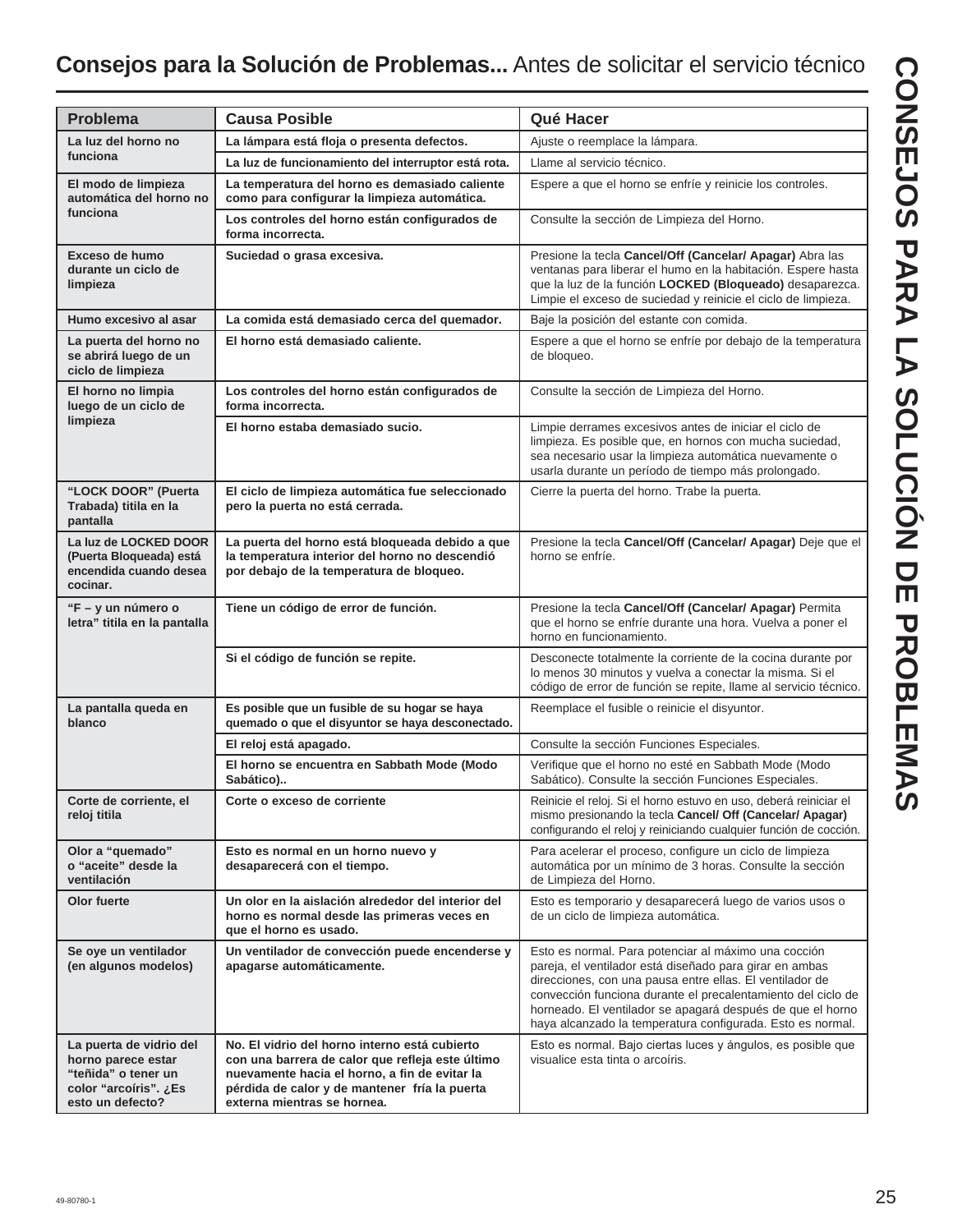#### **GEAppliances.com**

Todo el servicio de garantía es provisto por nuestros Centros de Servicio de Fabricación, o un técnico autorizado de Customer Care®. Para programar una visita del servicio técnico a través de Internet, visítenos en **www.geappliances.com/service\_and\_support/**, o llame a GE Appliances al 800.GE.CARES. Cuando llame para solicitar el servicio, tenga los números de serie y modelo disponibles. Garantía de la Cocina Eléctrica de GE Appliances<br>
Todo el servicio de sprovisto por nuestros Centros de Servicio de Fabricación, o un técnico autorizado de Custo<br>
Para programar una visita del servicio técnico a través de

Para realizar el servicio técnico de su electrodoméstico, se podrá requerir el uso de datos del puerto de abordaje para su diagnóstico. Esto da al técnico del servicio de fábrica de GE Appliances la habilidad de diagnosticar de forma rápida cualquier problema con su electrodoméstico, y de ayudar a GE Appliances a mejorar sus productos al brindarle a GE Appliances la información sobre su electrodoméstico. Si no desea que los datos de su electrodoméstico sean enviados a GE Appliances, solicitamos que le indique a su técnico no entregar los datos a GE Appliances en el momento del servicio.

| Por el Período de | GE Appliances reemplazará                                                                                              |
|-------------------|------------------------------------------------------------------------------------------------------------------------|
| Un Año            | <b>Cualquier parte</b> de la cocina que falle debido a un defecto en los materiales o la fabricación. Durante          |
|                   | Desde la fecha de la esta garantía limitada de un año, GE Appliances también proveerá, sin costo, todo el trabajo y el |
| compra original   | servicio en el hogar para reemplazar la parte que presente defectos.                                                   |

#### **Qué no cubrirá GE Appliances:**

- Viajes del técnico del servicio a su hogar para enseñarle sobre cómo usar el producto.
- Instalación, entrega o mantenimiento inadecuados.
- Fallas del producto en caso de abuso, mal uso, modificación o uso para propósitos diferentes al original o uso comercial.
- Daños a la estufa de vidrio provocados por el uso de limpiadores distintos de las cremas y paños recomendados.
- Daños a la estufa de vidrio provocados por derrames endurecidos de materiales azucarados o plástico derretido que no se limpiaron de acuerdo con las instrucciones del Manual del Propietario.
- Reemplazo de fusibles de la casa o reinicio de disyuntores.
- Daños ocasionados sobre el producto por accidente, incendio, inundaciones o catástrofes naturales.
- Daños sobre el acabado, tales como óxido sobre la superficie, deslustres o manchas pequeñas no informadas dentro de las 48 horas luego de la entrega.
- Daños incidentales o consecuentes causados por posibles defectos sobre este producto.
- Daño causado después de la entrega.
- Producto no accesible para brindar el servicio requerido.
- Solicite el servicio técnico para reparar o reemplazar las lámparas, excepto las lámparas LED.

#### **EXCLUSIÓN DE GARANTÍAS IMPLÍCITAS**

Su única y exclusiva alternativa es la reparación del producto, como se indica en la Garantía Limitada. Las garantías implícitas, incluyendo garantías implícitas de comerciabilidad o conveniencia sobre un propósito particular, se limitan a un año o al período más corto permitido por la ley.

Esta garantía se extiende al comprador original y a cualquier dueño subsiguiente de productos comprados para uso hogareño dentro de EE.UU. Si el producto está en un área donde no se encuentra disponible un Proveedor Autorizado del Servicio Técnico de GE Appliances, usted será responsable por el costo de un viaje o se podrá requerir que traiga el producto a una ubicación del Servicio Técnico de GE Appliances autorizado para recibir el servicio. En Alaska, la garantía excluye el costo de envío o llamadas del servicio a su hogar. Algunos estados no permiten la exclusión o limitación de daños fortuitos o consecuentes. Esta garantía le da derechos legales específicos y es posible que tenga otros derechos legales que varían entre un estado y otro. Para conocer cuáles son sus derechos legales, consulte a la oficina de asuntos del consumidor local o estatal o al Fiscal de su estado.

#### **Garante: GE Appliances**

**Garantías Extendidas:** Adquiera una garantía extendida de GE Appliances y conozca los descuentos especiales que están disponibles mientras su garantía aún está vigente. Puede acceder a la misma a través de Internet en cualquier momento en

#### **www.geappliances.com/service\_and\_support/shop-for-extended-service-plans.htm**

o llamando al 800.626.2224 durante el horario comercial. Los Servicios para los GE Appliances aún estarán disponibles cuando su garantía caduque.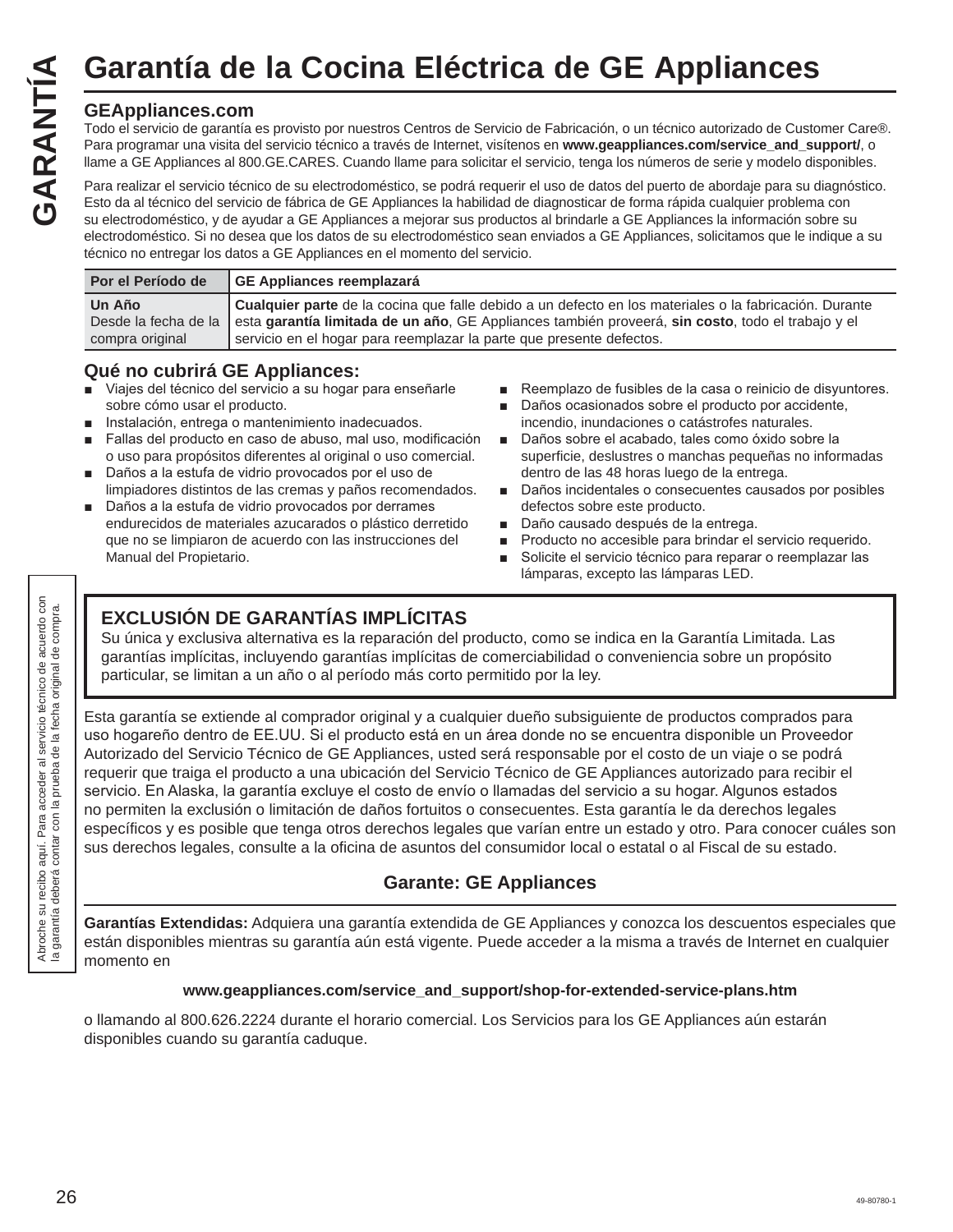#### **¿Busca Algo Más?**

#### **¡GE Appliances ofrece una variedad de accesorios para mejorar sus experiencias de cocción y mantenimiento!**

Para acceder a números telefónicos e información de sitios Web, consulte la página de Soporte para el Consumidor.

Estos y otros productos están disponibles:

#### **Accesorios**

| Olla para Asar Pequeña (8 $\frac{3}{4}$ " x 1 $\frac{1}{4}$ " x 13 $\frac{1}{2}$ ")  |  |
|--------------------------------------------------------------------------------------|--|
| Olla para Asar Grande* (12 $\frac{3}{4}$ " x 1 $\frac{1}{4}$ " x 16 $\frac{1}{2}$ ") |  |

|  | Olla para Asar Extra Grande** (17 3/4 " x 1 1/4" x 19 1/2 ") |  |  |  |  |  |
|--|--------------------------------------------------------------|--|--|--|--|--|
|  |                                                              |  |  |  |  |  |

#### **Piezas**

Estantes del horno

Elementos del horno

Lámparas de luz

Sonda

#### **Suministros de Limpieza**

Limpiadores de Acero Inoxidable CitriShine™

Limpiador de Electrodomésticos de Acero Inoxidable CERAMA BRYTE®

Almohadillas de Limpieza CERAMA BRYTE® para Placas de Cocción Cerámicas

Limpiador de la Placa de Cocción de Cerámica CERAMA BRYTE®

Espátula para Placa de Cocción Cerámica CERAMA BRYTE®

Kit (el kit incluye crema y espátula para placa de cocción)

\*La olla para asar grande no entra en cocinas de 20"/24".

\*La olla XL no entra en hornos de pared de 24", empotrables de 27" o cocinas de 20"/24".